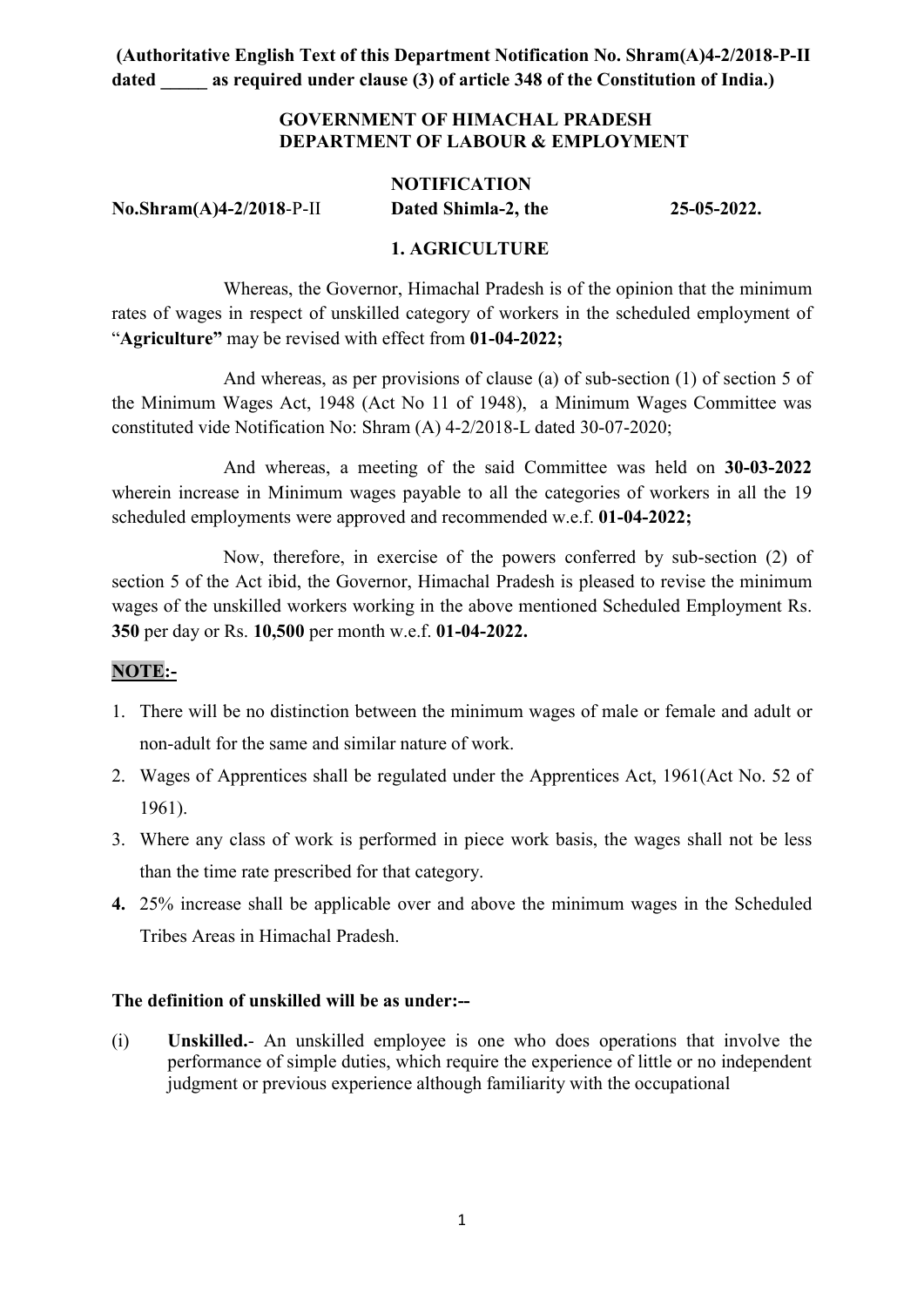environment is necessary. His work may thus require in addition to physical exertion familiarity with variety of articles or goods.

By order,

#### R.D Dhiman

 Additional Chief Secretary (Lab. & Emp.) to the Government of Himachal Pradesh.

#### No. Shram(A)4-2/2018-P-II Dated Shimla-2, the 25-05-2022 Copy for information and necessary action to:-

1. All the Administrative Secretaries to the Govt. of H.P. Shimla.

- 2. The Addl. LR-cum-Addl. Secretary (Law) to the Govt. of H.P. Shimla-2.
- 3. The Principal Private Secretary to Hon'ble Chief Minister, H.P.
- 4. The Sr. Private Secretary to Hon'ble Labour & Employment Minister H.P
- 5. The Sr. Special Private Secretary to Chief Secretary to Govt. of H.P.
- 6. The Director, Labour Bureau, GOI, Shimla-171004, H.P.
- 7. All the Head of Departments, Himachal Pradesh.
- 8. The Labour Commissioner-Cum-Director of Employment, H.P., Shimla-171001 w.r.t his letter No. 1-16/78(Lab)M.W./8/07 dated 21-04-2022.
- 9. All the Deputy Commissioners, Himachal Pradesh.
- 10. Guard File.

#### (Anil Kumar Katoch)

Under Secretary (Lab.&Emp.) to the Government of Himachal Pradesh (Ph.No.0177-2880551)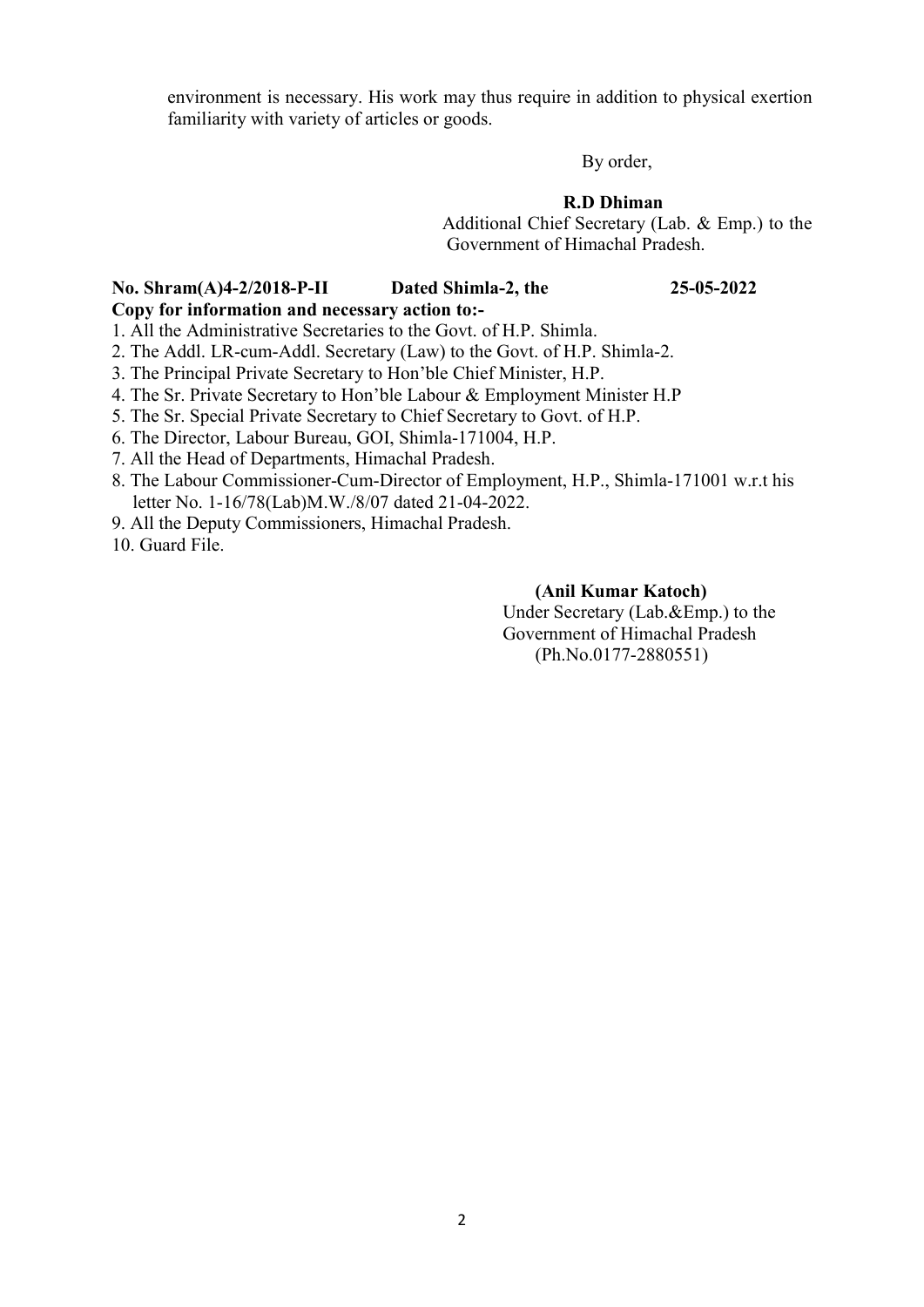### GOVERNMENT OF HIMACHAL PRADESH DEPARTMENT OF LABOUR & EMPLOYMENT

#### NOTIFICATION

No. Shram(A)4-2/2018-P-II Dated Shimla-2, the 25-05-2022

### 2. CONSTRUCTION OR MAINTENANCE OF ROADS OR BUILDING OPERATIONS, STONE BREAKING & STONE CRUSHING.

 Whereas, the Governor, Himachal Pradesh is of the opinion that the minimum rates of wages in the scheduled employment of "Construction or Maintenance of Roads or Building Operations, Stone Breaking and Stone Crushing" may be revised in respect of unskilled and other categories of workers with effect from 01-04-2022;

And whereas, as per provision of clause (a) of sub-section (1) of section 5 of the Minimum Wages Act, 1948 (Act No 11 of 1948), a Minimum Wages Committee was constituted vide Notification No: Shram (A) 4-2/2018- L dated 30-07-2020;

And whereas, a meeting of the said Committee was held on 30-03-2022 wherein increase in Minimum wages payable to all the categories of workers in all the 19 scheduled employments were approved and recommednded w.e.f. 01-04-2022;

Now, therefore, in exercise of the powers conferred by sub-section (2) of section 5 of the Act ibid, the Governor, Himachal Pradesh is pleased to revise the minimum wages of the workers working in the above mentioned scheduled employment w.e.f. 01-04- 2022 as under:-

| <b>Category of Workers</b>                                       | <b>Revised Wages</b> |                |
|------------------------------------------------------------------|----------------------|----------------|
|                                                                  | <b>Daily</b>         | <b>Monthly</b> |
| $\mathbf{1}$                                                     | $\boldsymbol{2}$     | 3              |
| <b>UN-SKILLED WORKERS:</b>                                       | <b>Rupees</b>        | <b>Rupees</b>  |
| Bhisthi/Chimini<br>Cleaner/ Chowkidar/ Distemperer<br>Grade- 350 |                      | 10500          |
| II/Glazier/Helper for Plumber or Workshop/Rock Cutting           |                      |                |
| Labour/Stone Breaker/Stone Chiseler/Sweeper/Spray man for        |                      |                |
| Bitumen/Pipelinemen/Electrical Coolie/Security Guard/Beldar      |                      |                |
| /Cleaner-Tractor & Road Roller & concrete mixer/Majdoor /Survey  |                      |                |
| Boy/ Watchmen/ Tea boy/Peon/Dresser/ Oilmen/Greaser/ Mess        |                      |                |
| helpers/ Boy Helper (having experience of 0 to 5 years)/ Khalasi |                      |                |
| (having experience of 0 to 3 years)/Bill Distributors/ Mucker/   |                      |                |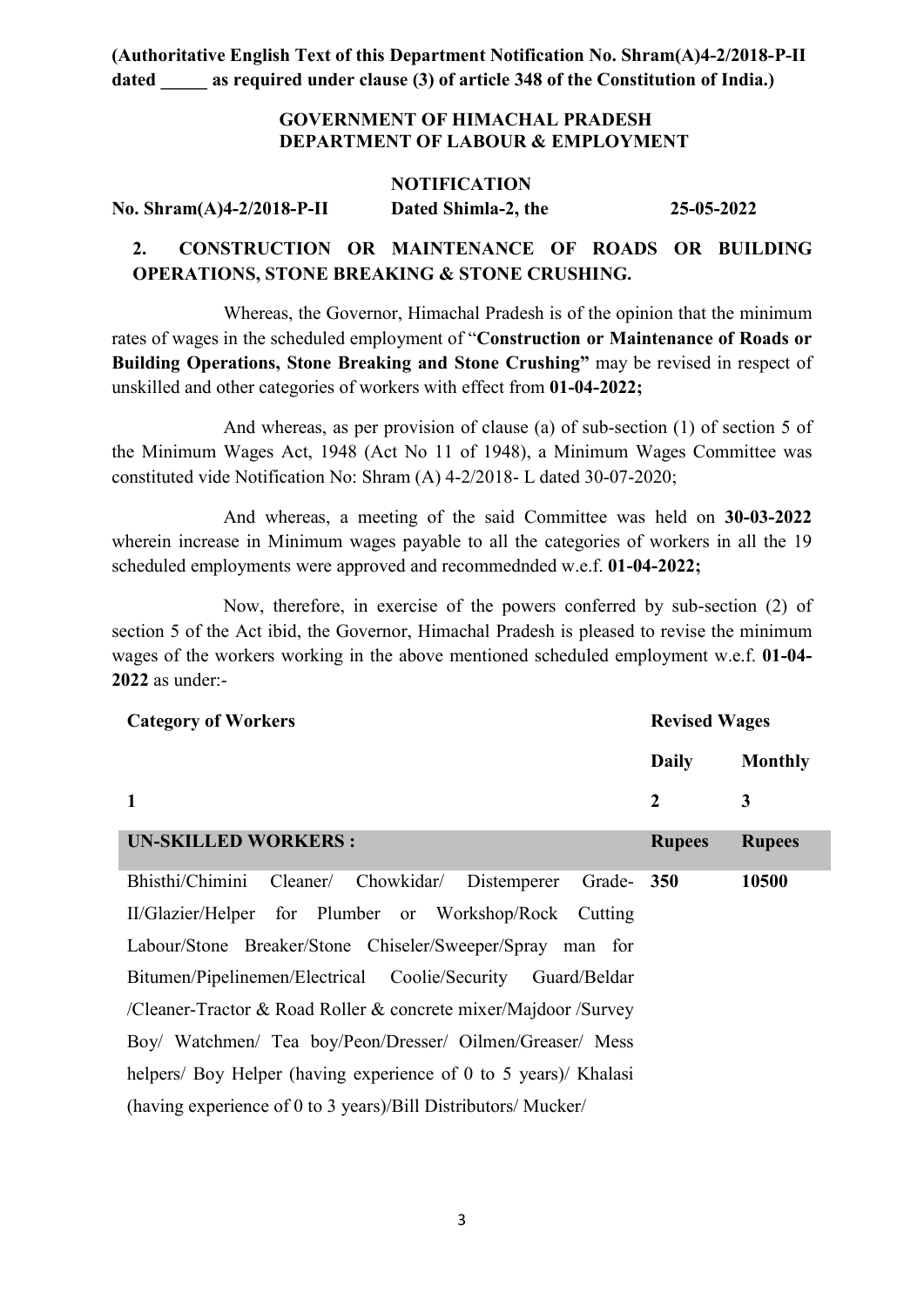| <b>SEMI-SKILLED WORKER:</b><br><b>Rupees</b><br><b>Rupees</b>             |
|---------------------------------------------------------------------------|
| Carpenter Grade-II/ Mason Grade-II/ Sewer Man/Black Smith 371.77<br>11153 |
| Grade-II/ Sanitary Fitter Grade-II/Painter/Melter Mate/Sprayman           |
| Roads/ Craneman/ Badhani/Upholster /Fitter Attendant/Black                |
| Smith/ (Boatman)/ Caneman/ Distempterer Grade-I/Fitter Grade-II/          |
| Flour Polisher/Stone Dresser / Mali/ Well Sinker/ White Washer/           |
| Work Shop Mechanic Grade-II/Turner Grade-II/Pipe Fitter                   |
| Grade-II/Brick Moulder/Assistant Fitter/ Assistant Fireman/               |
| Welder/ Assistant turner/ Battery Charger/<br>Assistant                   |
| Dresser(Qualified /Experienced)/Hammer Man /Cook/ Vulcaniser/             |
| Nozzle Man/ Tunnel Man/ Alloy Trolley Operator/ Attendant                 |
| (Store Office) Mechanical Attendant/ Tunnel Jubiliman/ Tunnel             |
| Man / Helper (having experience of 5 years and above ) Oil                |
| Cleaner/Navgani/ Mate/Head Watchman/ Assistant Leveler/Khalasi            |
| (having experience of 3 to 8 years)/stone Dresser/ Pump                   |
| Attendant/Auto Electrician Grade-II/ Gardner/ Gauge reader/ Asstt.        |
| Lab<br>Attendant/Auto electrician/Motor<br>Mate/<br>Enquiry               |
| Attendant/Telephone Attendant                                             |

Stone Dresser/Stone Breaker/Rock Stone Breaker/Stone Crusher  $1\frac{1}{2}$  inch to 2 inch = Rs. 2074.95 per 100 cft 1 to  $1\frac{1}{4}$ inch = Rs. 2314.48 per 100 cft.

| <b>SKILLED WORKERS:</b>                                                | <b>Rupees</b> | <b>Rupees</b> |
|------------------------------------------------------------------------|---------------|---------------|
| Carpenter Grade-I/ Mason Grade-I/Black Smith / Sanitary Fitter 406.36  |               | 12191         |
| Grade-I/ Upholster Grade-I/Astt. Pump Operator/ Pump Operator/         |               |               |
| Pump Driver/ Chargeman Grade-II/Water Supply Fitter / Carpenter        |               |               |
| Grade-II/ Compressor Operator/ Compressor Driver/ Darji or Tailor      |               |               |
| Grade-I/ Darji or Tailor Grade-II/Crasher Driver/ Stone Dresser for    |               |               |
| ornamental work/ Plumber Grade-I/ Pipe Fitter Grade-I/Auto             |               |               |
| Driver/ Asstt. Mechanic/ Mixer Driver/ Mixer Operator/ Structural      |               |               |
| Fitter Grade-II/ Workshop Fitter / Generator Operator/ Generator       |               |               |
| Driver/ Plant Shop Fitter/ diesel Engine Fitter/ Trolley Line Fitter / |               |               |
| Crushing Plant Fitter/ Plant Fitter/ Jack Hammer Fitter/ Electrical    |               |               |
| fitter/ Bunch Fitter/ Shaper/ Auto Fitter/ Pipe Line Fitter/           |               |               |
| refrigerator Plant Fitter/ Tractor Operator/Shaft Minor/ Kochring      |               |               |
| Operator/Dozer Operator/ Roclain Operator/ Scrapper Operator/          |               |               |
| Loader operator/ Crane Operator/ Eucild operator/ Wagon Drill          |               |               |
| Operator/ Boaring Operator/ SLD crane Operator/ Plant Operator/        |               |               |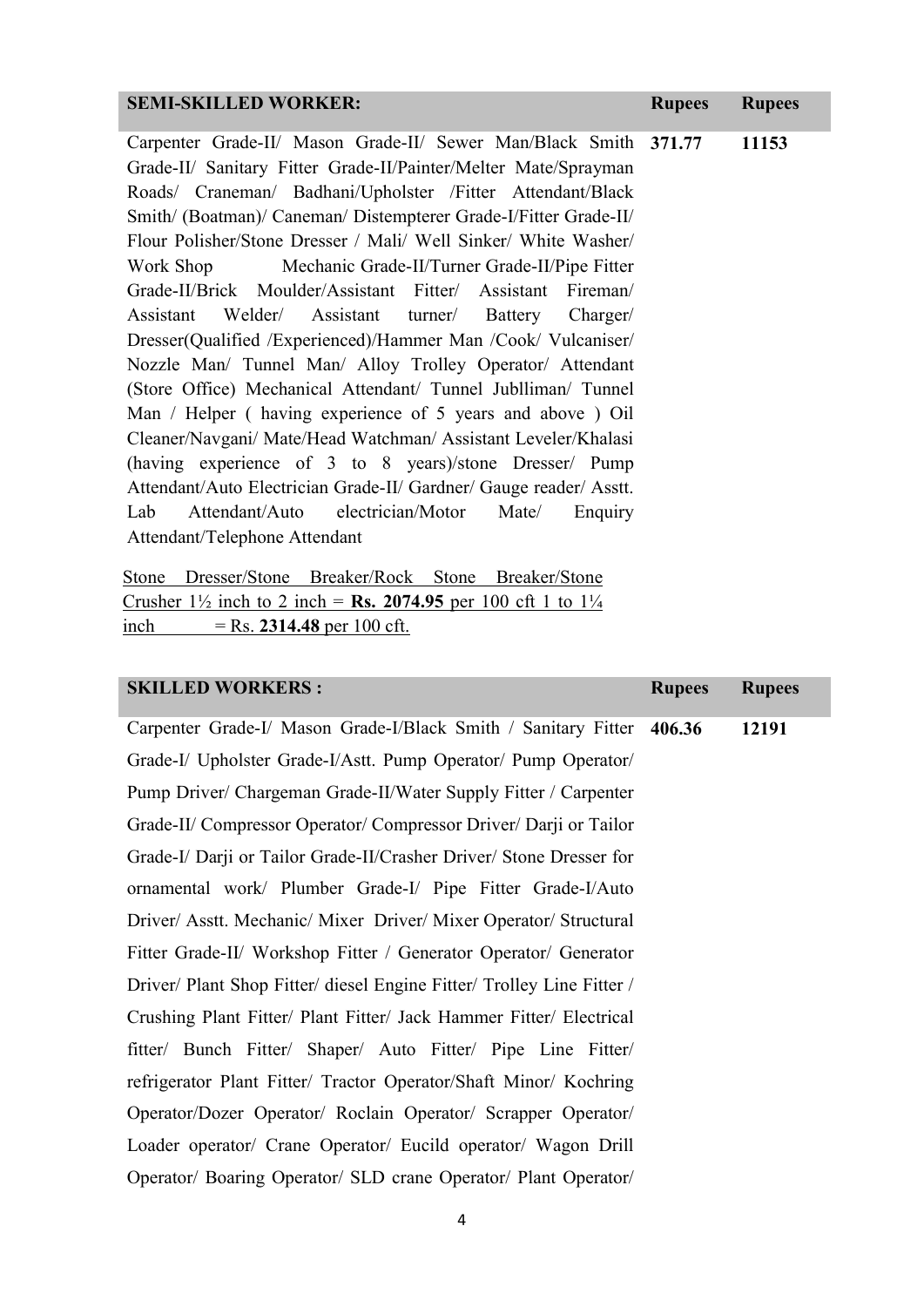Ice Plant Operator or Welder/ Gas Cutter/ turner/ Black Smith/ Tin Smith/ Traction Battery Charger/ Line Man/ Telephone Operator/ Khalssi / Jamadar/ Winder/ Blaster Driller/ Winch Fitter / Compounder/Painter /Miller /Climber/ Moulder/ Levellers/ Saw Mill Cutter/Cable Jointer/Foreman Grade-II/Khalasi( 8 years to above) /Tracer Operator/ E.M.E./Driver/Compressor/Rocker Showel Operator/Snow Cutter Operator /Loco Operator/Driller Mason for Glazed Type work/Work Mistry/Motor Mate / Tractor Driver/Telephone mechanic/D.G. Set Operator/Workshop Foreman Grade-II.

| <b>HIGHLY SKILLED</b>                                            | <b>Rupees</b> | <b>Rupees</b> |
|------------------------------------------------------------------|---------------|---------------|
| Carpenter for furniture only/Workshop Mechanic Grade- 483.17     |               | 14495         |
| I/Chargeman Grade-I/Workshop Foreman Grade-I/Turner Grade-       |               |               |
| I/Mechanic All Round Operator /Mason/Mistry and Carpenter        |               |               |
| Mistry/Structural Fitter Grade-I/Surveyor/Draftsman / Assistant  |               |               |
| Foreman/ Machinist / Compounder (Qualified)/Road Roller          |               |               |
| Driver/Bulldozer Driver/ Wireman/ Auto Electrician/ Electrician/ |               |               |
| Chemical Analyser.                                               |               |               |

| <b>Clerical and non Technical Supervisory Staff</b>                | <b>Rupees</b> | <b>Rupees</b> |
|--------------------------------------------------------------------|---------------|---------------|
| Bituman Tyre Inspector/Road Inspector/Work Inspector/ Store 406.36 |               | 12191         |
| Keeper/ Store Munshi/ Supervisor/Meter Reader/ Ledger Booking      |               |               |
| Clerk/ Bill Clerk/ Irrigation Booking Clerk/ Patwari/ Complaint    |               |               |
| Attendant/ Ferro Printer/ Driver (Jeep/Car/Tractor)/ Clerk/        |               |               |
| Mechanical Inspector / Assistant Store Keeper/Accounts             |               |               |
| Clerk/Stenographer.                                                |               |               |

#### NOTE:-

- 1. There will be no distinction between the minimum wages of male or female and adult or non-adult for the same and similar nature of work.
- 2. Wages of Apprentices shall be regulated under the Apprentices Act, 1961(No. 52 of 1961).
- 3. Where any class of work is performed on piece work basis, the wages shall not be less than the time rate prescribed for that category.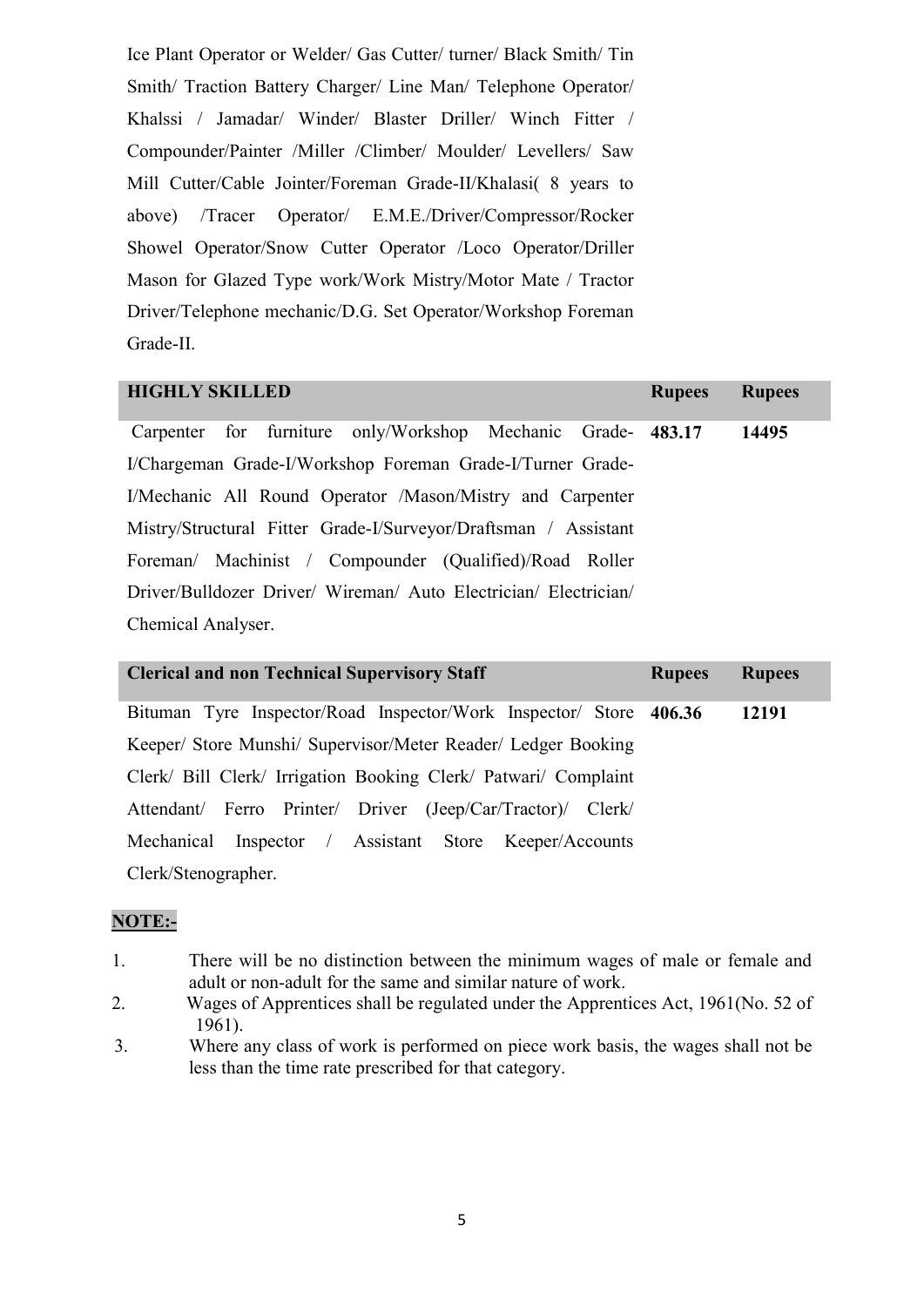- 4. If any category of worker employed in the scheduled employment is not mentioned specifically, such category of workers shall not be paid less than the minimum rates of wages fixed for the similar category having the same skill.
- 5. 20% increase will be admissible over and above the minimum rates of wages to the workers working inside the tunnels.
- 6. 25 % increase shall be applicable over and above the minimum rates of wages in different categories of workers working in 'Under Construction Hydro- Electric Power Projects' located in Non- Tribal Areas.
- 7. 25% increase shall be applicable over and above the minimum wages in the Scheduled Tribal Areas in Himachal Pradesh. In case of workers working in the Under Construction Hydro- Electric Power Projects' in Tribal Areas, an additional 10% increase shall be applicable.

### The definition of unskilled/semiskilled/skilled/highly skilled worker will be as under:-

(i)Unskilled.- An unskilled worker is one who does operations that involve the performance of simple duties, which require the experience of little or no independent judgment or previous experience although familiarity with the occupational environment is necessary. His work may thus require in addition to physical exertion familiarity with variety of articles or goods.

(ii)Semi-skilled.- A semiskilled worker is one who does work generally of defined routine nature wherein the major requirement is not so much of the judgment and skill but for proper discharge of duties assigned to him or relatively narrow job and where important decisions are made by others. His work is thus limited to the performance of routine operations of limited scope.

(iii)Skilled.- A skilled worker is one who is capable of working efficiently of exercising considerable independent judgment and of discharging his duties with responsibility. He must posses a thorough and comprehensive knowledge of the trade, craft or industry in which he is employed.

(iv). Highly Skilled.- A highly skilled worker is one who is capable of working efficiently and supervises efficiently the work of skilled workers.

#### By order,

#### R.D Dhiman

 Additional Chief Secretary (Lab. & Emp.) to the Government of Himachal Pradesh.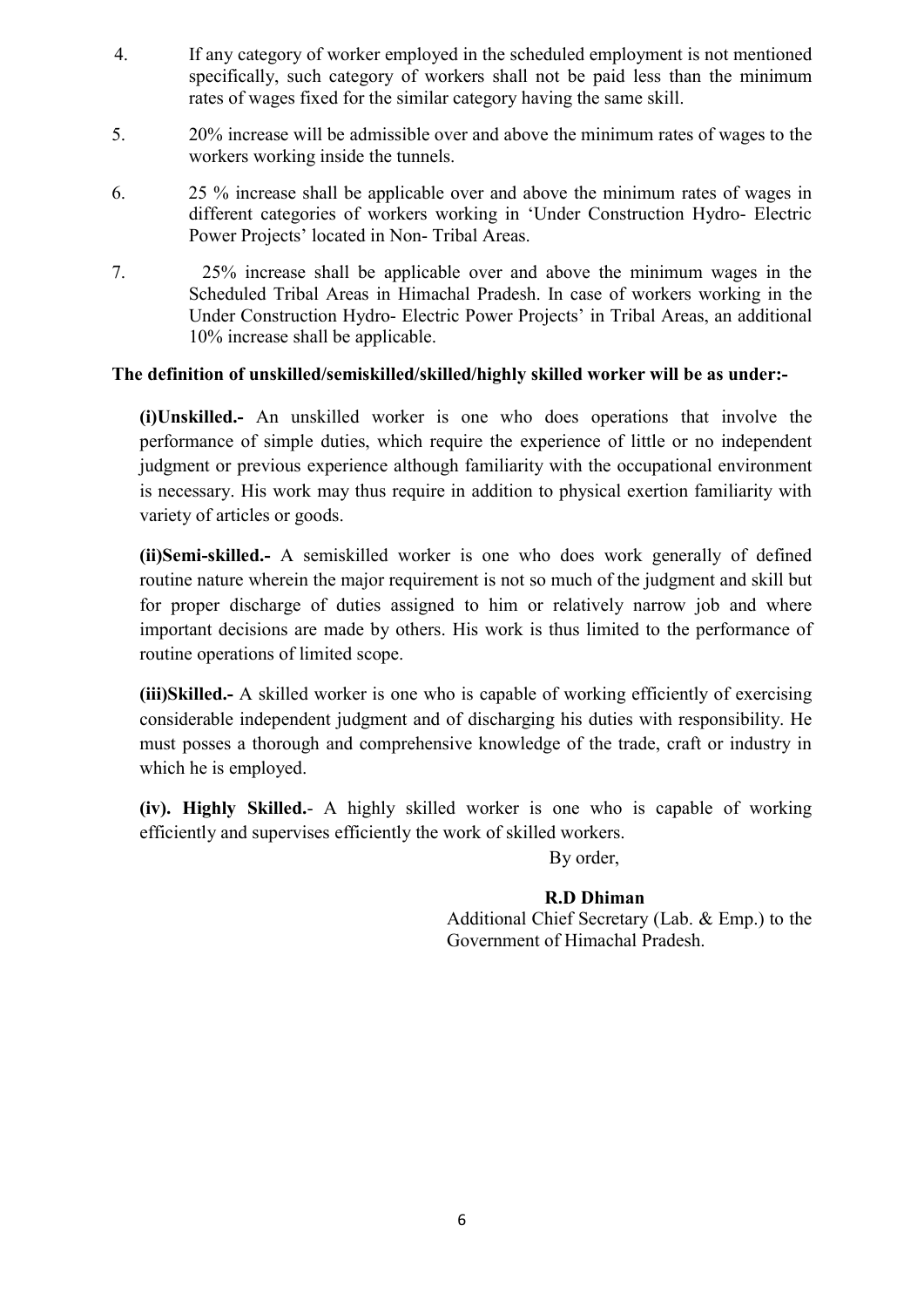### No. Shram(A)4-2/2018-P-II Dated Shimla-2, the 25-05-2022

#### Copy for information and necessary action to:-

- 1. All the Administrative Secretaries to the Govt. of H.P. Shimla.
- 2. The Addl. LR-cum-Addl. Secretary (Law) to the Govt. of H.P. Shimla-2.
- 3. The Principal Private Secretary to Hon'ble Chief Minister, H.P.
- 4. The Sr. Private Secretary to Hon'ble Labour & Employment Minister H.P
- 5. The Sr. Special Private Secretary to Chief Secretary to Govt. of H.P.
- 6. The Director, Labour Bureau, GOI, Shimla-171004, H.P.
- 7. All the Head of Departments, Himachal Pradesh.
- 8. The Labour Commissioner-Cum-Director of Employment, H.P., Shimla-171001 w.r.t his letter No. 1-16/78(Lab)M.W./8/07 dated 21-04-2022.
- 9. All the Deputy Commissioners, Himachal Pradesh.

10. Guard File.

#### (Anil Kumar Katoch)

Under Secretary (Lab. & Emp.) to the Government of Himachal Pradesh (Ph.No.0177-2880551)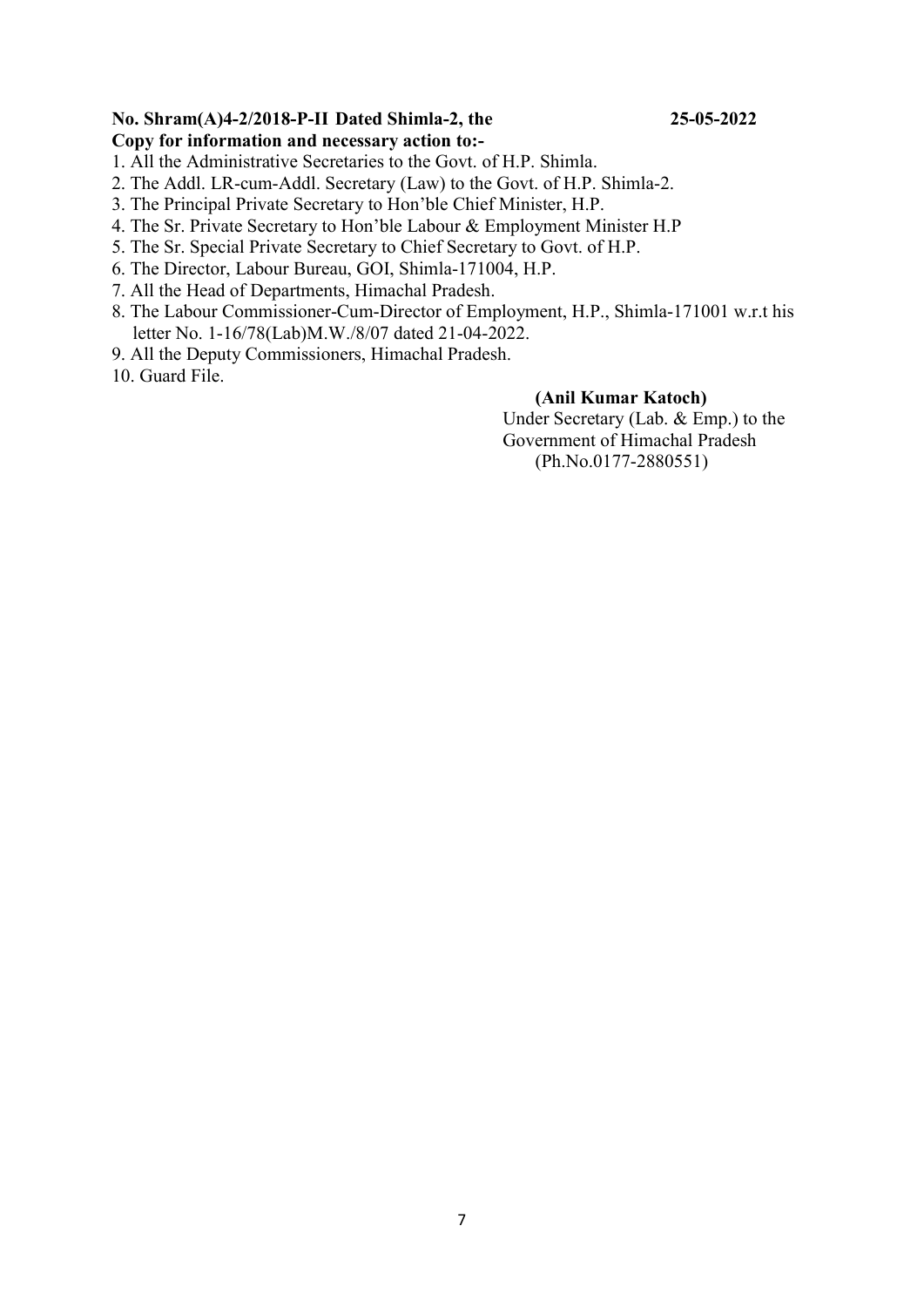### GOVERNMENT OF HIMACHAL PRADESH DEPARTMENT OF LABOUR & EMPLOYMENT

#### **NOTIFICATION**

# No. Shram(A)4-2/2018-P-II Dated Shimla-2, the 25-05-2022.

### 3. PUBLIC MOTOR TRANSPORT

Whereas, the Governor, Himachal Pradesh is of the opinion that the minimum rates of wages in the Scheduled employment of "Public Motor Transport" may be revised in respect of un-skilled and other categories of workers with effect from 01-04-2022;

And whereas, as per provisions of clause (a) of sub-section (1) of section 5 of the Minimum Wages Act, 1948(Act No 11 of 1948), a Minimum Wages Advisory Committee was constituted vide Notification No: Shram (A) 4-2/2018- L dated 30-07-2020;

And whereas, a meeting of the said Committee was held on 30-03-2022 wherein increase in minimum wages payable to all the categories of workers in all the 19 scheduled employments were approved and recommednded w.e.f. 01-04-2022;

Now, therefore, in exercise of the powers conferred by sub-section (2) of section 5 of the Act ibid, the Governor, Himachal Pradesh is pleased to revise the minimum wages of the workers working in the above mentioned Scheduled Employment w.e.f. 01-04- 2022 as under:-

#### General Staff Unskilled Rs.350 per day, Rs. 10500 per month

- (a) Peon, Chowkidar, Store Helper, Sweeper, porter and Daftri
- (b) Workshop Staff (Unskilled)
- (c) Workshop Mazdoor without having any experience

#### Semiskilled Rs. 363.08 per day, Rs.10892 per month

- 1. Asstt. Electrician
- 2. Asstt. Mechanic
- 3. Asstt. Fitter
- 4. Asstt. Black Smith
- 5. Asst. Carpenter
- 6. Asstt. Welder
- 7. Asstt. Turner
- 8. Asstt. Boaring Barman
- 9. Asstt. Machinist
- 10. Asstt. Cushion Maker
- 11. Asstt. Volcanisor
- 12. Asst. Painter
- 13. Asstt. Upholster
- 14. Asstt. Tyreman
- 15. Asstt.Sprayman
- 16. Asstt. Electrician Mechanic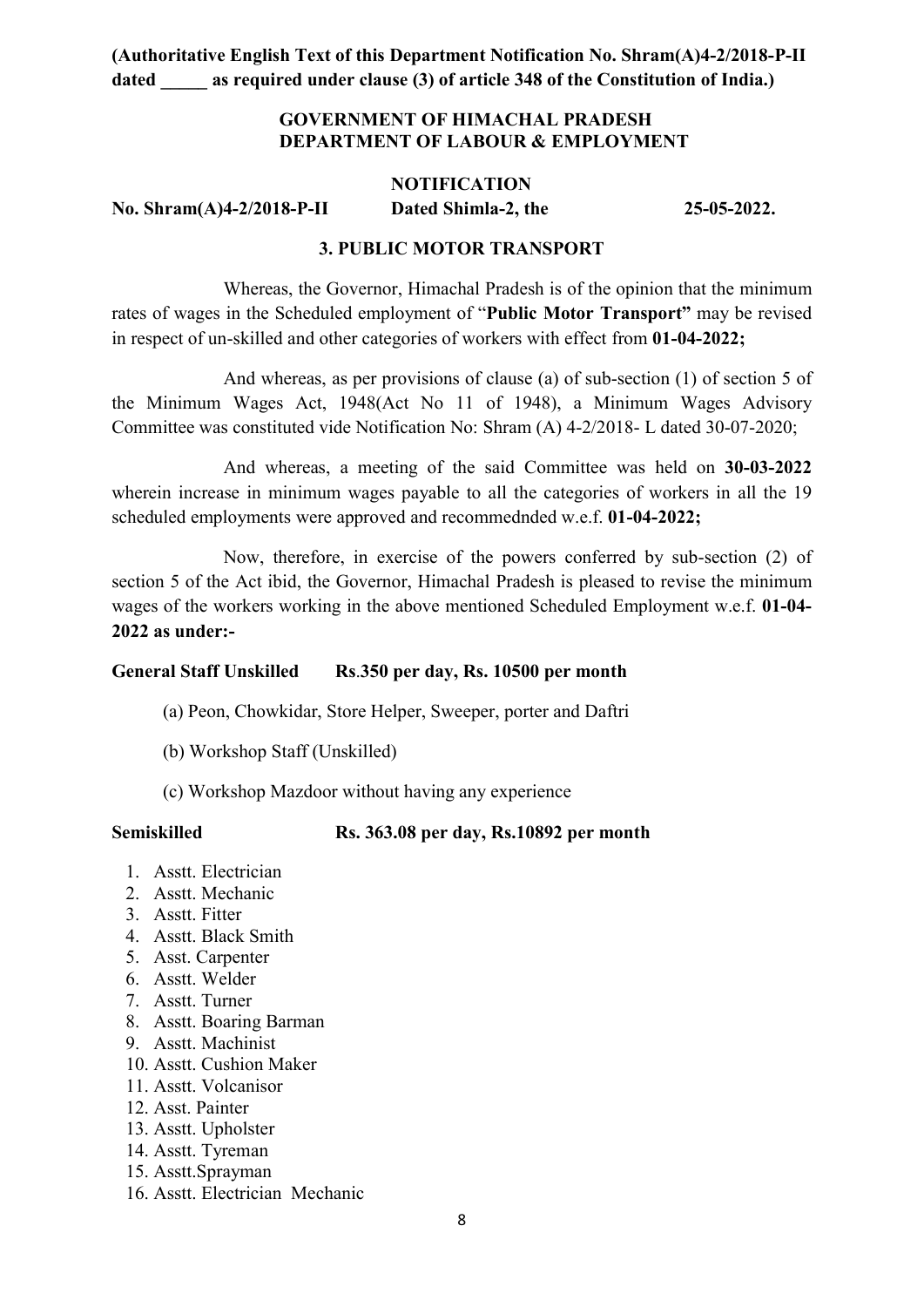- 17. Asstt. Retrader
- 18. Workshop Mazdoor having ITI Certificate or having 2 years of probation period who has no ITI Diploma
- 19. Assistant Molders.

### SKILLED:

Machanic, Fitter, Blacksmith, Carpenter, Welder, Boring wireman, Rs. 396.63 per day or Rs. Machanist, Cusion Maker, Tinsmith, Volcanizer, Painter, Upholster, Tyreman, Spray Painter, Electrician Machanic, Retreader, Moulder, Turner, Workshop Mazdoor having ITI certificate or having 2 years of probation period who has no ITI Diploma. The ITI certificate holder who are working in the same trade. 11,899 per month.

### HIGHLY SKILLED WORKSHOP STAFF:

| Head Mechanic, Carborator/Head Electrician/Garrage Supervisor | <b>Rs. 439.89 per day or Rs.</b> |
|---------------------------------------------------------------|----------------------------------|
|                                                               | $13,197$ per month.              |

### GENERAL STAFF (CLERICAL) ETC.:

#### Group-A

Out Agent, Out Agency Clerk, Typist, Steno typist, Store-day Rs. 396.63 per day or Rs. book Writer, Clerk, Assistant Cashier, Booking Clerk (Restorer), Ledger Keeper, Petrol Pump Attendant. 11899 per month.

Rs. 416.97 per day or Rs.

#### Group-B

Chief Inspector, Receptionist, Inspector, Checker, Stenographer A Grade, Station Supervisor, Assistant Store-Keeper A Grade, Accountant, Cashier, Tyre Inspector. 12509 per month. Rs. 491.77 per day Rs. 14,753 per month.

#### Group-C

Head Assistant, Head Clerk, Auditor, Head Cashier.

#### RUNNING STAFF Per Day Per month

| 1.Driver                   | Rs. 444.50 Rs. 13,335 |  |
|----------------------------|-----------------------|--|
| 2.Conductor                | Rs. 405.64 Rs. 12,169 |  |
| 3. Cleaner-cum-Conductor   | Rs. 379.57 Rs. 11,387 |  |
| 4. Part-Time Booking Clerk | Rs. 243.72 Rs. 7,312  |  |

### NOTE:-

- 1. There will be no distinction between the minimum wages of male or female and adult or non-adult for the same and similar nature of work.
- 2. Wages of Apprentices shall be regulated under the Apprentices Act, 1961(No. 52 of 1961)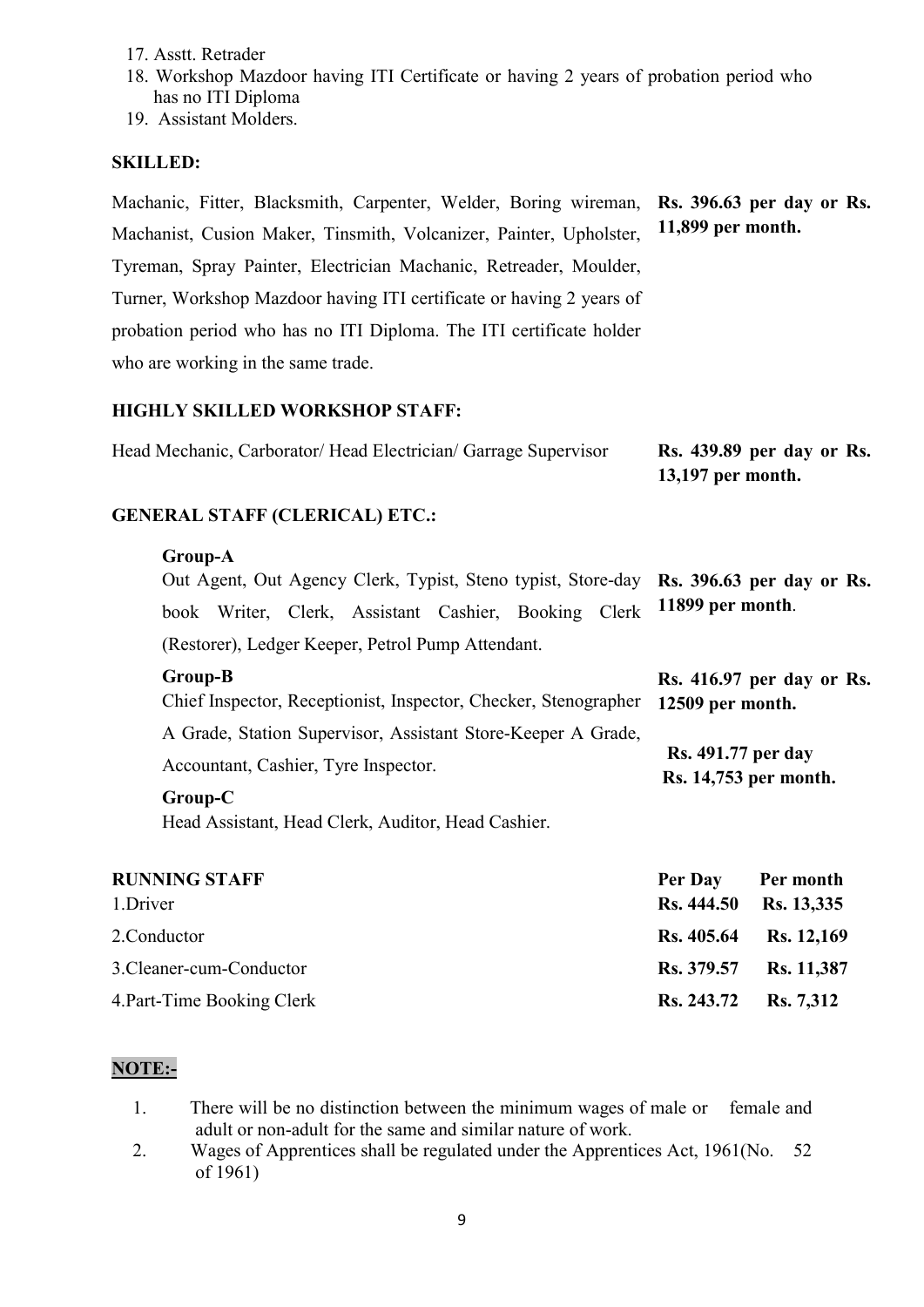- 3. Where any class of work is performed on piece work basis, the wages shall not be less than the time rate prescribed for that category.
- 4. If any category of workers employed in the scheduled employment is not mentioned specifically, such category of workers shall not be paid less than the minimum rates of wages fixed for the similar category having the same skill.
- 5. 25% increase shall be applicable over and above the minimum wages in the Scheduled Tribal Areas in Himachal Pradesh.

### The definition of unskilled/semiskilled/skilled/highly skilled worker will be as under:-

(i) Unskilled.- An unskilled worker is one who does operations that involve the performance of simple duties, which require the experience of little or no independent judgment or previous experience although familiarity with the occupational environment is necessary. His work may thus require in addition to physical exertion familiarity with variety of articles or goods.

(ii)Semi-skilled.- A semiskilled worker is one who does work generally of defined routine nature wherein the major requirement is not so much of the judgment and skill but for proper discharge of duties assigned to him or relatively narrow job and where important decisions are made/taken by others. His work is thus limited to the performance of routine operations of limited scope.

(iii)Skilled.- A skilled worker is one who is capable of working efficiently of exercising considerable independent judgment and of discharging his duties with responsibility. He must possess a thorough and comprehensive knowledge of the trade, craft or industry in which he is employed.

(iv)Highly Skilled.- A highly skilled worker is one who is capable of working efficiently and supervises efficiently the work of skilled workers.

By order,

### R.D Dhiman

 Additional Chief Secretary (Lab. & Emp.) to the Government of Himachal Pradesh.

### No. Shram(A)4-2/2018-P-II Dated Shimla-2, the 25-05-2022

Copy for information and necessary action to:-

- 1. All the Administrative Secretaries to the Govt. of H.P. Shimla.
- 2. The Addl. LR-cum-Addl. Secretary (Law) to the Govt. of H.P. Shimla-2.
- 3. The Principal Private Secretary to Hon'ble Chief Minister, H.P.
- 4. The Sr. Private Secretary to Hon'ble Labour & Employment Minister H.P
- 5. The Sr. Special Private Secretary to Chief Secretary to Govt. of H.P.
- 6. The Director, Labour Bureau, GOI, Shimla-171004, H.P.
- 7. All the Head of Departments, Himachal Pradesh.
- 8. The Labour Commissioner-Cum-Director of Employment, H.P., Shimla-171001 w.r.t his letter No. 1-16/78(Lab)M.W./8/07 dated 21-04-2022.
- 9. All the Deputy Commissioners, Himachal Pradesh.
- 10. Guard File.

### (Anil Kumar Katoch)

Under Secretary (Lab.&Emp.) to the Government of Himachal Pradesh. (Ph.No.0177-2880551)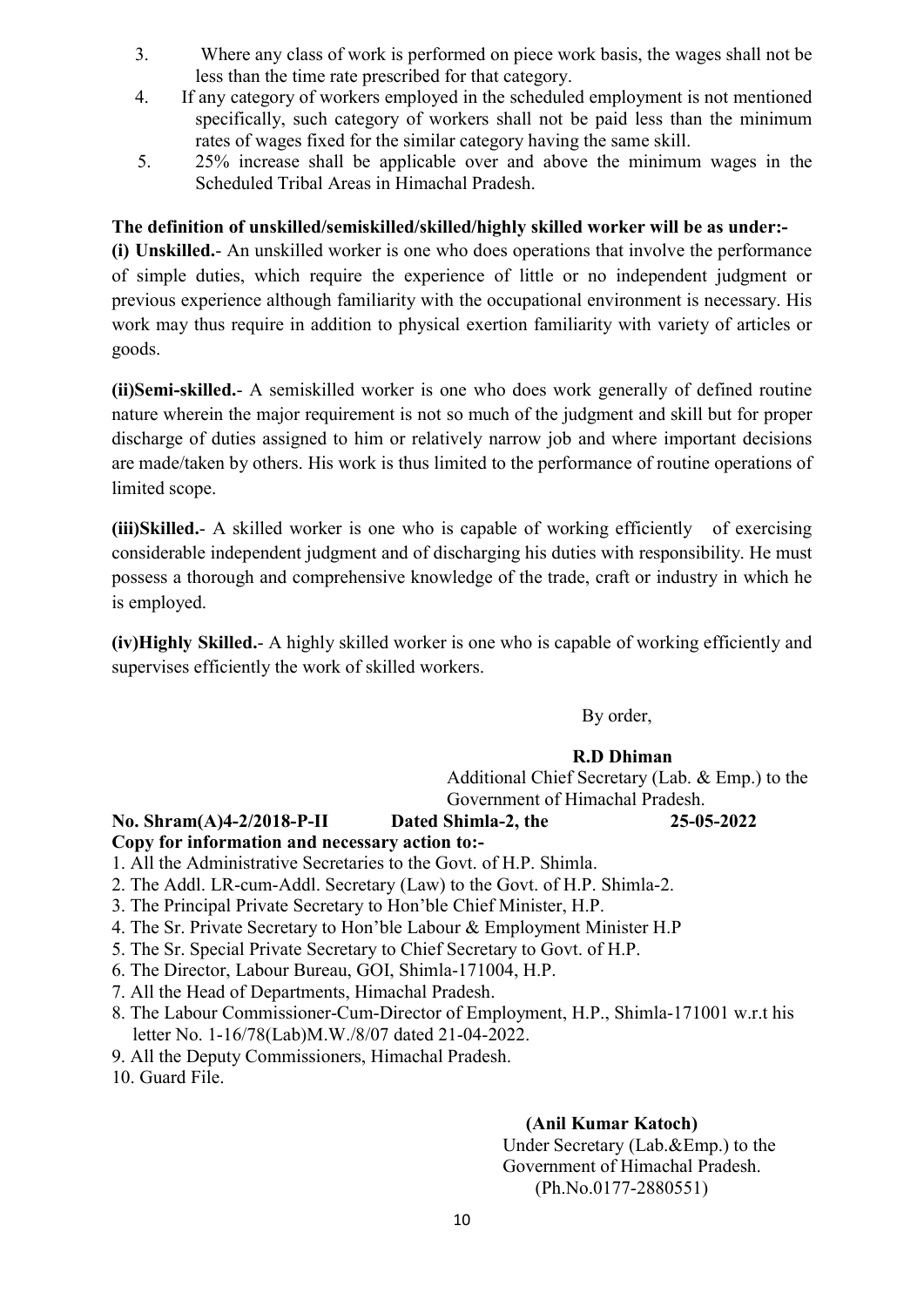### GOVERNMENT OF HIMACHAL PRADESH DEPARTMENT OF LABOUR & EMPLOYMENT

#### **NOTIFICATION**

No. Shram(A)4-2/2018-P-II Dated Shimla-2, the 25-05-2022

#### 4. SHOPS & COMMERCIAL ESTABLISHMENT

 Whereas, the Governor, Himachal Pradesh is of the opinion that the minimum rates of wages in the Scheduled employment of "Shops & commercial Establishments" may be revised in respect of unskilled and other categories of workers with effect from 01- 04-2022;

And whereas, as per provision of clause (a) of sub-section (1) of section 5 of the Minimum Wages Act, 1948(Act No 11 of 1948), a Minimum Wages Advisory Committee was constituted vide Notification No: Shram (A) 4-2/2018- L dated 30-07-2020;

And whereas, a meeting of the said Committee was held on 30-03-2022 wherein increase in minimum wages payable to all the categories of workers in all the 19 scheduled employments were approved and recommednded w.e.f. 01-04-2022;

Now, therefore, in exercise of the powers conferred by sub-section (2) of section 5 of the Act ibid, the Governor, Himachal Pradesh is pleased to revise the minimum wages of the workers working in the above mentioned scheduled employment w.e.f. 01-04- 2022 as under:-

| <b>Category of employees</b>                           | Where no benefit<br>is provided | Where food, tea &<br>combined<br>accommodation<br>provided |
|--------------------------------------------------------|---------------------------------|------------------------------------------------------------|
| <b>Un skilled</b>                                      | <b>Rupees</b>                   | <b>Rupees</b>                                              |
| Helper/Shop Assistant/ Pelledar/ Chowkidar/ Peon/      |                                 |                                                            |
| Sweeper/ Masalchi/ Gateman/ Waterman/ Cleaner/         | Rs.<br>350                      | <b>Rs</b> 324.47 Daily                                     |
| Packer/ Mazdoor/ Lander/ Unlander/ Messanger/ Clock    | <b>Daily</b>                    |                                                            |
| Room Attendant/ Porter/ Bhishit/ Beldar/ Fireman/      |                                 |                                                            |
| Pandi/Posterman/ any other worker doing unskilled job. |                                 | Rs. 9734 Monthly                                           |
|                                                        | Rs.10500 Monthly.               |                                                            |
| <b>Semi-Skilled</b>                                    | <b>Rupees</b>                   | <b>Rupees</b>                                              |
| Head porter, Pantryman/Coffee-Teamaker/ Chapatiman/    | Rs. 369.93                      | <b>Rs. 339.12 Daily</b>                                    |
| Assistant Baker/Gate Keeper (Cinema) / Asstt. Lineman  | Daily.                          | Rs. 10174 Monthly                                          |
| / Assistant Operator/ Binder Assistant/ Bill Collector | <b>Rs. 11098</b>                |                                                            |
| /Convesser / Cook/Assistant Halwai/Book Binder/        | Monthly.                        |                                                            |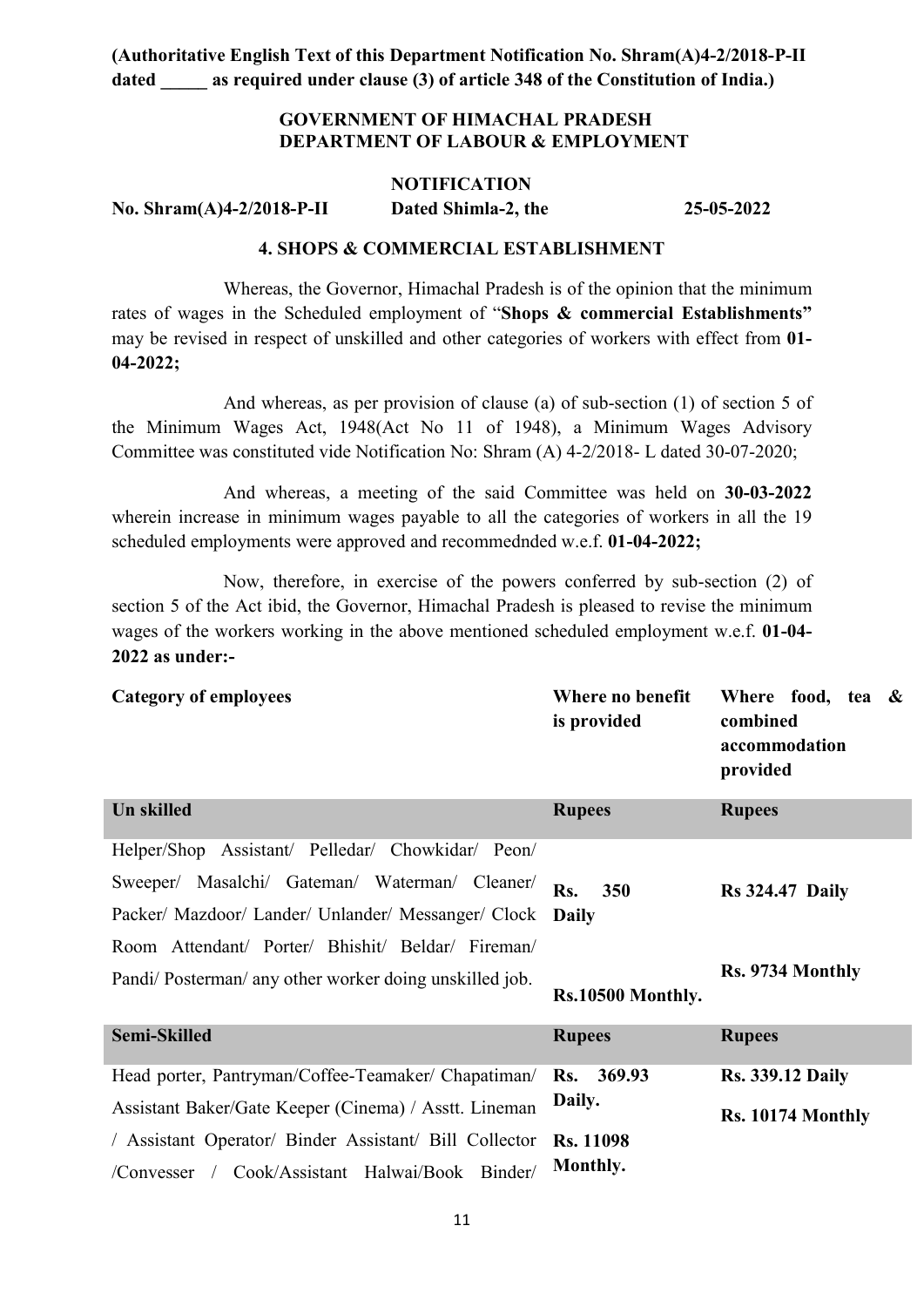Sticher/ Rulling-cutting/Auctioners /Mali/ Sewerman/ Hotel Guide/ Assistant Mistry/ Assistant Fitter/ Assistant Turner/ Assistant/Welder/ Assistant Electrician/ Assistant/Salesman/ Assistant Barbar/ Dhobi/ Pressman/Boilerman/ Film Rewinder/ Waiter/ Bearer/ Assistant Radio Machanic/Painter/ WhiteWasher/Pakora and Chanamaker/Clerk (Nonmatric/ Assistant Store Keeper/ Distributor and Assistant Machine man/ Enquiry Attendent/ Telephone Attendent/ ITI Certificate Holder.

| <b>Skilled:</b>                                        | <b>Rupees.</b>   | Rupees.                   |
|--------------------------------------------------------|------------------|---------------------------|
| Blacksmith/Tinsmith/Watchmaker/Radio                   | 406.36<br>Rs.    | <b>Rs. 373.51 Daily</b>   |
| Mechanic/Carpenter/Plumber/Driver/Assistant            | Daily.           |                           |
| Tailor/Cutter (Tailoring) /General mechanic/ Halwai/   | <b>Rs.</b> 12191 |                           |
| Cook/ Confectioner/Baker/ Steward/ Butler/ Fitter/     | Monthly.         | <b>Rs. 11205 Monthly.</b> |
| Draughtsman/TelephoneOperator/ Compounder              |                  |                           |
| Goldsmith./ Shoe Maker / Shawl-Carpet Weaving/         |                  |                           |
| Compositor/Cinema Operator/ Salesmen/ Drycleaner/      |                  |                           |
| /Barber/ Regular machine man/machinist/<br>Dyer        |                  |                           |
| Welder/Moulder/Cashier/ Clerk/ (Matric) Munim/         |                  |                           |
| receptionist/ Waiter/ Bearer / Storekeeper/ headwaiter |                  |                           |
| /Head bearer (Western Style Hotels)/Lineman.ITI        |                  |                           |
| certificate holder who are working in the same trade.  |                  |                           |

| <b>Highly Skilled</b>                                        | <b>Rupees.</b>   | Rupees.                 |
|--------------------------------------------------------------|------------------|-------------------------|
| Store Keeper/ Clerks (Graduates) Accountant /Head Rs. 422.85 |                  | <b>Rs.</b> 391.38 daily |
| Cashier/ Head Cook/ Head Butler/Head Baker/ Head             | Daily.           |                         |
| Confectioner/Head mechanic/ Electrician/ Foreman/            | <b>Rs.</b> 12686 |                         |
| Supervisor/Tailor/Cutter (Tailoring)                         | <b>Monthly</b>   | Rs. 11741 Monthly       |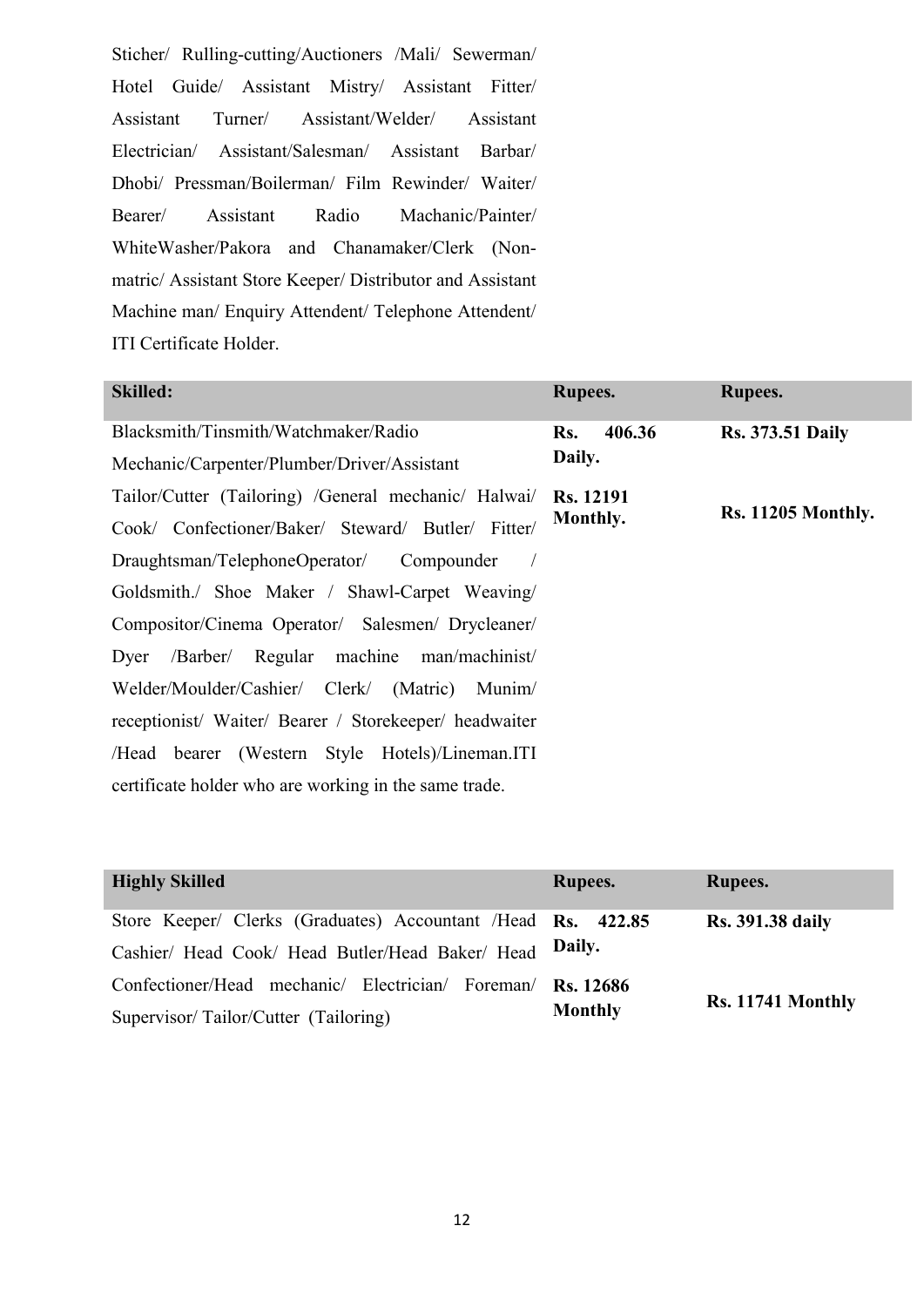- 1. There will be no distinction between the minimum wages of male or female and adult or non-adult for the same and similar nature of work.
- 2. Wages of Apprentices shall be regulated under the Apprentices Act, 1961(No. 52 of 1961)
- 3. Where any class of work is performed on piece work basis, the wages shall not be less than the time rate prescribed for that category.
- 4. If any category of workers employed in the scheduled employment is not mentioned specifically, such category of workers shall not be paid less than the minimum rates of wages fixed for the similar category having the same skill.
- 5. 25 % increase shall be applicable over and above the minimum of wages in Tribal Areas in Himachal Pradesh.

### The definition of unskilled/semiskilled/skilled/highly skilled worker will be as under:-

(i) Unskilled.- An unskilled worker is one who does operations that involve the performance of simple duties, which require the experience of little or no independent judgment or previous experience although familiarity with the occupational environment is necessary. His work may thus require in addition to physical exertion familiarity with variety of articles or goods.

(ii) Semi-skilled.- A semiskilled worker is one who does work generally of defined routine nature wherein the major requirement is not so much of the judgment, skill and but for proper discharge of duties assigned to him or relatively narrow job and where important decisions made by others. His work is thus limited to the performance of routine operations of limited scope.

(iii) Skilled.- A skilled worker is one who is capable of working efficiently of exercising considerable independent judgment and of discharging his duties with responsibility. He must possess a thorough and comprehensive knowledge of the trade, craft or industry in which he is employed.

(iv) Highly Skilled.- A highly skilled worker is one who is capable of working efficiently and supervises efficiently the work of skilled workers.

By order,

 R.D Dhiman Additional Chief Secretary (Lab. & Emp.) to the Government of Himachal Pradesh.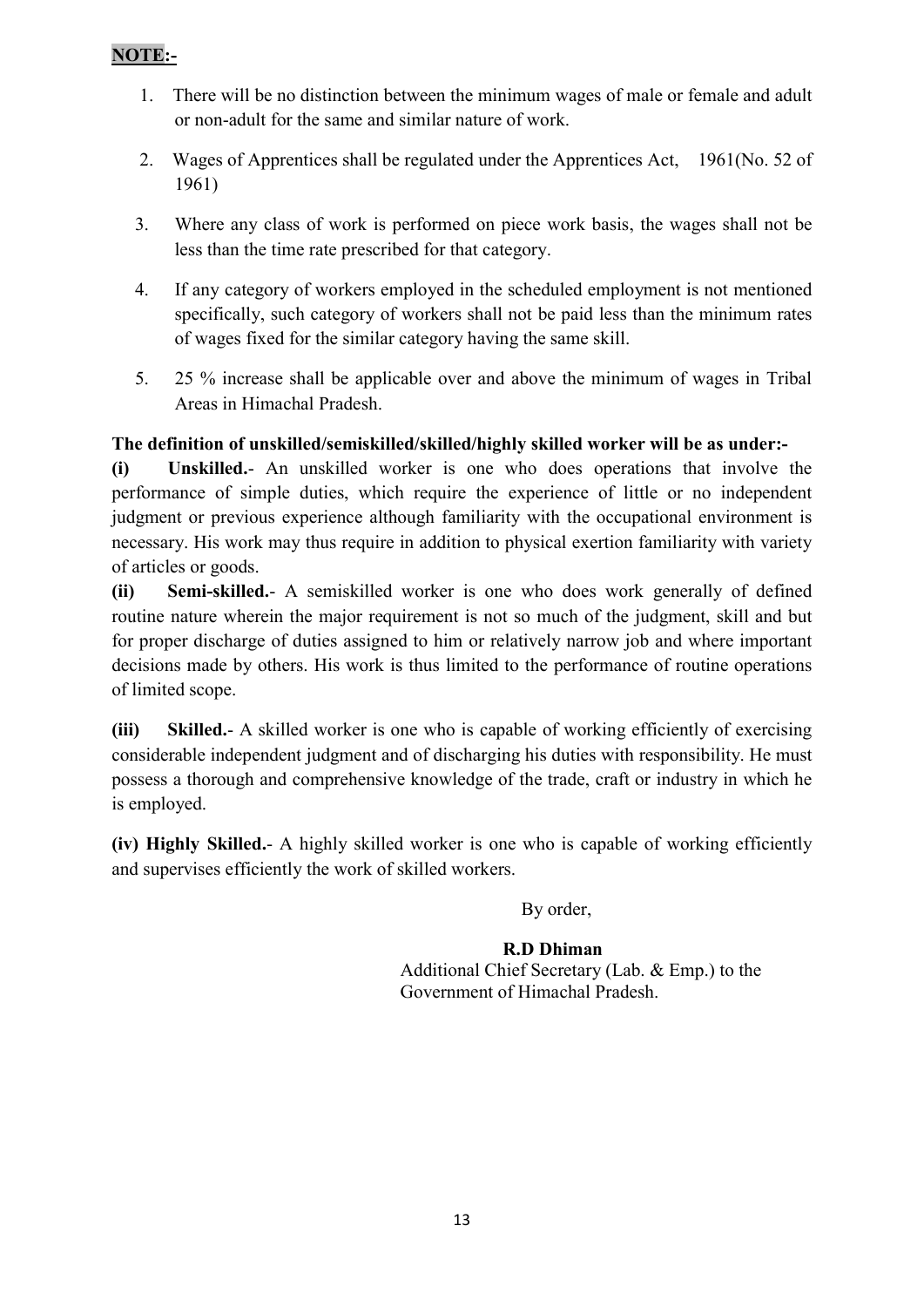### No. Shram(A)4-2/2018-P-II Dated Shimla-2, the 25-05-2022

### Copy for information and necessary action to:-

- 1. All the Administrative Secretaries to the Govt. of H.P. Shimla.
- 2. The Addl. LR-cum-Addl. Secretary (Law) to the Govt. of H.P. Shimla-2.
- 3. The Principal Private Secretary to Hon'ble Chief Minister, H.P.
- 4. The Sr. Private Secretary to Hon'ble Labour & Employment Minister H.P
- 5. The Sr. Special Private Secretary to Chief Secretary to Govt. of H.P.
- 6. The Director, Labour Bureau, GOI, Shimla-171004, H.P.
- 7. All the Head of Departments, Himachal Pradesh.
- 8. The Labour Commissioner-Cum-Director of Employment, H.P., Shimla-171001 w.r.t his letter No. 1-16/78(Lab)M.W./8/07 dated 21-04-2022.
- 9. All the Deputy Commissioners, Himachal Pradesh.

10. Guard File.

### (Anil Kumar Katoch) Under Secretary (Lab.&Emp.) to the Government of Himachal Pradesh (Ph.No.0177-2880551)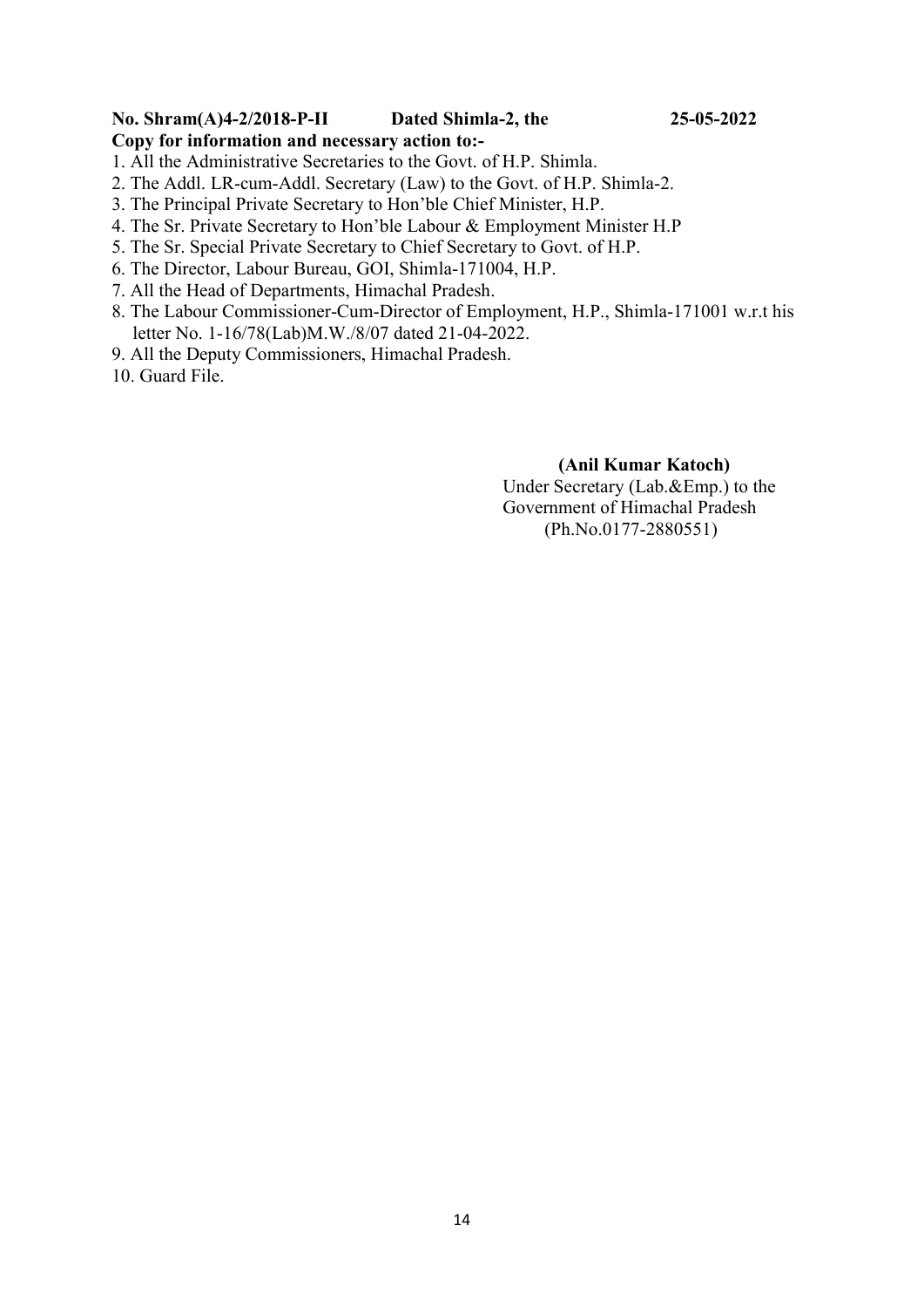### GOVERNMENT OF HIMACHAL PRADESH DEPARTMENT OF LABOUR & EMPLOYMENT

#### **NOTIFICATION**

No. Shram(A)4-2/2018-P-II Dated Shimla-2, the 25-05-2022.

### 5. FORESTRY INDUSTRIES

 Whereas, the Governor, Himachal Pradesh is of the opinion that the minimum rates of wages in the scheduled employment of "Forestry Industries" may be revised in respect of unskilled and other categories of workers with effect from 01-04-2022;

And whereas, as per provision of clause (a) of sub-section (1) of section 5 of the Minimum Wages Act,1948 (Act No 11 of 1948), a Minimum Wages Advisory Committee was constituted vide Notification No: Shram (A) 4-2/2018- L dated 30-07-2020;

And whereas, a meeting of the said Committee was held on 30-03-2022 wherein increase in minimum wages payable to all the categories of workers in all the 19 scheduled employments were approved and recommednded w.e.f. 01-04-2022;

Now, therefore, in exercise of the powers conferred by sub-section (2) of section 5 the said Act, the Governor of Himachal Pradesh is pleased to revise the minimum wages of the workers working in the above mentioned scheduled employment w.e.f 01-04.2022 as per recommendations of the said Committee as under:-

| <b>Category of Workers</b> |                                              | <b>Revised Minimum Wages</b> |                  |
|----------------------------|----------------------------------------------|------------------------------|------------------|
|                            |                                              | <b>Daily</b>                 | <b>Monthly</b>   |
|                            | <b>UNSKILLED WORKEPRS</b>                    |                              |                  |
|                            |                                              |                              |                  |
| 1                          | <b>Felling of trees:</b>                     | <b>Rs. 350</b>               | <b>Rs. 10500</b> |
|                            | 1. Lopper (Changi)                           | Rs. 369.93                   | <b>Rs. 11098</b> |
|                            | 2.Feller (Garani)                            | Rs. 357.92                   | <b>Rs. 10738</b> |
| $\overline{2}$             | Logging and sawing including timber passing: |                              |                  |
|                            | 1. Dresser (Panchani)                        | Rs. 357.92                   | <b>Rs. 10738</b> |
|                            | 2. Sawyer (Charani)                          | Rs. 439.89                   | Rs. 13197        |
|                            | 3. Blacksmith                                | Rs. 413.02                   | <b>Rs.</b> 12391 |

3 Carriage, stacking and timber passing by manual labour: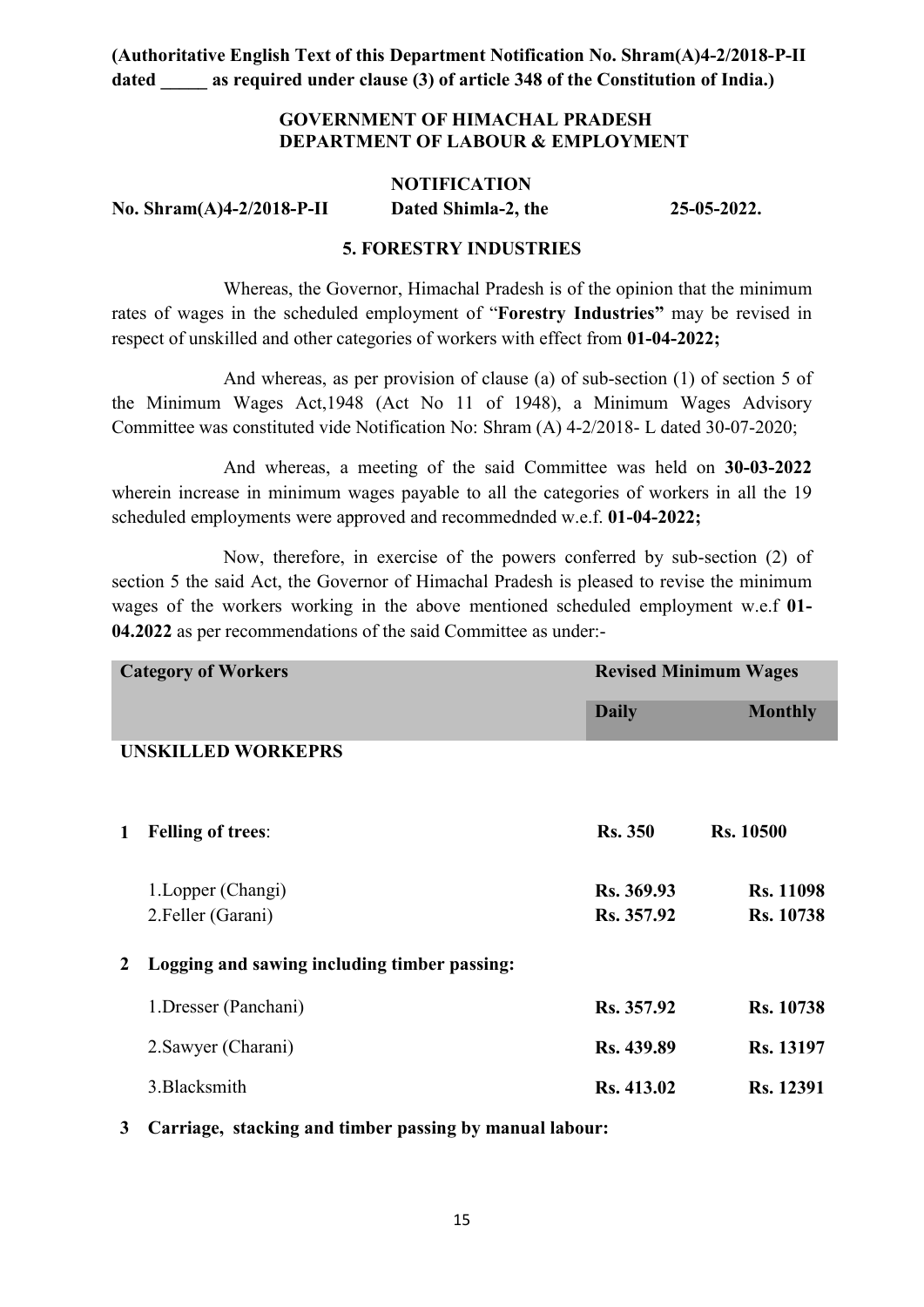|                | 1. Mazdoor for carriage                                                                                             | Rs. 357.92 | Rs. 10738        |
|----------------|---------------------------------------------------------------------------------------------------------------------|------------|------------------|
|                | 2. Mazdoor for loading and un loading of timber.                                                                    | Rs. 357.92 | Rs. 10738        |
|                |                                                                                                                     |            |                  |
| 4              | <b>Carriage of timber by Aerial ropeways:</b>                                                                       |            |                  |
|                | 1. Span Mistry-cum-Supervisor                                                                                       | Rs. 439.89 | Rs. 13197        |
|                | 2. Span Mistry                                                                                                      | Rs. 413.02 | Rs. 12391        |
| 5              | Carriage by water slide (pucci Nalli), dry slide (Pathru), Nullah Bhaan and Darya<br><b>Bahaan (River floting):</b> |            |                  |
|                | 1. Mohri-wala Mistry                                                                                                | Rs. 471.27 | Rs. 14138        |
|                | 2. Taru                                                                                                             | Rs. 452.33 | Rs. 13570        |
|                | 3. Asstt. Mistry/Helper Mistry                                                                                      | Rs. 422.85 | Rs. 12686        |
|                | 4. Darya-man                                                                                                        | Rs. 452.33 | Rs. 13570        |
|                | 5. Ghalu                                                                                                            | Rs. 384.72 | Rs. 11542        |
|                | 6. Jamadar                                                                                                          | Rs. 384.72 | Rs. 11542        |
|                |                                                                                                                     |            |                  |
| 6              | Mechanised logging and timber extraction:                                                                           |            |                  |
|                | 1.Surveyor                                                                                                          | Rs. 442.53 | Rs. 13276        |
|                | 2. Ski-line Operator                                                                                                | Rs. 413.02 | Rs. 12391        |
|                | 3 Truck Driver                                                                                                      | Rs. 387.43 | Rs. 11623        |
|                | 4. Compressor Driver                                                                                                | Rs. 387.43 | Rs. 11623        |
| $\overline{7}$ | <b>Clerical Staff:</b>                                                                                              |            |                  |
|                | 1.Manager                                                                                                           | Rs. 509.43 | Rs. 15283        |
|                | 2.Accountant                                                                                                        | Rs. 393.38 | <b>Rs. 11801</b> |
|                | 3. Munshi/ Typist clerk                                                                                             | Rs. 357.92 | Rs. 10738        |
| 8              | <b>Saw Mill Workers:</b>                                                                                            |            |                  |
|                | 1. Band Saw Mistry                                                                                                  | Rs. 413.02 | Rs. 12391        |
|                | 2. Supervisor                                                                                                       | Rs. 409.07 | Rs. 12272        |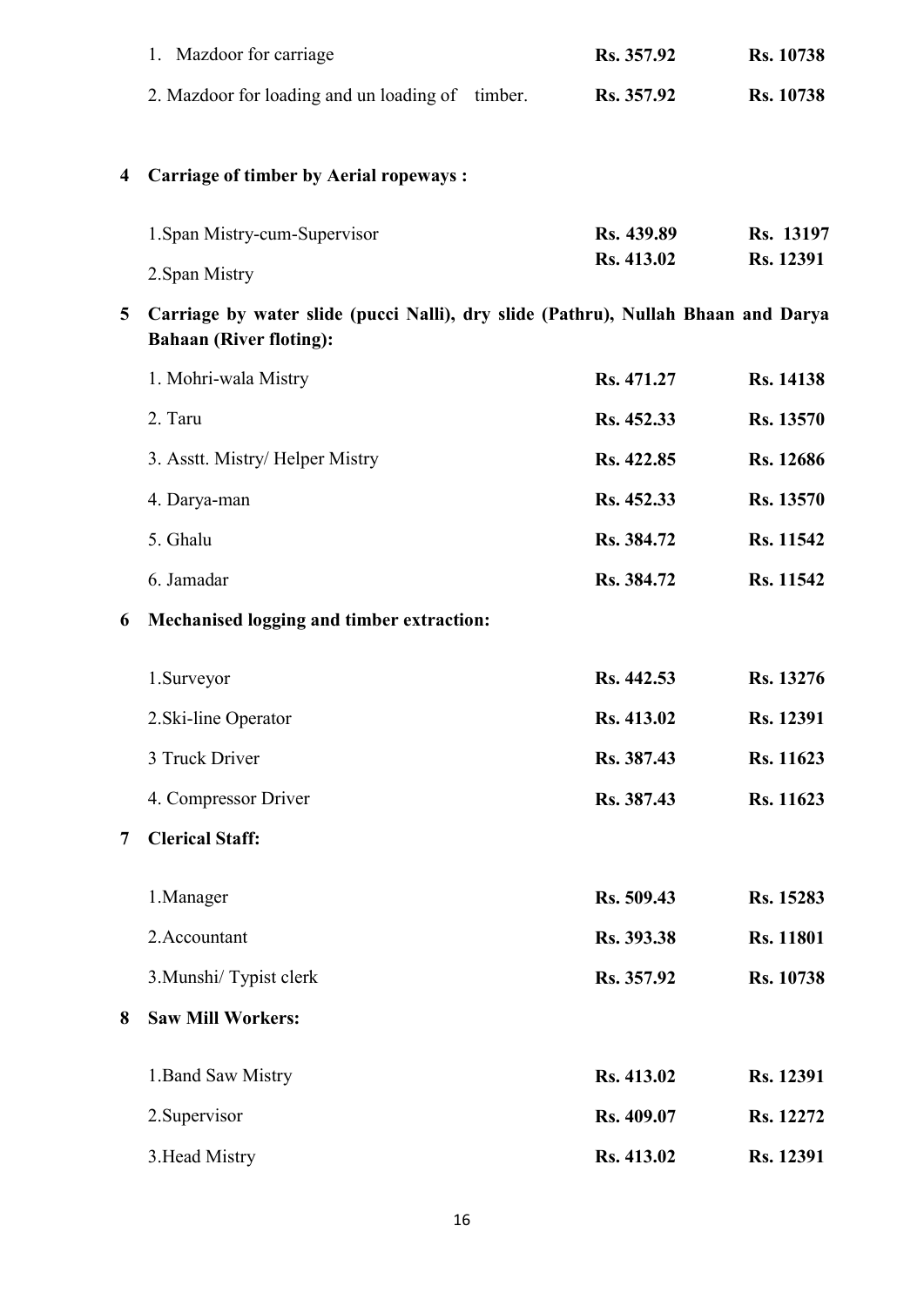|   | 4. Boiler Driver                    | Rs. 413.02 | Rs. 12391        |
|---|-------------------------------------|------------|------------------|
|   | 5. Assistant Mistry                 | Rs. 363.08 | <b>Rs. 10892</b> |
|   | 6. Planner Mistry                   | Rs. 363.08 | Rs. 10892        |
|   | 7. Helper                           | Rs. 357.92 | <b>Rs. 10738</b> |
|   | 8. Cutter man                       | Rs. 357.92 | <b>Rs.</b> 10738 |
| 9 | <b>Katha Extraction:</b>            |            |                  |
|   | 1. Feller and Chipper               | Rs. 357.92 | <b>Rs. 10738</b> |
|   | 2. Katha Supervisor/Katha Processor | Rs. 357.20 | <b>Rs.</b> 10716 |

### Highly Skilled

Boiler Attendant (Ist Class) Overseer, Head Foreman= Rs. 483 Daily. Rs. 14490 Monthly.

### NOTE:-

- 1. There will be no distinction between the minimum wages of male or female and adult or non-adult for the same and similar nature of work.
- 2. Wages of Apprentices shall be regulated under the Apprenticeship Act, 1961(No. 52 of 1961)
- 3. Where any class of work is performed on piece work basis, the wages shall not be less than the time rate prescribed for that category.
- 4. If any category of workers employed in the scheduled employment is not mentioned specifically, such category of workers shall not be paid less than the minimum rates of wages fixed for the similar category having the same skill.
- 5. 25 % increase shall be applicable over and above the minimum of wages in Tribal Areas in Himachal Pradesh.

### The definition of unskilled/semiskilled/skilled/highly skilled worker will be as:-

(i) Unskilled.- An unskilled worker is one who does operations that involve the performance of simple duties, which require the experience of little or no independent judgment or previous experience although familiarity with the occupational environment is necessary. His work may thus require in addition to physical exertion familiarity with variety of articles or goods.

(ii) Semi-skilled.- A semiskilled worker is one who does work generally of defined routine nature wherein the major requirement is not so much of the judgment, skill and but for proper discharge of duties assigned to him or relatively narrow job and where important decisions made by others. His work is thus limited to the performance of routine operations of limited scope.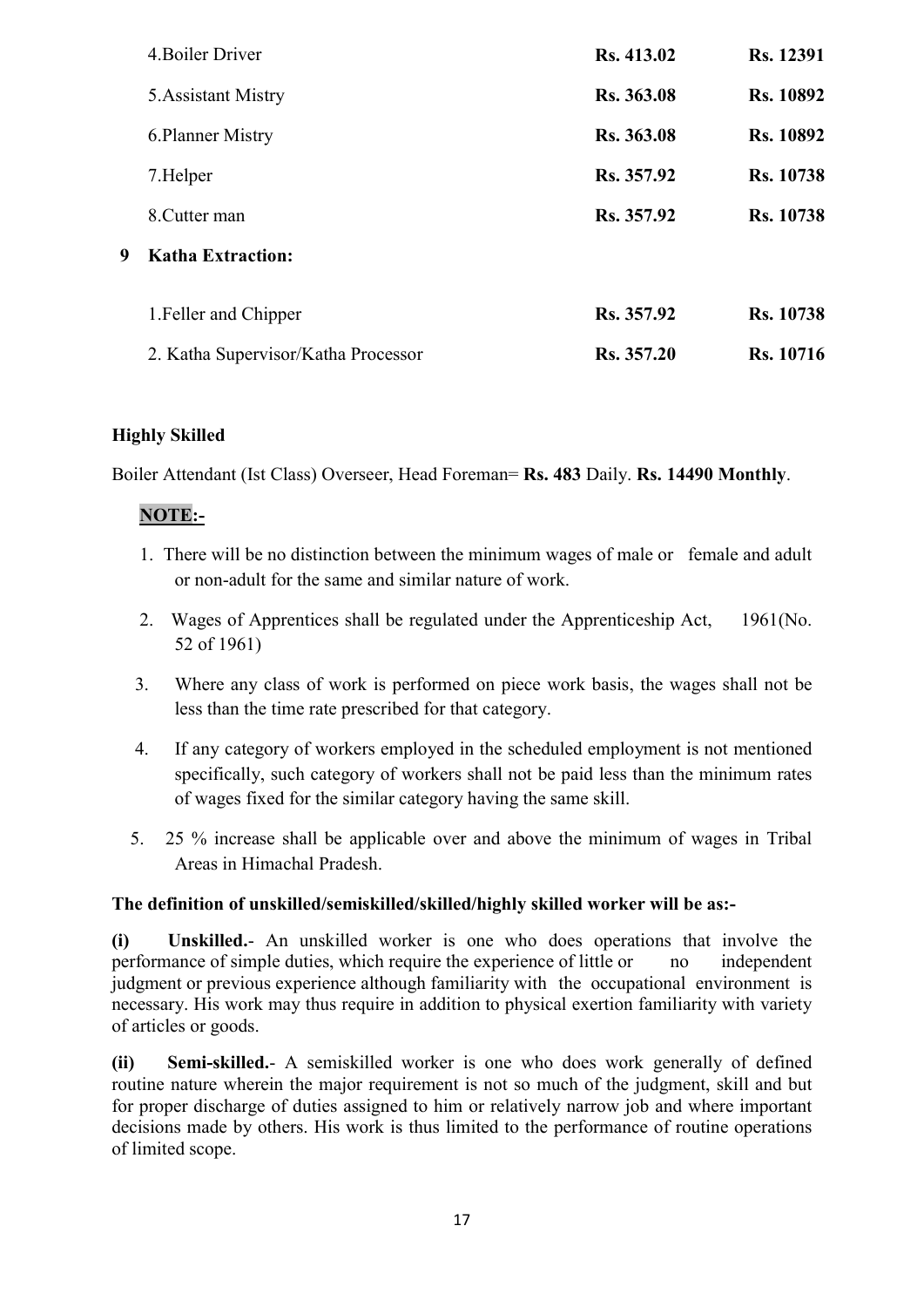(iii) Skilled.- A skilled employee is one who is capable of working efficiently of exercising considerable independent judgment and of discharging his duties with responsibility. He must possess a thorough and comprehensive knowledge of the trade, craft or industry in which he is employed.

(iv) Highly Skilled.- A highly skilled worker is one who is capable of working efficiently and supervises efficiently the work of skilled workers .

By order,

#### R.D Dhiman

 Additional Chief Secretary (Lab. & Emp.) to the Government of Himachal Pradesh.

### No.Shram(A)4-2/2018-P-II Dated Shimla-2, the 25-05-2022 Copy for information and necessary action to:-

1. All the Administrative Secretaries to the Govt. of H.P. Shimla.

2. The Addl. LR-cum-Addl. Secretary (Law) to the Govt. of H.P. Shimla-2.

3. The Principal Private Secretary to Hon'ble Chief Minister, H.P.

4. The Sr. Private Secretary to Hon'ble Labour & Employment Minister H.P

5. The Sr. Special Private Secretary to Chief Secretary to Govt. of H.P.

- 6. The Director, Labour Bureau, GOI, Shimla-171004, H.P.
- 7. All the Head of Departments, Himachal Pradesh.
- 8. The Labour Commissioner-Cum-Director of Employment, H.P., Shimla-171001 w.r.t his letter No. 1-16/78(Lab)M.W./8/07 dated 21-04-2022.
- 9. All the Deputy Commissioners, Himachal Pradesh.

10. Guard File.

### (Anil Kumar Katoch)

Under Secretary (Lab.&Emp.) to the Government of Himachal Pradesh (Ph.No.0177-2880551)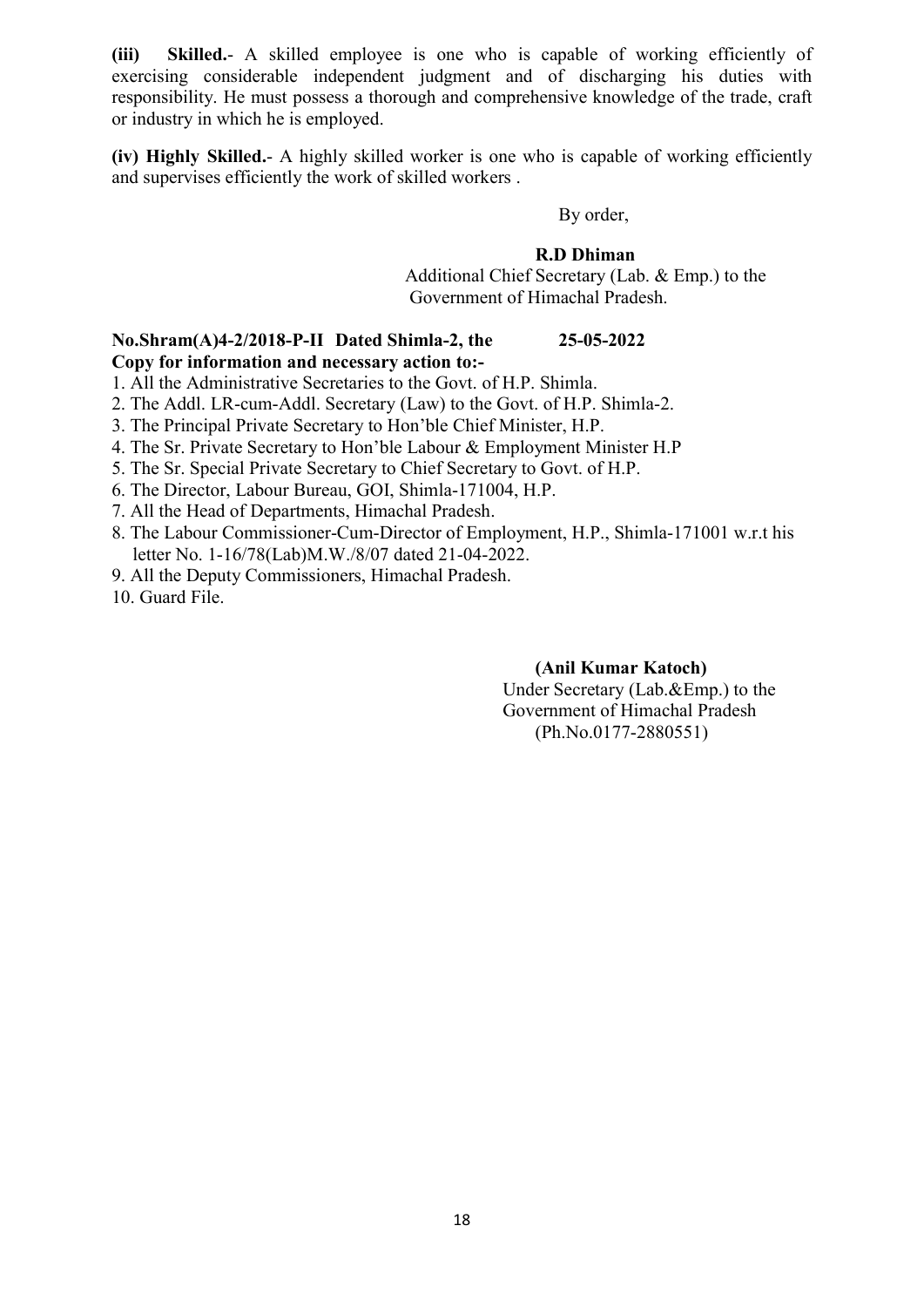### GOVERNMENT OF HIMACHAL PRADESH DEPARTMENT OF LABOUR & EMPLOYMENT

#### NOTIFICATION

No. Shram(A)4-2/2018-P-II Dated Shimla-2, the 25-05-2022.

#### 6. CHEMICAL & CHEMICAL PRODUCTS

Whereas the Governor, Himachal Pradesh is of the opinion that the minimum rates of wages in the scheduled employment of "Chemical & Chemical Products" may be revised in respect of unskilled and other categories of workers with effect from 01-04-2022;

And whereas, as per provision of clause (a) of sub-section (1) of section 5 of the Minimum Wages Act,1948 (Act No 11 of 1948), a Minimum Wages Advisory Committee was constituted vide Notification No: Shram (A) 4-2/2018- L dated 30-07-2020;

And whereas, a meeting of the said Committee was held on 30-03-2022 wherein increase in minimum wages payable to all the categories of workers in all the 19 scheduled employments were approved and recommednded w.e.f. 01-04-2022;

Now, therefore, in exercise of the powers conferred by sub-section (2) of section 5 the said Act, the Governor of Himachal Pradesh is pleased to revise the minimum wages of the workers working in the above mentioned scheduled employment w.e.f 01-04- 2022 as per recommendations of the said Committee as under:-

| <b>Category of Workers</b> | <b>Revised minimum rates</b> |
|----------------------------|------------------------------|
| <b>Unskilled</b>           | <b>Rs. 350 Daily.</b>        |
|                            | <b>Rs. 10500 Monthly.</b>    |

#### Semi Skilled

Assistant Electrician, Assistant Fitter, Assistant Turner, Assistant Rs. 360.92 Daily. Welder, Assistant Moulder, Assistant Plant Operator, Assistant Rs. 10828 Monthly. Blacksmith, Assistant Copraman, Re-irrigation, Assistant , Jamadar, Eastman, East cultivator, Switch Board Attendant, Wireman, Postalman, Fireman, Oilman, Pumpman Grade-I, Machine Levellor, Selector, Cutter-cum-Market seller, Empular, Hageman, ITI Certificate Holder.

#### Skilled

Saltman, Electrician, Fitter, Copperman, Turner, Moulder, Rs. 406.36 Daily. Blacksmith, Plant operator, Mason, Carpenter, Assistant Foreman, Rs. 12191 Monthly. Head Jamadar, Boiler Attendant Grade-II, Workshop Foreman, Electrician Foreman, Engine Driver, Draughtsman, Assistant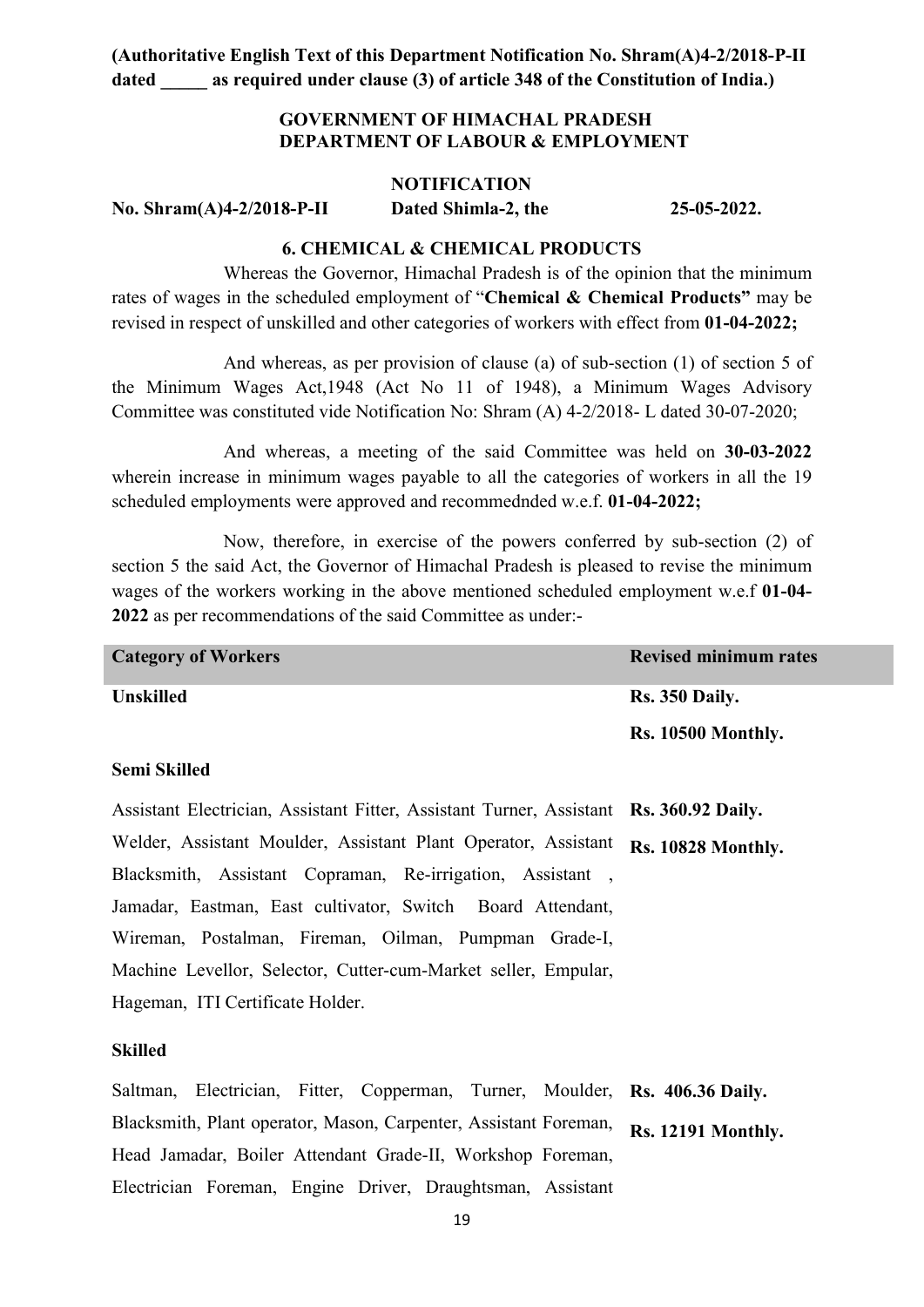Chemist, Machineman, Cashier/Clerk (Matriculate), Salesman,

Receptionist, Typist, Store-keeper I.T.I. certificate holder who are working in the same trade.

### Highly Skilled

Boiler Attendant (First-Class) Overseer, Head Foreman Rs. 483.17 Daily.

### Rs. 14495 Monthly.

### NOTE:-

- 1. There will be no distinction between the minimum wages of male or female and adult or non-adult for the same and similar nature of work.
- 2. Wages of Apprentices shall be regulated under the Apprentices Act, 1961(No. 52 of 1961).
- 3. Where any class of work is performed on piece work basis, the wages shall not be less than the time rate prescribed for that category.
- 4. If any category of workers employed in the scheduled employment is not mentioned specifically, such category of workers shall not be paid less than the minimum rates of wages fixed for the similar category having the same skill.
- 5. 25 % increase shall be applicable over and above the minimum of wages in Tribal Areas in Himachal Pradesh.

The definition of unskilled/semiskilled/skilled/highly skilled worker will be as:-(i) Unskilled.- An unskilled worker is one who does operations that involve the performance of simple duties, which require the experience of little or no independent judgment or previous experience although familiarity with the occupational environment is necessary. His work may thus require in addition to physical exertion familiarity with variety of articles or goods.

(ii) Semi-skilled.- A semiskilled worker is one who does work generally of defined routine nature wherein the major requirement is not so much of the judgment, skill and but for proper discharge of duties assigned to him or relatively narrow job and where important decisions made by others. His work is thus limited to the performance of routine operations of limited scope.

(iii) Skilled.- A skilled worker is one who is capable of working efficiently of exercising considerable independent judgment and of discharging his duties with responsibility. He must possess a thorough and comprehensive knowledge of the trade, craft or industry in which he is employed.

(IV). Highly Skilled.- A highly skilled worker is one who is capable of working efficiently and supervises efficiently the work of skilled workers.

By order,

### R.D Dhiman

 Additional Chief Secretary (Lab. & Emp.) to the Government of Himachal Pradesh.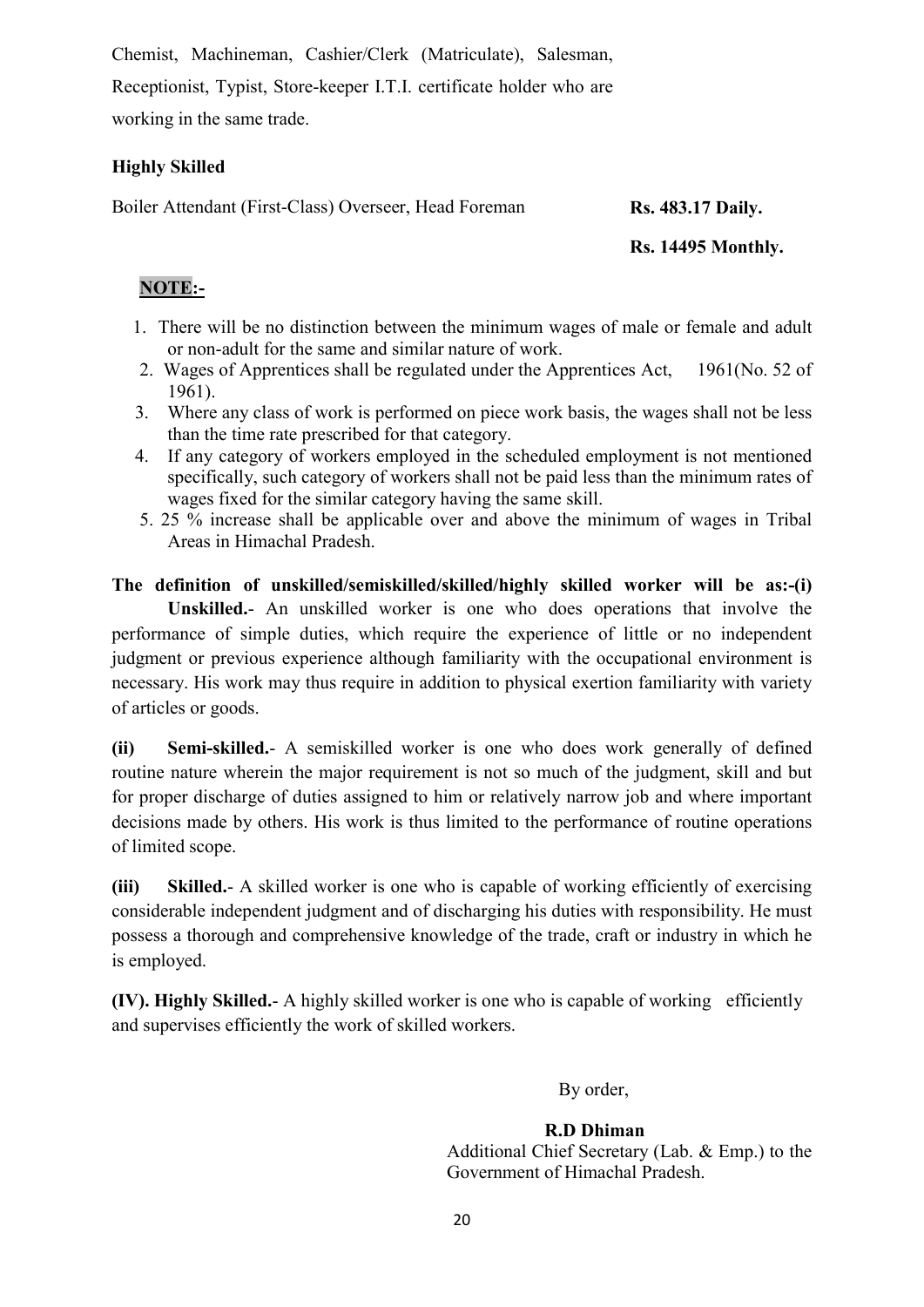### No. Shram(A)4-2/2018-P-II Dated Shimla-2, the 25-05-2022 Copy for information and necessary action to:-

- 1. All the Administrative Secretaries to the Govt. of H.P. Shimla.
- 2. The Addl. LR-cum-Addl. Secretary (Law) to the Govt. of H.P. Shimla-2.
- 3. The Principal Private Secretary to Hon'ble Chief Minister, H.P.
- 4. The Sr. Private Secretary to Hon'ble Labour & Employment Minister H.P
- 5. The Sr. Special Private Secretary to Chief Secretary to Govt. of H.P.
- 6. The Director, Labour Bureau, GOI, Shimla-171004, H.P.
- 7. All the Head of Departments, Himachal Pradesh.
- 8. The Labour Commissioner-Cum-Director of Employment, H.P., Shimla-171001 w.r.t his letter No. 1-16/78(Lab)M.W./8/07 dated 21-04-2022.
- 9. All the Deputy Commissioners, Himachal Pradesh.
- 10. Guard File.

#### (Anil Kumar Katoch)

Under Secretary (Lab.&Emp.) to the Government of Himachal Pradesh (Ph.No.0177-2880551)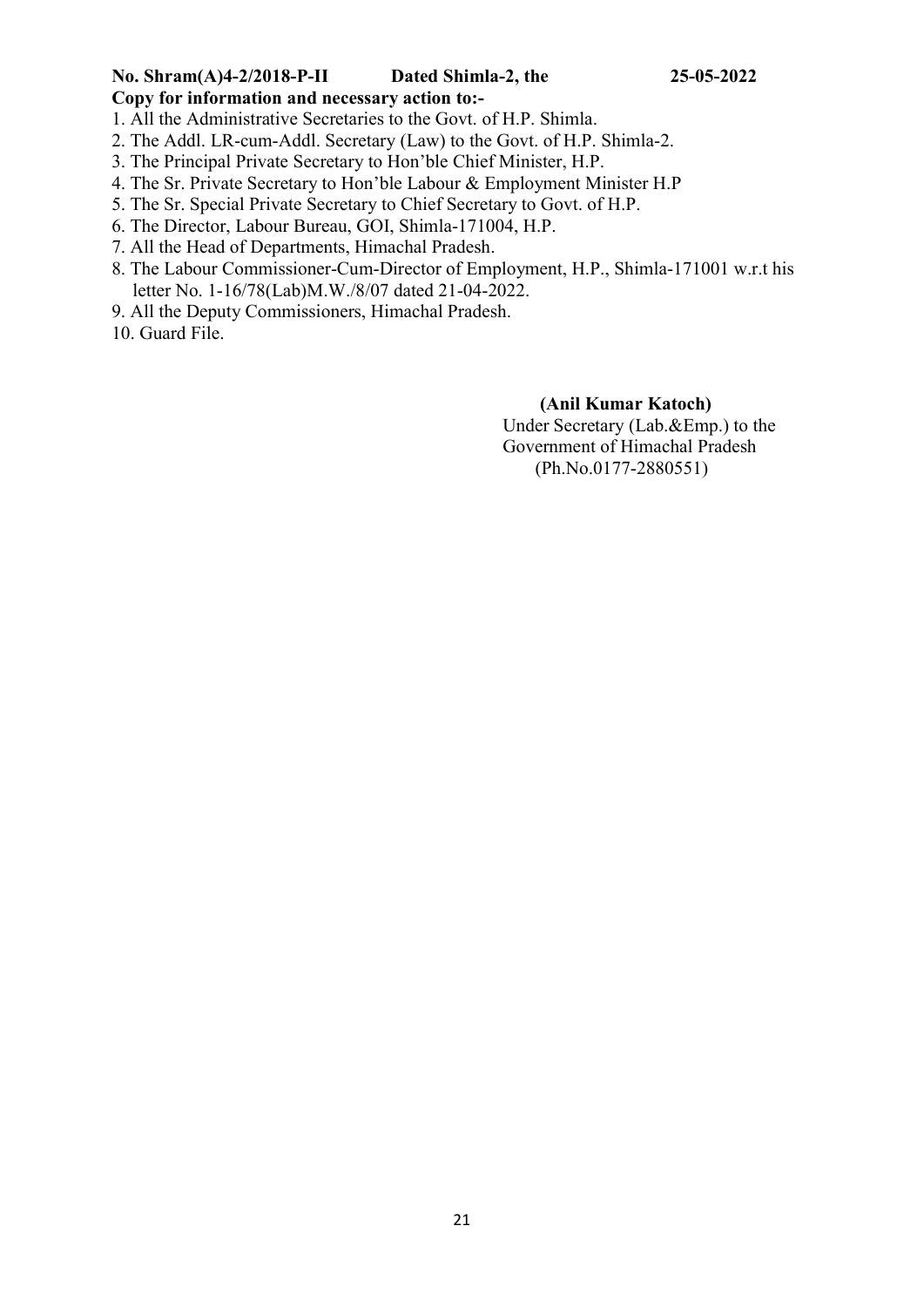### GOVERNMENT OF HIMACHAL PRADESH DEPARTMENT OF LABOUR & EMPLOYMENT

#### NOTIFICATION

No. Shram(A)4-2/2018-P-II Dated Shimla-2, the 25-05-2022

#### 7. ENGINEERING INDUSTRIES

Whereas, the Governor, Himachal Pradesh is of the opinion that the minimum rates of wages in the scheduled employment of "Engineering Industries" may be revised in respect of unskilled and other categories of workers with effect from 01-04-2022;

And whereas, as per provision of clause (a) of sub-section (1) of section 5 of the Minimum Wages Act,1948 (Act No 11 of 1948), a Minimum Wages Advisory Committee was constituted vide Notification No: Shram (A) 4-2/2018- L dated 30-07-2020;

And whereas, a meeting of the said Committee was held on 30-03-2022 wherein increase in Minimum wages payable to all the categories of workers in all the 19 scheduled employments were approved and recommednded w.e.f. 01-04-2022;

Now, therefore, in exercise of the powers conferred by sub-section (2) of section 5 the said Act, the Governor of Himachal Pradesh is pleased to revise the minimum wages of the workers working in the above mentioned scheduled employment w.e.f 01-04- 2022 as per recommendations of the said Committee as under:-

Un-Skilled

Rs. 350 Daily or

Rs. 10500 Monthly.

#### Semi skilled

Taper Grade-III, Turner Grade-III, Driller Grade-III, Romer Grade-III, Shareman Grade-III, Machine man, Machinist/Operator Grade-III/ Bragar Grade-III, Head Spinning Winder/ Liner Grade-III, Press Operator Grade-III, Spray Painter Grade-III, Transfer Fixer Grade-III, Assembler Grade-III, Cobbler, Rubber Rosin Cutter, Tailor Grade-III, Rs. 360.92 Daily or Rs. 10828 Monthly.

Material Checker, Fitter Frame, Numbering man, Frame

Sender, Electroplater Grade-III, Mopper Grade-III, Grinder Grade-III, Pickler, Polishman, Buferman, Head Mechanic, Operator Grade-III, Thread/Roller Operator Grade-III, Book-screw Machine Operator Grade-III, Feeder Grade-III, Dye Maker Grade-III, Welder Grade-III, Tin Smith Grade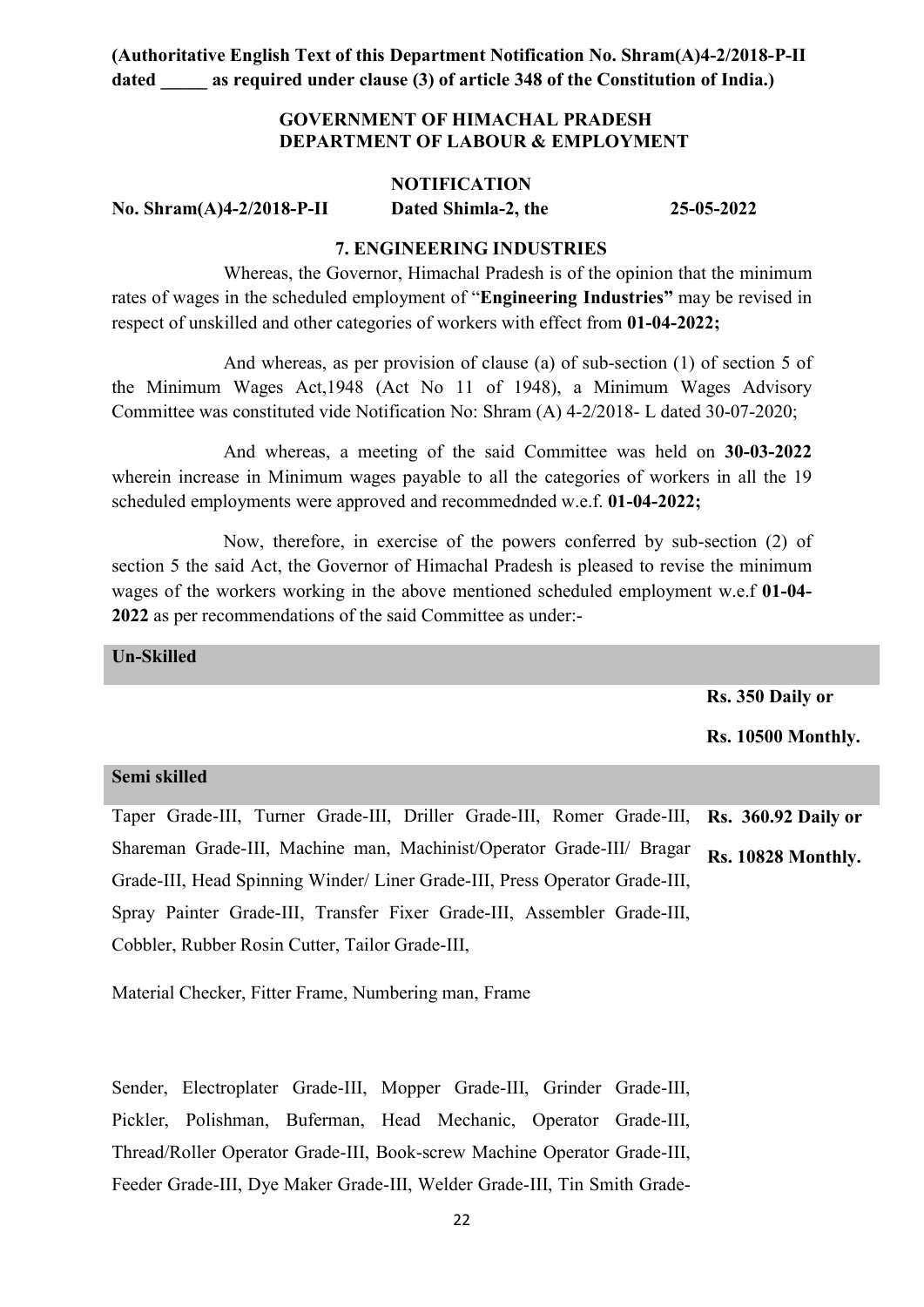III, Pipe Reader, Hammer man Grade-III, Electric Lineman Grade-III, Voucher Inspector Grade-III, Lister Diesel Engine Driver Grade-III, Oilman.

### Skilled

Taper Grade-II, Turner Grade-II, Driller Grade-II, Shaper Grade-II, Shaperman Grade-II, Slaughterman Grade-II, Mechanist/ Operator/Brager Grade-I1, Liner Grade-II, Spray Painter Grade-II, Transfer Mixer Grade-II, Press Operator Grade-II, Assembler Grade-II, Tailor Grade-II, Electroplater Grade-II, Moper Grade-II, Grinder Grade-II, Head Machine Operator-II, Thread and Roller Machine Operator Grade-II, Book screw Machine Operator Grade-II, Gold Draw Machine Operator Grade-II, Fitter Grade-II, Carpenter/Pattern Maker Grade-II, Dye Maker Grade-II, Saister Grade-II, Welder Grade-II, Tinsmith Grade-II, Hammerman Grade-II,Blacksmith Grade-II, Tool Setter Grade-II, Electrical Lineman Grade-II, Electrician Grade-II, Armature Winder and Coil winder Grade-II, Cable Jointer Grade-II, Voucher Inspector Grade-II, Lister Diesel Engine Driver Grade-II, Moulder Grade-II, Supervisor, ITI Certificate Holder who are working in the same trade.

Rs. 406.36 Daily.

#### Rs. 12191 Monthly

#### Highly Skilled

Turner Grade-I, Grinding Machine Operator Grade-I, Shaper man Grade-I, Slaughter man Grade-I, Miller Grade-I. Electroplater Grade-I, Gold Draw Machine Operator Grade-I, Fitter Grade-I, Carpenter/Pattern Maker Grade-I, Dye maker Grade-I, Engraver Grade-I, Blacksmith Grade-I, Dye Setter Rs. 483.17 Daily. Rs. 14495 Monthly.

Grade-I, Tool Setter Grade-I, Electrician Grade-I,

#### Clerical Staff

Cashier (Matriculate) Clerk, Salesman, Typist Storekeeper Rs. 375.62 Daily.

Rs. 11269 Monthly.

### NOTE:-

1. There will be no distinction between the minimum wages of male or female and adult or non-adult for the same and similar nature of work.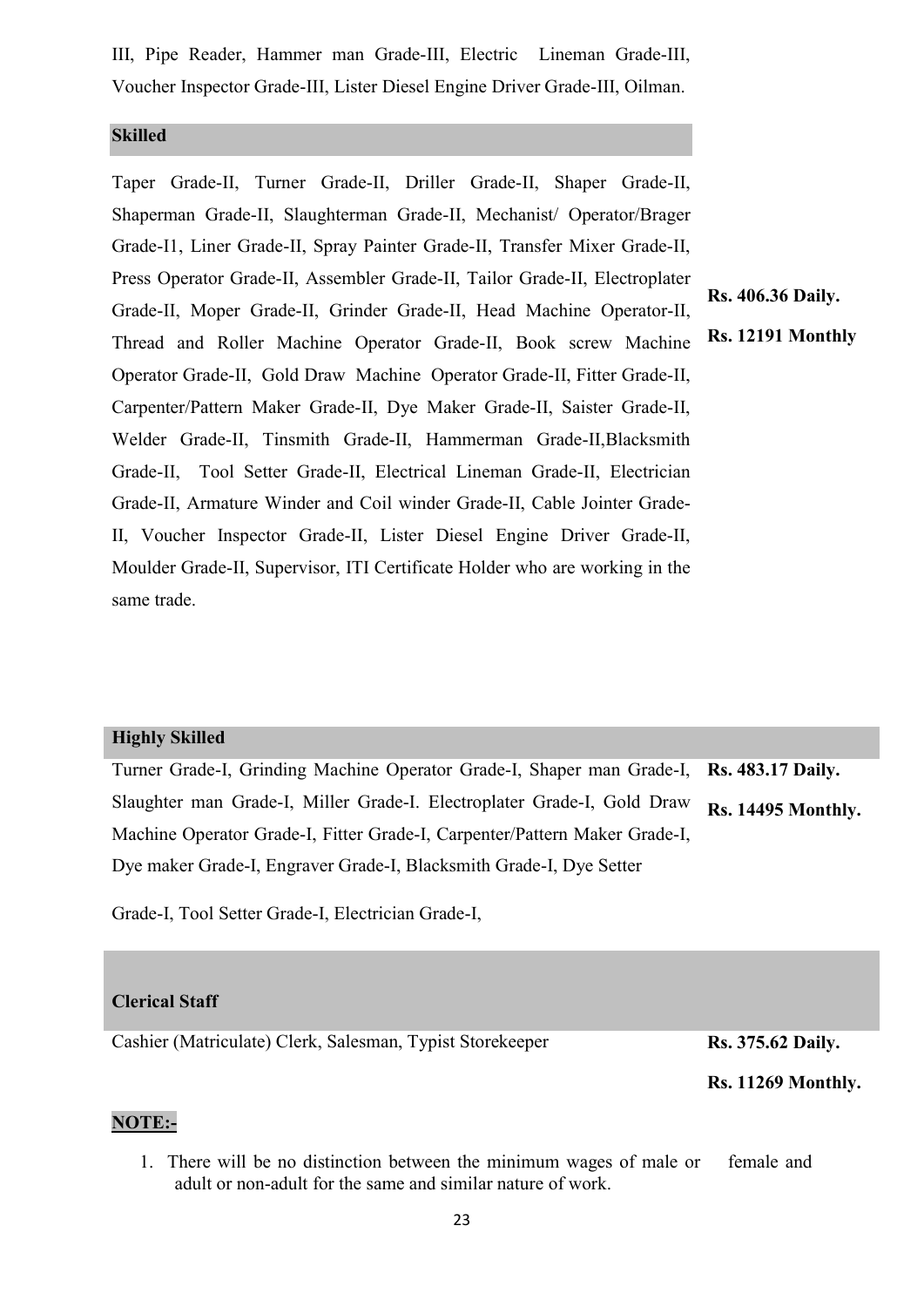- 2. Wages of Apprentices shall be regulated under the Apprentices Act, 1961(No. 52 of 1961)
- 3. Where any class of work is performed on piece work basis, the wages shall not be less than the time rate prescribed for that category.
- 4. If any category of workers employed in the scheduled employment is not mentioned specifically, such category of workers shall not be paid less than the minimum rates of wages fixed for the similar category having the same skill.
- 5. 25% increase shall be applicable over and above the minimum wages in the Scheduled Tribal Areas in Himachal Pradesh.

### The definition of unskilled/semiskilled/skilled/highly skilled worker will be as under:-

(i)Unskilled.- An unskilled worker is one who does operations that involve the performance of simple duties, which require the experience of little or no independent judgment or previous experience although familiarity with the occupational environment is necessary. His work may thus require in addition to physical exertion familiarity with variety of articles or goods.

(ii)Semi –skilled.- A semiskilled worker is one who does work generally of defined routine nature wherein the major requirement is not so much of the judgment, skill and but for proper discharge of duties assigned to him or relatively narrow job and where important decisions made by others. His work is thus limited to the performance of routine operations of limited scope.

(iii)Skilled: -- A skilled worker is one who is capable of working efficiently of exercising considerable independent judgment and of discharging his duties with responsibility. He must possess a thorough and comprehensive knowledge of the trade, craft or industry in which he is employed.

(iv). Highly Skilled.- A highly skilled worker is one who is capable of working efficiently and supervises efficiently the work of skilled workers.

### By order,

### R.D Dhiman

 Additional Chief Secretary (Lab. & Emp.) to the Government of Himachal Pradesh.

### No. Shram(A)4-2/2018-P-II Dated Shimla-2, the 25-05-2022

### Copy for information and necessary action to:-

- 1. All the Administrative Secretaries to the Govt. of H.P. Shimla.
- 2. The Addl. LR-cum-Addl. Secretary (Law) to the Govt. of H.P. Shimla-2.
- 3. The Principal Private Secretary to Hon'ble Chief Minister, H.P.
- 4. The Sr. Private Secretary to Hon'ble Labour & Employment Minister H.P
- 5. The Sr. Special Private Secretary to Chief Secretary to Govt. of H.P.
- 6. The Director, Labour Bureau, GOI, Shimla-171004, H.P.
- 7. All the Head of Departments, Himachal Pradesh.
- 8. The Labour Commissioner-Cum-Director of Employment, H.P., Shimla-171001 w.r.t his letter No. 1-16/78(Lab)M.W./8/07 dated 21-04-2022.
- 9. All the Deputy Commissioners, Himachal Pradesh.

10. Guard File. .

### (Anil Kumar Katoch)

Under Secretary (Lab. & Emp.) to the Government of Himachal Pradesh. (Ph.No.0177-2880551)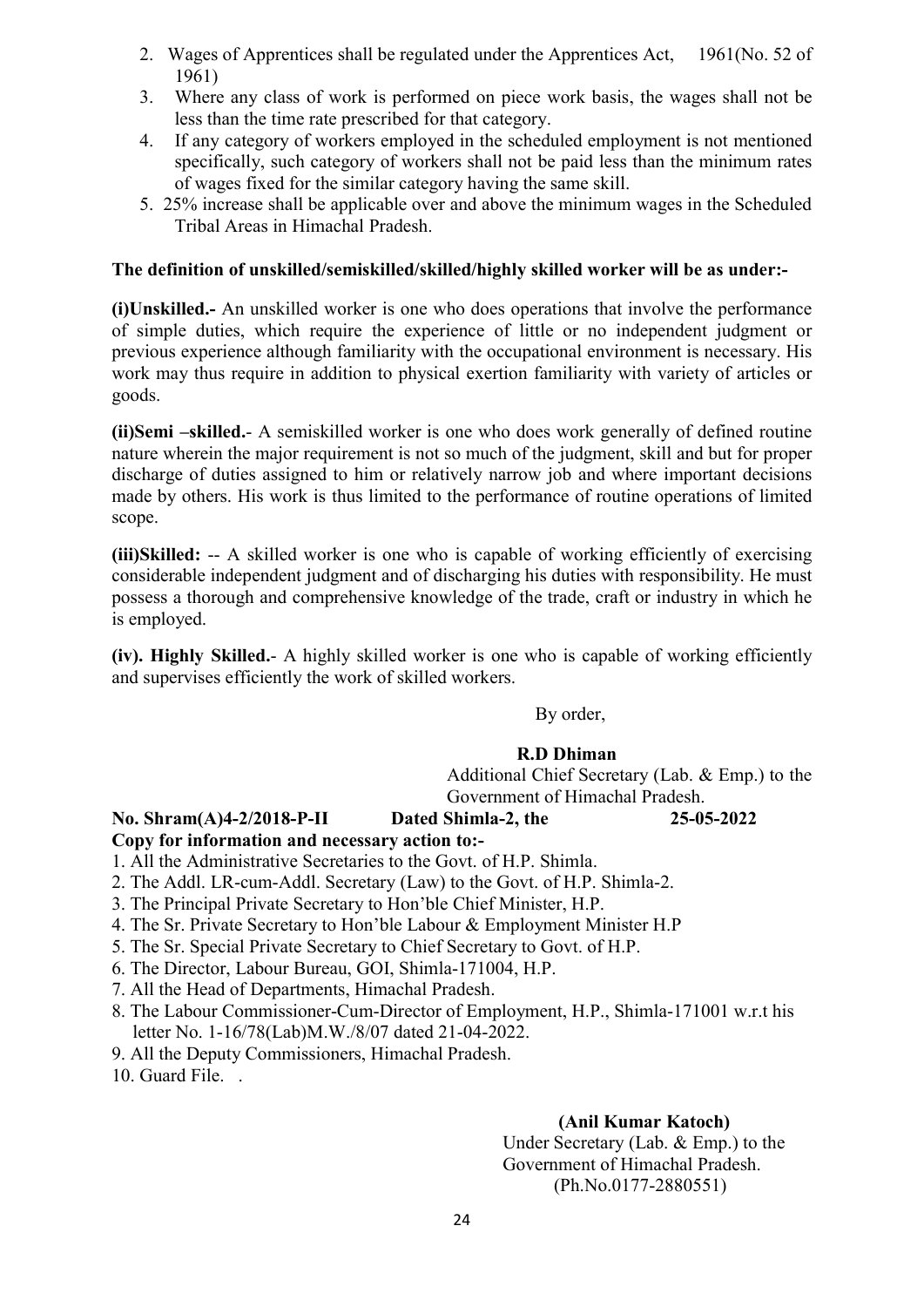### GOVERNMENT OF HIMACHAL PRADESH DEPARTMENT OF LABOUR & EMPLOYMENT

## **NOTIFICATION** No. Shram(A)4-2/2018-P-II Dated Shimla-2, the 25-05-2022

### 8. TEA PLANTATION

Whereas, the Governor, Himachal Pradesh is of the opinion that the minimum rates of wages in the scheduled employment of "Tea Plantation" may be revised in respect of unskilled and other categories of workers with effect from 01-04-2022;

And whereas as per provision of clause (a) of sub-section (1) of section 5 of the Minimum Wages Act,1948 (Act No 11 of 1948), a Minimum Wages Advisory Committee was constituted vide Notification No: Shram (A) 4-2/2018- L dated 30-07-2020;

And whereas, a meeting of the said Committee was held on 30-03-2022 wherein increase in Minimum wages payable to all the categories of workers in all the 19 scheduled employments were approved and recommednded w.e.f. 01-04-2022;

Now, therefore, in exercise of the powers conferred by sub-section (2) of section 5 the said Act, the Governor of Himachal Pradesh is pleased to revise the minimum wages of the workers working in the above mentioned scheduled employment w.e.f 01-04- 2022 as per recommendations of the said Committee as under:-

| <b>Category of Workers</b>                                                 | <b>Revised Minimum Wages</b> |
|----------------------------------------------------------------------------|------------------------------|
| Field workers in Tea Plantation employed on plantation up Rs. 350 Daily or |                              |
| rooting, spraying, manufacturing, shade lopping, hoeing,                   | <b>Rs. 10500 Monthly.</b>    |
| pruning weeding, plucking etc. known as unskilled workers                  |                              |
| employed in the operation;                                                 |                              |

A-Grade Leaves -- If plucker plucks more than 12 kilogram of tea leaves he or she will get Rs. 25.32 per kilogram extra as incentive.

B Grade Leaves If plucker plucks more than 13 kilogram of tea leaves he or she will get Rs. 20.04 per kilogram extra as incentive.

C-Grade Leaves- If plucker plucks more than 16 kilogram of tea leaves he or she will get Rs 14.94 per kilogram extra as incentive.

The piece rates workers employed for plucking will get Rs. 25.32 , Rs. 20.04 Rs. 14.94 per kilogram for A,B,C grade of tea leaves respectively.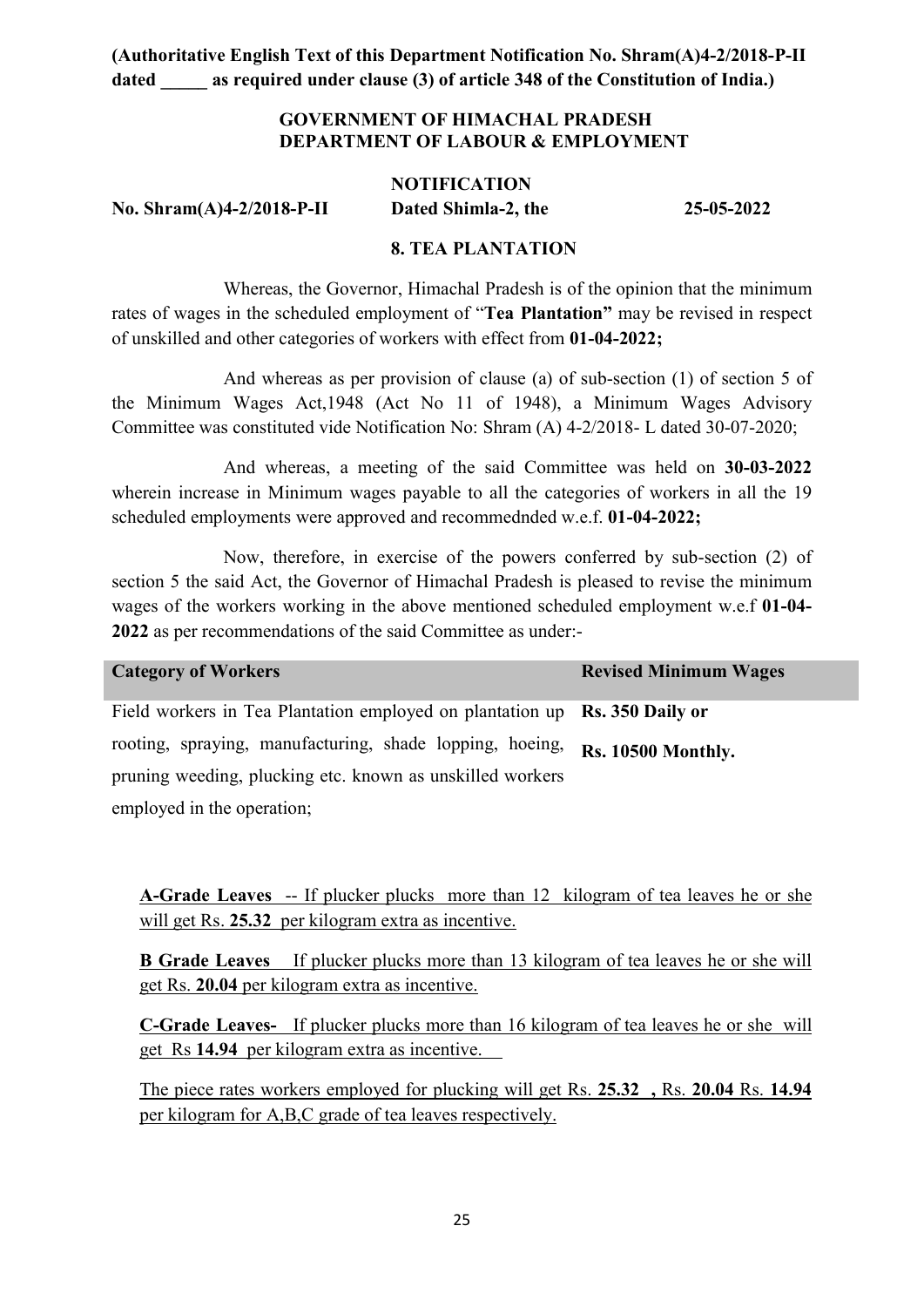SEMI-SKILLED: Workers engaged in Tea Factory & Tea Plantations. Rs. 355.95 per day, Rs. 10679 per month

### FACTORY:

| Include lift Mazdoor, withering Mazdoor,               | Rs. 350 daily             |  |  |  |
|--------------------------------------------------------|---------------------------|--|--|--|
| relling room workers, shifting Mazdoor,                | <b>Rs. 10500 Monthly.</b> |  |  |  |
| Fermenting room workers, tea boys,                     |                           |  |  |  |
| sorters, tea makers, time keeper and carriers (jhalli) |                           |  |  |  |
| <b>PLANTATION:</b>                                     |                           |  |  |  |
| Cleaners, Assistant Cleaner, Garden Assistant,         | Rs. 350 daily             |  |  |  |
| Muharirs etc. who maintain records of a field work     | <b>Rs. 10500 Monthly.</b> |  |  |  |
|                                                        |                           |  |  |  |

and also includes sweeper, Mali & Mate.

### CLERICAL AND NON-TECHNICAL SUPERVISORY STAFF OFFICE STAFF:

| 1. Accountant                          | Rs. 535.02 |                   | accommodation  | Rs. 16051 per month plus free                                    |                  |  |
|----------------------------------------|------------|-------------------|----------------|------------------------------------------------------------------|------------------|--|
| 2. Clerks                              | Rs. 406.36 |                   | accommodation  | Rs. 12191 per month plus free                                    |                  |  |
| 3. Munshi                              | Rs. 425.92 |                   |                | Rs. 12778 per month plus free<br>benefits as admissible to clerk |                  |  |
| 4. Peon , Chowkidar/Chaudhary          | Rs. 355.95 |                   | as admissible. | <b>Rs. 10679</b> per month plus free benefit                     |                  |  |
|                                        |            | <b>Daily</b>      |                |                                                                  | <b>Monthly</b>   |  |
| 5. Compounder                          |            | Rs. 495.61        |                |                                                                  | <b>Rs. 14868</b> |  |
| 6. Driver (Jeep/ Car/ Tractor)         |            | Rs. 444.50        |                |                                                                  | Rs. 13335        |  |
| 7. Mechanic,                           |            | Rs. 499.60        |                |                                                                  | <b>Rs. 14988</b> |  |
| 8. Assistant Mechanic                  |            | Rs. 442.53        |                |                                                                  | Rs. 13276        |  |
| 9. Electrician-cum- Mechanic Grade-I   |            | <b>Rs. 499.60</b> |                |                                                                  | Rs. 14988        |  |
| 10. Electrician-cum- Mechanic Grade-II |            | Rs. 442.53        |                |                                                                  | <b>Rs.</b> 13276 |  |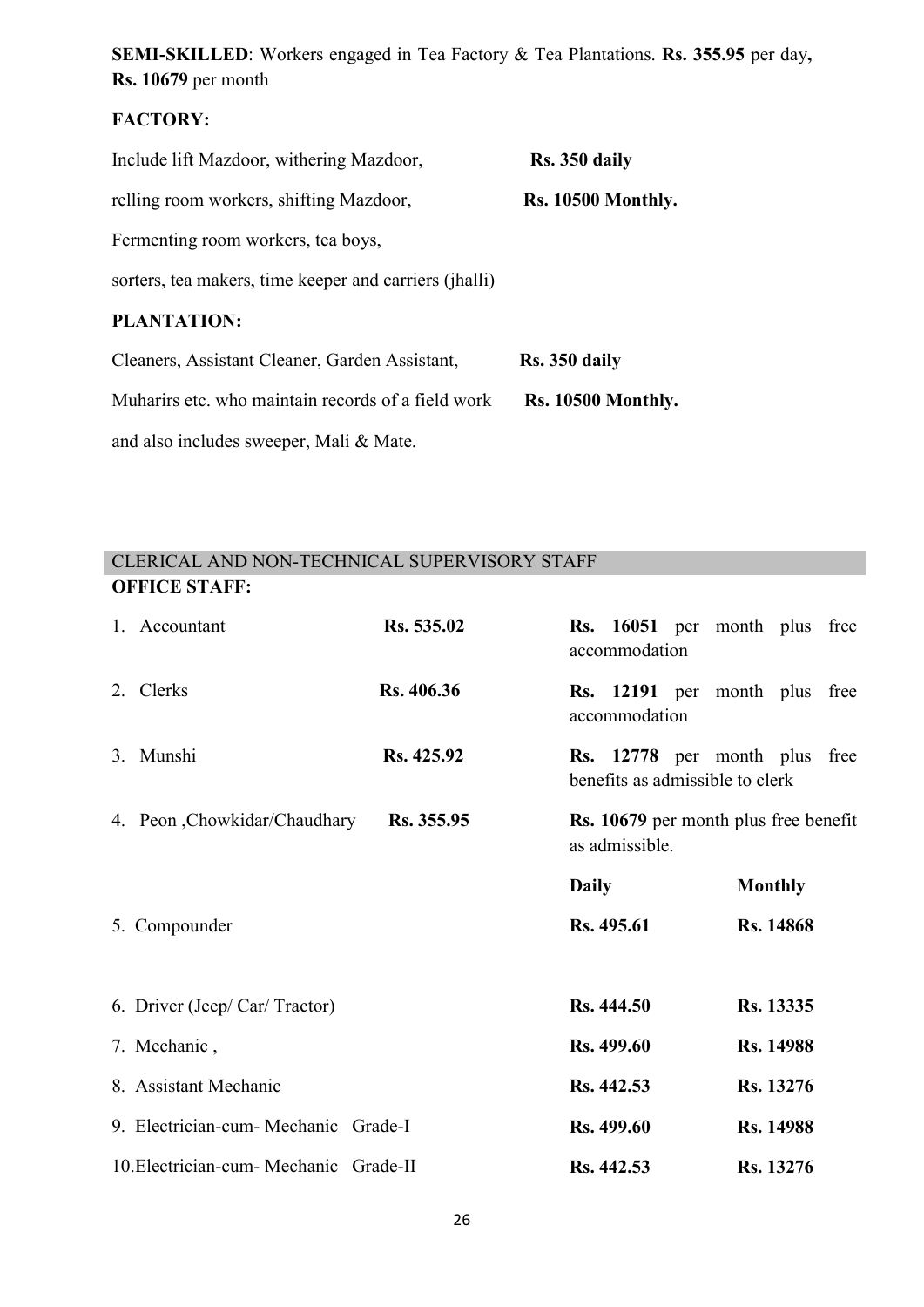### NOTE:-

- 1. There will be no distinction between the minimum wages of male or female and adult or non-adult for the same and similar nature of work.
- 2. Wages of Apprentices shall be regulated under the Apprenticeship Act, 1961(No. 52 of 1961)
- 3. Where any class of work is performed on piece work basis, the wages shall not be less than the time rate prescribed for that category.
- 4. If any category of workers employed in the scheduled employment is not mentioned specifically, such category of workers shall not be paid less than the minimum rates of wages fixed for the similar category having the same skill.
- 5. 25% increase shall be applicable over and above the minimum wages in the Scheduled Tribal Areas in Himachal Pradesh.

(i)Unskilled.- An unskilled worker is one who does operations that involve the performance of simple duties, which require the experience of little or no independent judgment or previous experience although familiarity with the occupational environment is necessary. His work may thus require in addition to physical exertion familiarity with variety of articles or goods.

(ii)Semi –skilled.- A semiskilled worker is one who does work generally of defined routine nature wherein the major requirement is not so much of the judgment, skill and but for proper discharge of duties assigned to him or relatively narrow job and where important decisions made by others. His work is thus limited to the performance of routine operations of limited scope.

# By order,

### R.D Dhiman

 Additional Chief Secretary (Lab. & Emp.) to the Government of Himachal Pradesh.

### No. Shram(A)4-2/2018-P-II Dated Shimla-2, the 25-05-2022

### Copy for information and necessary action to:-

1. All the Administrative Secretaries to the Govt. of H.P. Shimla.

- 2. The Addl. LR-cum-Addl. Secretary (Law) to the Govt. of H.P. Shimla-2.
- 3. The Principal Private Secretary to Hon'ble Chief Minister, H.P.
- 4. The Sr. Private Secretary to Hon'ble Labour & Employment Minister H.P
- 5. The Sr. Special Private Secretary to Chief Secretary to Govt. of H.P.
- 6. The Director, Labour Bureau, GOI, Shimla-171004, H.P.
- 7. All the Head of Departments, Himachal Pradesh.
- 8. The Labour Commissioner-Cum-Director of Employment, H.P., Shimla-171001 w.r.t his letter No. 1-16/78(Lab)M.W./8/07 dated 21-04-2022.
- 9. All the Deputy Commissioners, Himachal Pradesh.

10. Guard File.

### (Anil Kumar Katoch)

Under Secretary (Lab.&Emp.) to the Government of Himachal Pradesh (Ph.No.0177-2880551)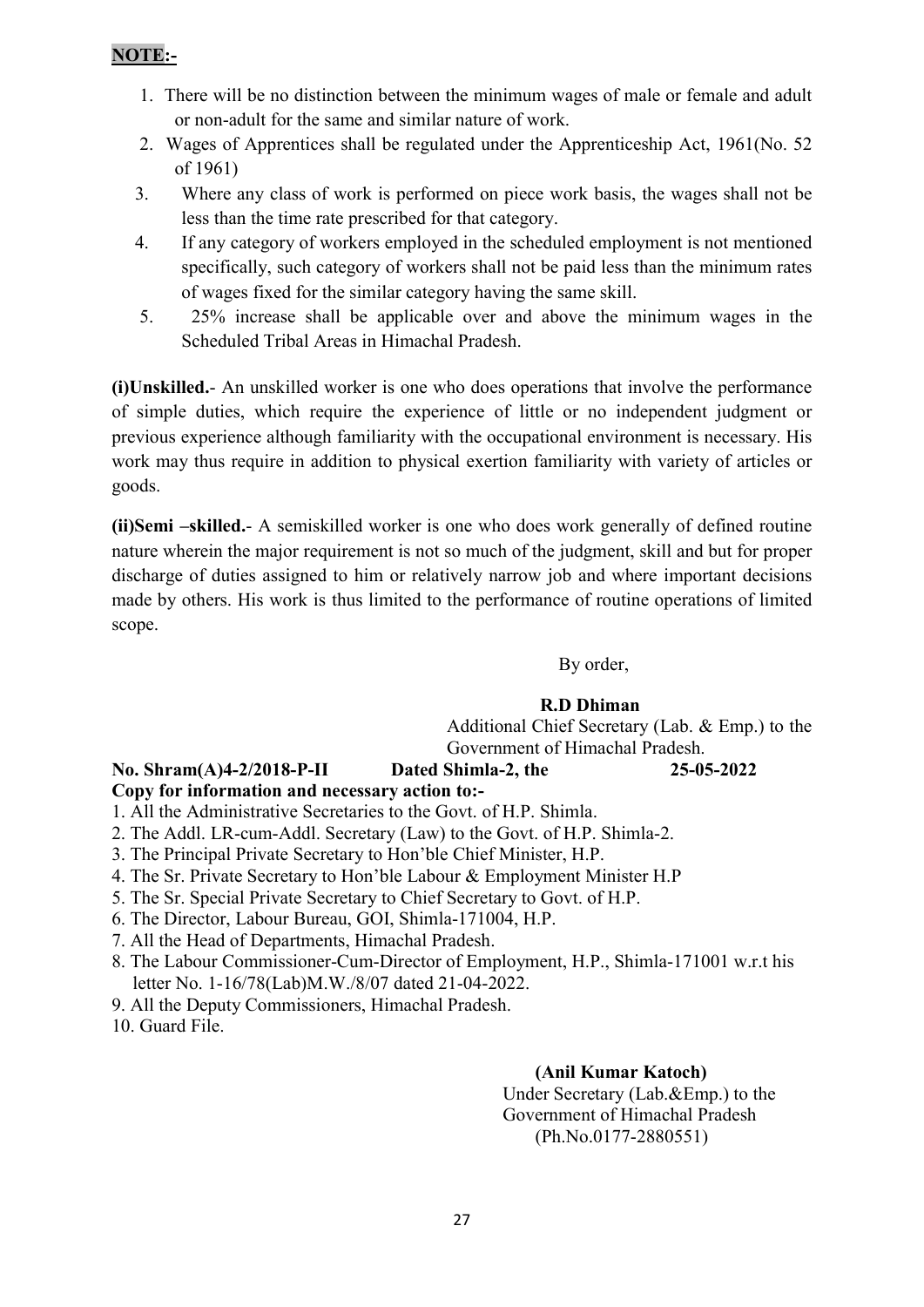### GOVERNMENT OF HIMACHAL PRADESH DEPARTMENT OF LABOUR & EMPLOYMENT

### NOTIFICATION No. Shram(A)4-2/2018-P-II Dated Shimla-2, the 25-05-20229. ESTABLISHMENTS WITH MANUFACTURING PROCESS AS DEFINED IN CLAUSE (K) OF SECTION-2 0F FACTORIES ACT, 1948

Whereas the Governor, Himachal Pradesh is of the opinion that the minimum rates of wages in the scheduled employment of "Manufacturing Process as Defined in Clause (K) of Section 2 of Factories Act, 1948" may be revised in respect of un skilled and other categories of workers with effect from 01-04-2022;

And whereas, as per provision of clause (a) of sub-section (1) of section 5 of the Minimum Wages Act,1948 (Act No 11 of 1948), a Minimum Wages Advisory Committee was constituted vide Notification No: Shram (A) 4-2/2018- L dated 30-07-2020;

And whereas, a meeting of the said Committee was held on 30-03-2022 wherein increase in Minimum wages payable to all the categories of workers in all the 19 scheduled employments were approved and recommednded w.e.f. 01-04-2022;

Now, therefore, in exercise of the powers conferred by sub-section (2) of section 5 the said Act, the Governor of Himachal Pradesh is pleased to revise the minimum wages of the workers working in the above mentioned scheduled employment w.e.f 01-04- 2022 as per recommendations of the said Committee as under:-

| <b>Un-skilled Workers</b> | Rs. 350 per day or Rs. 10500 per month    |
|---------------------------|-------------------------------------------|
| Semi-skilled              | Rs. 360.92 per day or Rs. 10828 per month |
| Skilled & clerical staff  | Rs. 406.36 perday. or Rs. 12191 per month |
| <b>Highly-Skilled</b>     | Rs. 483.17 perday or Rs. 14495 per month  |

### NOTE:-

- 1. There will be no distinction between the minimum wages of male or female and adult or non-adult for the same and similar nature of work.
- 2. Wages of Apprentices shall be regulated under the Apprentices Act, 1961(No. 52 of 1961)
- 3. Where any class of work is performed on piece work basis, the wages shall not be less than the time rate prescribed for that category.
- 4. If any category of workers employed in the scheduled employment is not mentioned specifically, such category of workers shall not be paid less than the minimum rates of wages fixed for the similar category having the same skill.
- 5. 25% increase shall be applicable over and above the minimum wages in the Scheduled Tribal Areas in Himachal Pradesh.

### The definition of unskilled/semiskilled/skilled/highly skilled worker will be as under:-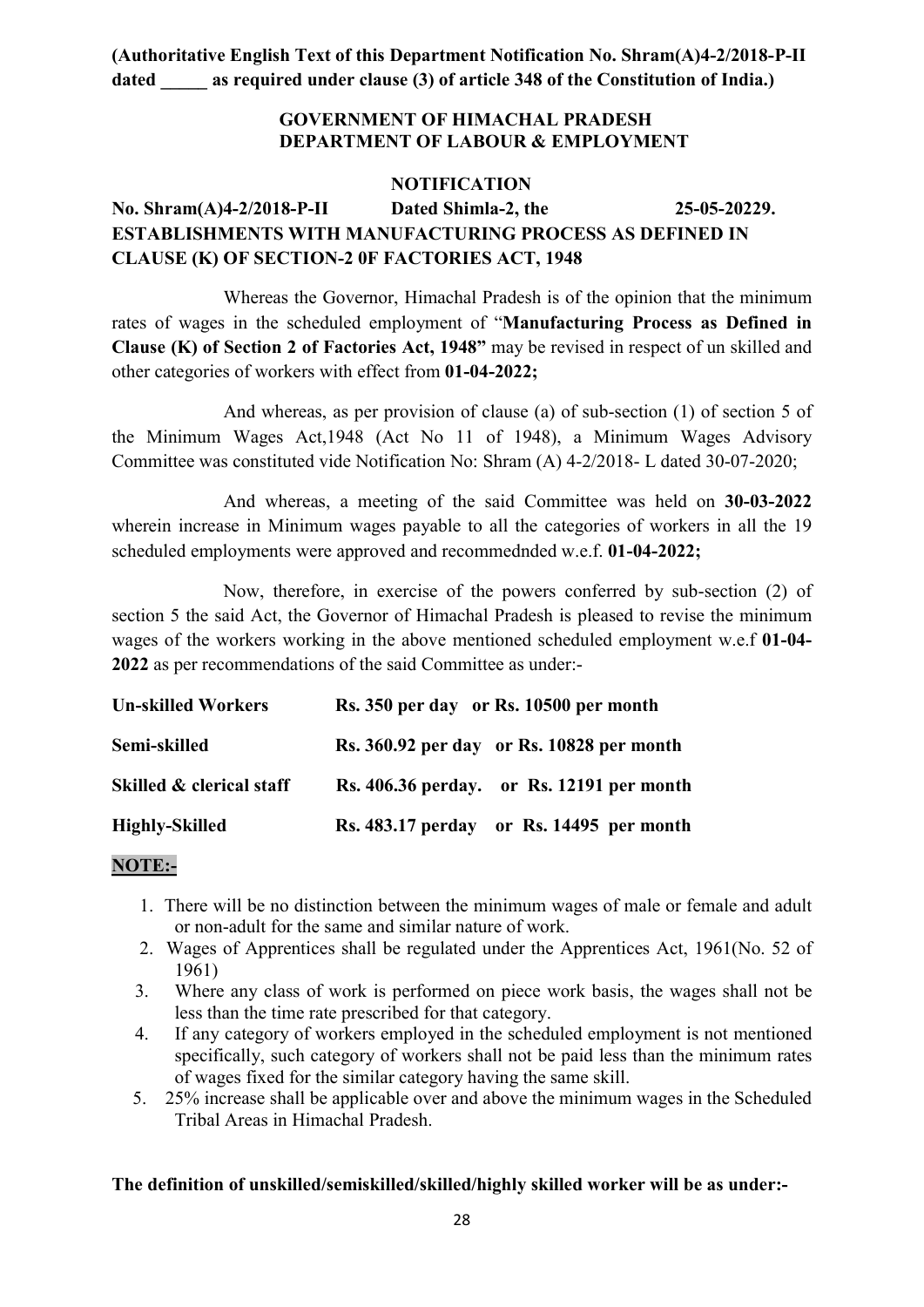(i) Unskilled.- An unskilled worker is one who does operations that involve the performance of simple duties, which require the experience of little or no independent judgment or previous experience although familiarity with the occupational environment is necessary. His work may thus require in addition to physical exertion familiarity with variety of articles or goods.

(ii) Semi-skilled.- A semi skilled worker is one who does work generally defined routine nature wherein the major requirement is not so much of the judgment, skill and but for proper discharge of duties assigned to him or relatively narrow job and where important decisions made by others. His work is thus limited to the performance of routine operations of limited scope.

(iii) Skilled.- A skilled worker is one who is capable of working efficiently of exercising considerable independent judgment and of discharging his duties with responsibility. He must possess a thorough and comprehensive knowledge of the trade, craft or industry in which he is employed.

(iv) Highly Skilled.- A highly skilled worker is one who is capable of working efficiently and supervises efficiently the work of skilled workers.

By order,

### R.D Dhiman

 Additional Chief Secretary (Lab. & Emp.) to the Government of Himachal Pradesh.

### No. Shram(A)4-2/2018-P-II Dated Shimla-2, the 25-05-2022

## Copy for information and necessary action to:-

- 1. All the Administrative Secretaries to the Govt. of H.P. Shimla.
- 2. The Addl. LR-cum-Addl. Secretary (Law) to the Govt. of H.P. Shimla-2.
- 3. The Principal Private Secretary to Hon'ble Chief Minister, H.P.
- 4. The Sr. Private Secretary to Hon'ble Labour & Employment Minister H.P
- 5. The Sr. Special Private Secretary to Chief Secretary to Govt. of H.P.
- 6. The Director, Labour Bureau, GOI, Shimla-171004, H.P.
- 7. All the Head of Departments, Himachal Pradesh.
- 8. The Labour Commissioner-Cum-Director of Employment, H.P., Shimla-171001 w.r.t his letter No. 1-16/78(Lab)M.W./8/07 dated 21-04-2022.
- 9. All the Deputy Commissioners, Himachal Pradesh.
- 10. Guard File.

.

### (Anil Kumar Katoch)

Under Secretary (Lab.&Emp.) to the Government of Himachal Pradesh. (Ph.No.0177-2880551)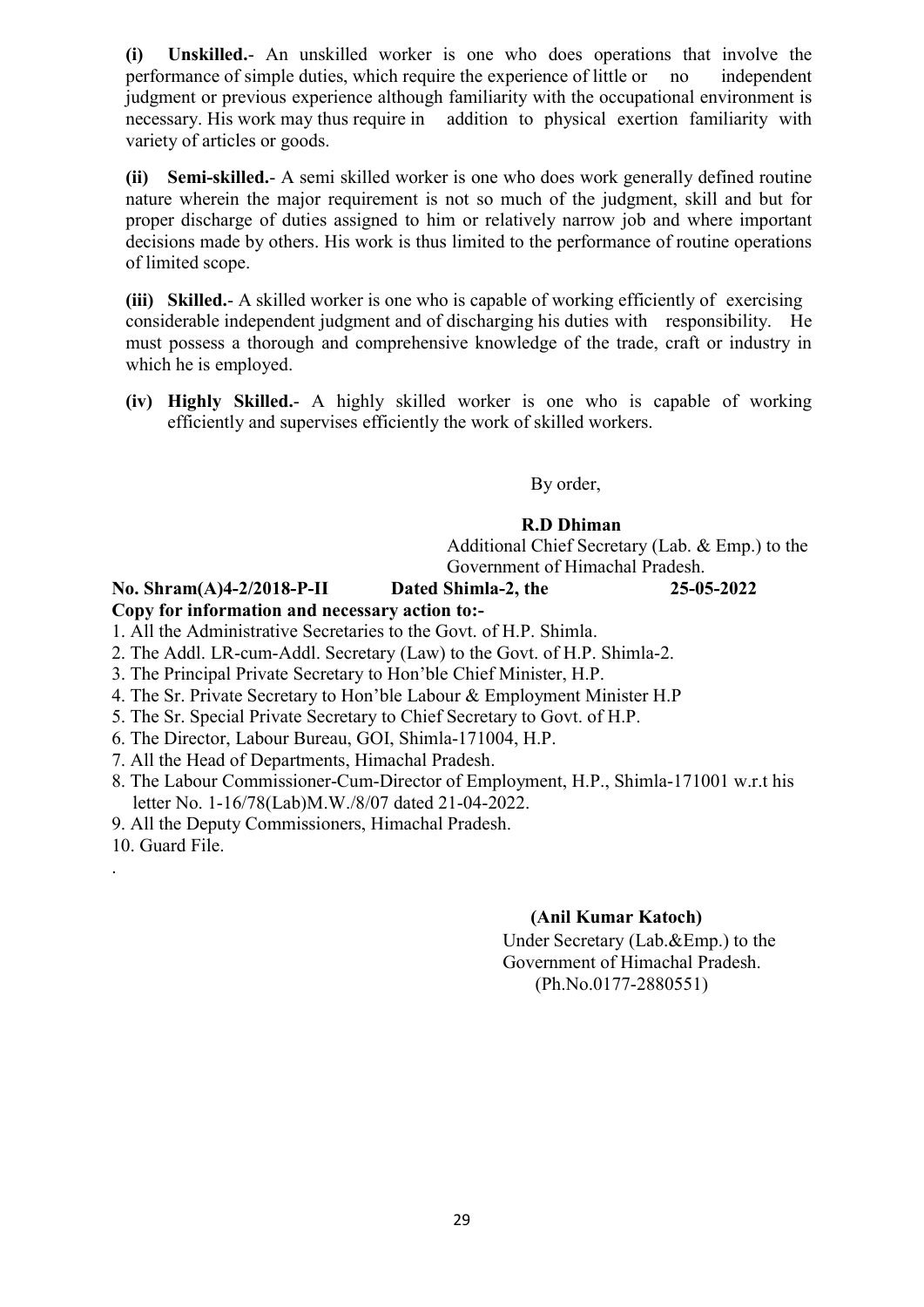### (Authoritative English Text of this Department Notification No. Shram(A)4-2/2018-P-II dated as required under clause (3) of article 348 of the Constitution of India.) GOVERNMENT OF HIMACHAL PRADESH DEPARTMENT OF LABOUR & EMPLOYMENT

#### NOTIFICATION

No. Shram(A)4-2/2018-P-II Dated Shimla-2, the 25-05-2022.

#### 10. HOTEL AND RESTAURANTS

Whereas, the Governor, Himachal Pradesh is of the opinion that the minimum rates of wages in the scheduled employment of "Hotel and Restaurants" may be revised in respect of un skilled and other categories of workers with effect from 01-04-2022;

And whereas, as per provision of clause (a) of sub-section (1) of section 5 of the Minimum Wages Act,1948 (Act No 11 of 1948), a Minimum Wages Advisory Committee was constituted vide Notification No: Shram (A) 4-2/2018- L dated 30-07-2020;

And whereas, a meeting of the said Committee was held on 30-03-2022 wherein increase in Minimum wages payable to all the categories of workers in all the 19 scheduled employments were approved and recommednded w.e.f. 01-04-2022;

Now, therefore, in exercise of the powers conferred by sub-section (2) of section 5 the said Act, the Governor of Himachal Pradesh is pleased to revise the minimum wages of the workers working in the above mentioned scheduled employment w.e.f 01-04- 2022 as per recommendations of the said Committee as under:-

| <b>Category of Workers</b>                                                                                                | <b>Revised Wages</b>            |                                                              |
|---------------------------------------------------------------------------------------------------------------------------|---------------------------------|--------------------------------------------------------------|
|                                                                                                                           | Where no benefit is<br>provided | Where food, tea and<br>combined<br>accommodation<br>provided |
| 1                                                                                                                         | $\overline{2}$                  | 3                                                            |
| <b>UN-SKILLED:</b>                                                                                                        | <b>Rupees</b>                   | <b>Rupees</b>                                                |
| Chowkidar/ Peon/<br>Helper/                                                                                               | Sweeper/ Rs. 350 Daily          | <b>Rs. 324.47 Daily</b>                                      |
| Masalachi/<br>Gateman/<br>Waterman/                                                                                       |                                 |                                                              |
| Messenger/ Clock Room Attendant/ Poter/<br>Bhishti/ Beldar/Fireman/ Pandi/ Posterman/<br>any worker doing un-skilled job. | Rs. 10500 Monthly               | Rs. 9734 Monthly                                             |
| <b>SEMI-SKILLED WORKER:</b>                                                                                               | <b>Rupees</b>                   | <b>Rupees</b>                                                |
| Pantryman /Coffee-Tea Maker/ Chapatiman Rs. 369.93 Daily                                                                  |                                 | Rs 340.11                                                    |

/ Assistant Baker/Cook/ Assistant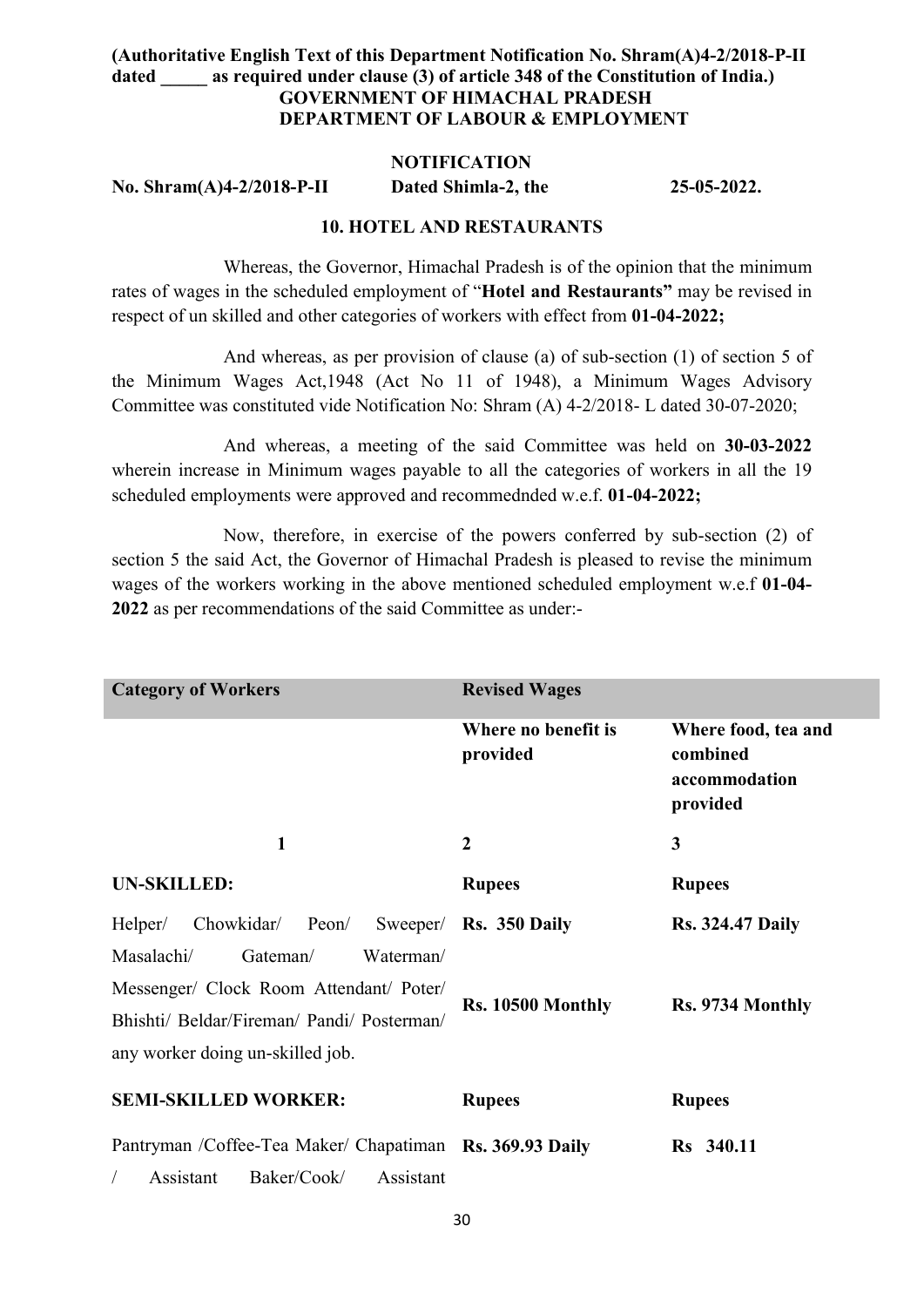Halwai/Book Binder/ Sticher /Ruling Cutting/ Auctioners /Mali /Hotel Guide /Assistant Mistry/ Assistant Fitter/ Sewerman/ Assistant Turner /Assistant Rs. 11098 Monthly Rs. 10203 Monthly.

Welder/ Assistant Electrician/ Assistant Salesman/ Assistant Barber/ Dhobi/ Pressman/Boilerman/Film Rewinder/ Water Bearer /Assistant Radio Mechanic/ Painter/ White Washer/ Pakora and Chana Maker/Clerk (Non-Matric)/ Assistant Store Keeper/Distributor and Assistant Machinman/ Enquiry Attendant/ Telephone Attendant/ ITI certificate holder who are working in the other trade.

SKILLED WORKERS : Rupees. Rupees. Rupees. Driver/Halwai/Cook/Confectioner/Baker/St eward/Butler/Draughtsman/TelephoneOpera tor/Receptionist/Waiter/Bearer/Store Keeper/Head Waiter/Head Bearer (Western Style Hotel.) ITI certificate holder who are working in the same trade. Rs. 406.36 Daily Rs. 12191 Monthly. Rs. 373.51 Daily Rs. 11205 Monthly. Highly Skilled Rupees. Rupees.

| mighty Dameu                           |                                          |                         |  |  | Ruptes.                                            | <b>IVAPCCS.</b>           |
|----------------------------------------|------------------------------------------|-------------------------|--|--|----------------------------------------------------|---------------------------|
| Store                                  |                                          |                         |  |  | Keeper/ Clerks (Graduates) <b>Rs. 422.85 Daily</b> | Rs. 391.38                |
|                                        | Accountant /Head Cashier/ Head Cook/     |                         |  |  |                                                    |                           |
| Head                                   |                                          | Butler/Head Baker/ Head |  |  |                                                    |                           |
|                                        | Confectioner/Head mechanic/ Electrician/ |                         |  |  | <b>Rs. 12686 Monthly.</b>                          | <b>Rs. 11741 Monthly.</b> |
| Foremen/<br>Supervisor./ Tailor/Cutter |                                          |                         |  |  |                                                    |                           |
| (Tailoring)                            |                                          |                         |  |  |                                                    |                           |

#### NOTE:-

- 1. There will be no distinction between the minimum wages of male or female and adult or non-adult for the same and similar nature of work.
- 2. Wages of Apprentices shall be regulated under the Apprentices Act, 1961(No. 52 of 1961)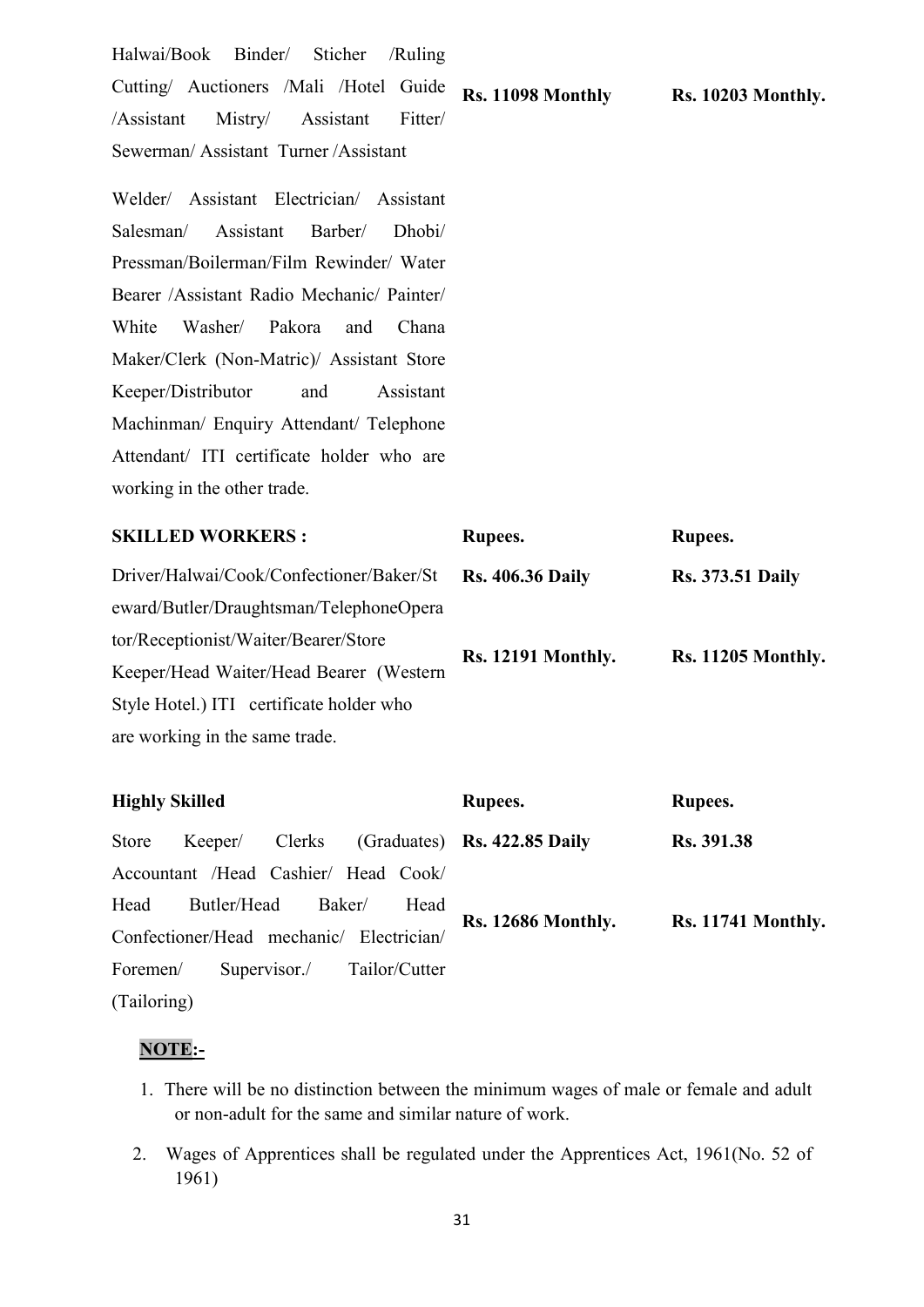- 3. Where any class of work is performed on piece work basis, the wages shall not be less than the time rate prescribed for that category.
- 4. If any category of workers employed in the scheduled employment is not mentioned specifically, such category of workers shall not be paid less than the minimum rates of wages fixed for the similar category having the same skill.
- 5. 25% increase shall be applicable over and above the minimum wages in the Scheduled Tribal Areas in Himachal Pradesh.

### The definition of unskilled/semiskilled/skilled/highly skilled worker will be as under:-

(i) Unskilled.- An unskilled worker is one who does operations that involve the performance of simple duties, which require the experience of little or no independent judgment or previous experience although familiarity with the occupational environment is necessary. His work may thus require in addition to physical exertion familiarity with variety of articles or goods.

(ii) Semi-skilled.- A semiskilled worker is one who does work generally of defined routine nature wherein the major requirement is not so much of the judgment, skill and but for proper discharge of duties assigned to him or relatively narrow job and where important decisions made by others. His work is thus limited to the performance of routine operations of limited scope.

(iii) Skilled.- A skilled worker is one who is capable of working efficiently of exercising considerable independent judgment and of discharging his duties with responsibility. He must possess a thorough and comprehensive knowledge of the trade, craft or industry in which he is employed.

(iv). Highly Skilled.- A highly skilled worker is one who is capable of workingefficiently and supervises efficiently the work of skilled workers.

By order,

### R.D Dhiman

 Additional Chief Secretary (Lab. & Emp.) to the Government of Himachal Pradesh.

No. Shram(A)4-2/2018-P-II Dated Shimla-2, the 25-05-2022 Copy for information and necessary action to:-

- 1. All the Administrative Secretaries to the Govt. of H.P. Shimla.
- 2. The Addl. LR-cum-Addl. Secretary (Law) to the Govt. of H.P. Shimla-2.
- 3. The Principal Private Secretary to Hon'ble Chief Minister, H.P.
- 4. The Sr. Private Secretary to Hon'ble Labour & Employment Minister H.P
- 5. The Sr. Special Private Secretary to Chief Secretary to Govt. of H.P.
- 6. The Director, Labour Bureau, GOI, Shimla-171004, H.P.
- 7. All the Head of Departments, Himachal Pradesh.
- 8. The Labour Commissioner-Cum-Director of Employment, H.P., Shimla-171001 w.r.t his letter No. 1-16/78(Lab)M.W./8/07 dated 21-04-2022.
- 9. All the Deputy Commissioners, Himachal Pradesh.
- 10. Guard File.

### (Anil Kumar Katoch)

Under Secretary (Lab. & Emp.) to the Government of Himachal Pradesh (Ph.No.0177-2880551)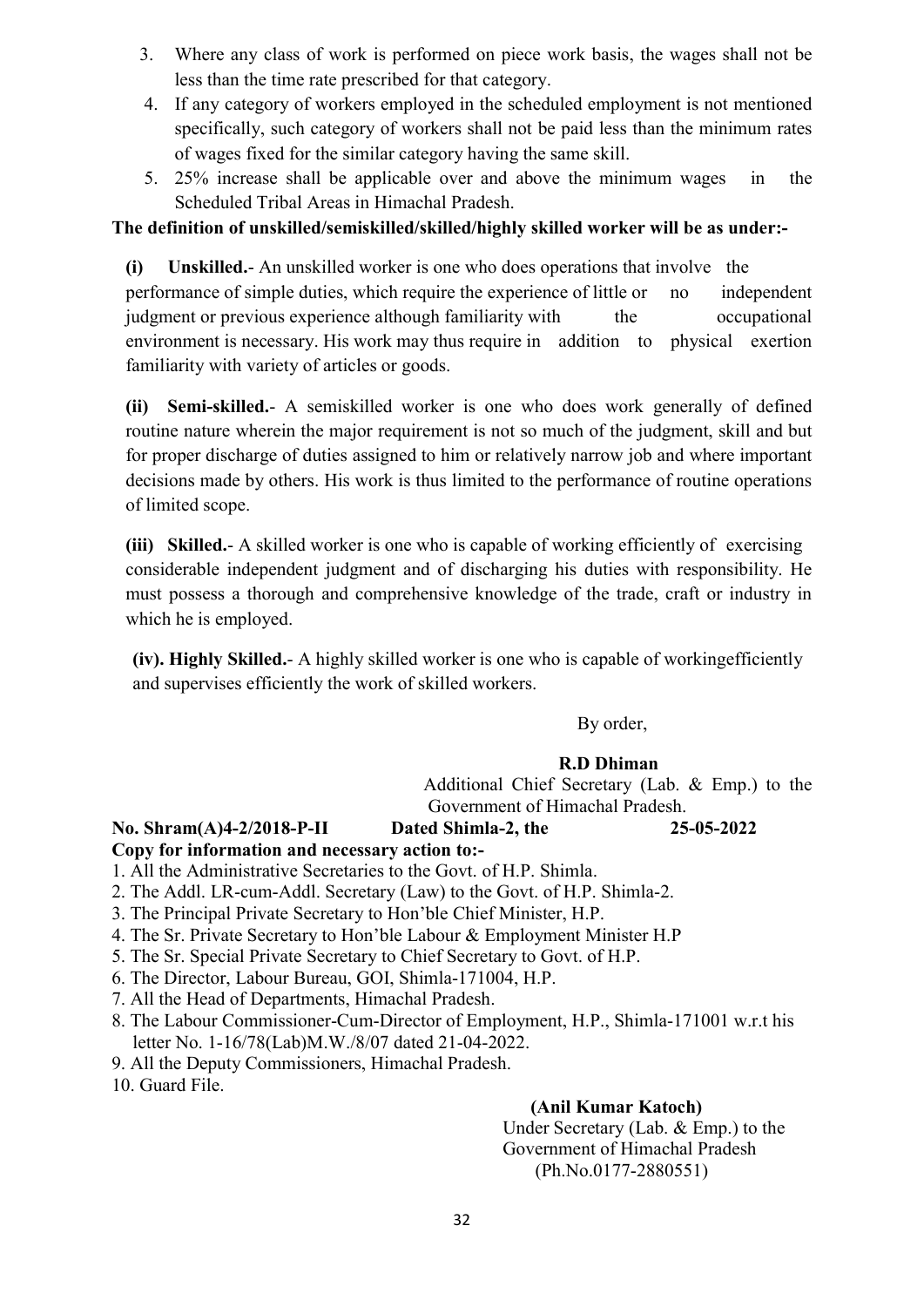### GOVERNMENT OF HIMACHAL PRADESH DEPARTMENT OF LABOUR & EMPLOYMENT

#### **NOTIFICATION**

No. Shram(A)4-2/2018-P-II Dated Shimla-2, the 25-05-2022.

### 11. PRIVATE EDUCATIONAL INSTITUTES

Whereas, the Governor, Himachal Pradesh is of the opinion that the minimum rates of wages in the scheduled employment of "Private Educational Institutes" may be revised in respect of un skilled and other categories of workers with effect from 01-04-2022 ;

And whereas, as per provision of clause (a) of sub-section (1) of section 5 of the Minimum Wages Act,1948 (Act No 11 of 1948), a Minimum Wages Advisory Committee was constituted vide Notification No: Shram (A) 4-2/2018- L dated 30-07-2020;

And whereas, a meeting of the said Committee was held on 30-03-2022 wherein increase in Minimum wages payable to all the categories of workers in all the 19 scheduled employments were approved and recommednded w.e.f. 01-04-2022;

Now, therefore, in exercise of the powers conferred by sub-section (2) of section 5 the said Act, the Governor of Himachal Pradesh is pleased to revise the minimum wages of the workers working in the above mentioned scheduled employment w.e.f 01-04--2022 as per recommendations of the said Committee as under:-

| <b>Un-skilled Workers</b> | Rs. 350 per day or Rs. 10500 per month    |                    |  |
|---------------------------|-------------------------------------------|--------------------|--|
| Semi-skilled              | Rs. 369.93 per day or Rs. 11098 per month |                    |  |
| <b>Skilled</b>            | Rs. 406.36 per day or Rs. 12191 per month |                    |  |
| <b>Highly skilled</b>     | <b>Rs. 422.85 per day or</b>              | Rs 12686 per month |  |

#### NOTE:-

- 1. There will be no distinction between the minimum wages of male or female and adult or non-adult for the same and similar nature of work.
- 2. Wages of Apprentices shall be regulated under the Apprentices Act, 1961(No. 52 of 1961)
- 3. Where any class of work is performed on piece work basis, the wages shall not be less than the time rate prescribed for that category.
- 4. If any category of workers employed in the scheduled employment is not mentioned specifically, such category of workers shall not be paid less than the minimum rates of wages fixed for the similar category having the same skill.

5. 25% increase shall be applicable over and above the minimum wages in the Scheduled Tribal Areas in Himachal Pradesh.

#### The definition of unskilled/semiskilled/skilled/highly skilled worker will be as under:-

(i) Unskilled.- An unskilled worker is one who does operations that involve the performance of simple duties, which require the experience of little or no independent judgment or previous experience although familiarity with the occupational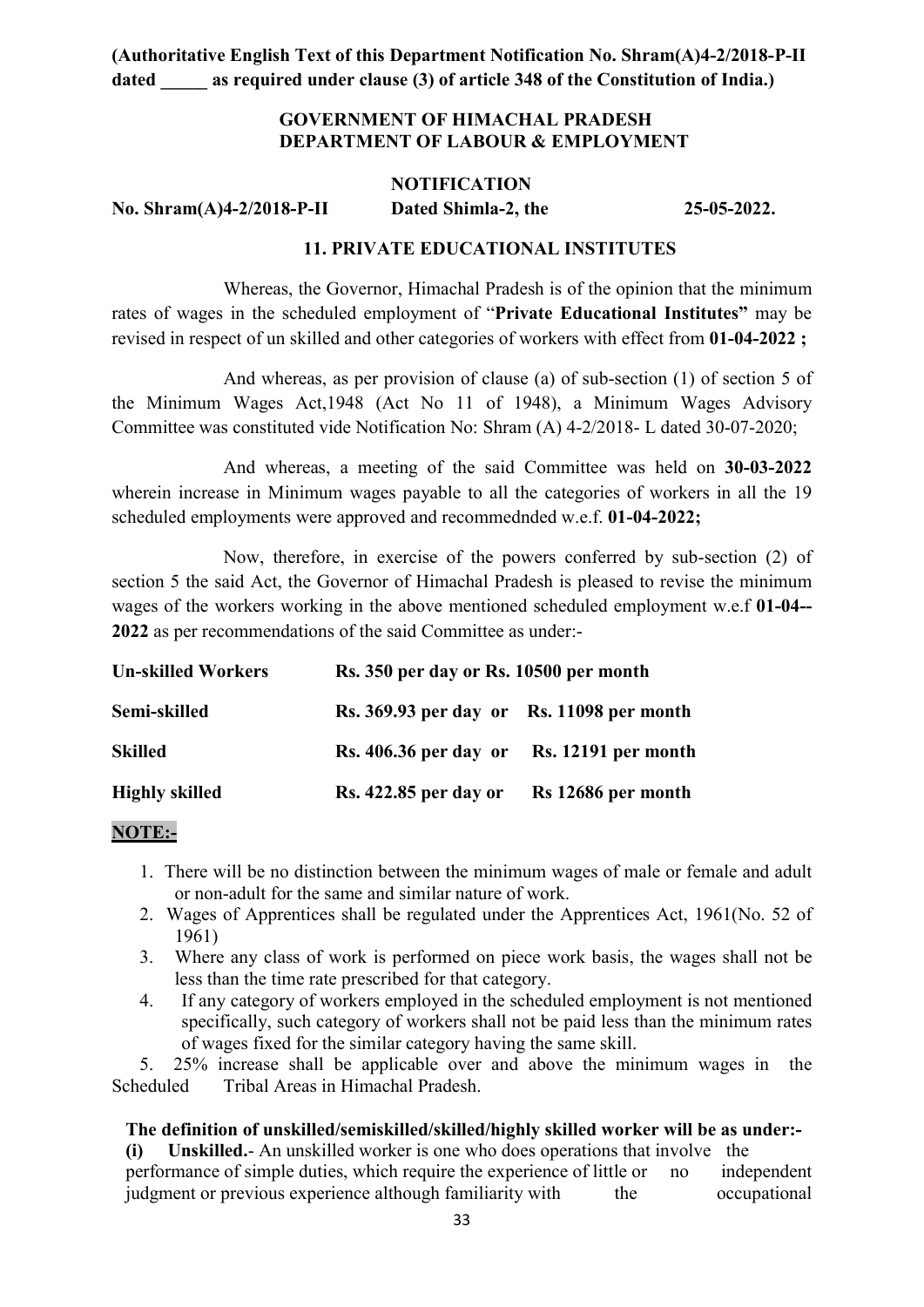environment is necessary. His work may thus require in addition to physical exertion familiarity with variety of articles or goods.

(ii) Semi-skilled.- A semi skilled worker is one who does work generally of defined routine nature wherein the major requirement is not so much of the judgment, skill and but for proper discharge of duties assigned to him or relatively narrow job and where important decisions made by others. His work is thus limited to the performance of routine operations of limited scope.

(iii) Skilled.- A skilled worker is one who is capable of working efficiently of exercising considerable independent judgment and of discharging his duties with responsibility. He must possess a thorough and comprehensive knowledge of the trade, craft or industry in which he is employed.

(iv) Highly Skilled.- A highly skilled worker is one who is capable of working efficiently and supervises efficiently the work of skilled workers.

#### By order,

#### (R.D Dhiman)

 Additional Chief Secretary (Lab. & Emp.) to the Government of Himachal Pradesh.

#### No. Shram(A)4-2/2018-P-II Dated Shimla-2, the 25-05-2022 Copy for information and necessary action to:-

1. All the Administrative Secretaries to the Govt. of H.P. Shimla.

- 2. The Addl. LR-cum-Addl. Secretary (Law) to the Govt. of H.P. Shimla-2.
- 3. The Principal Private Secretary to Hon'ble Chief Minister, H.P.
- 4. The Sr. Private Secretary to Hon'ble Labour & Employment Minister H.P
- 5. The Sr. Special Private Secretary to Chief Secretary to Govt. of H.P.
- 6. The Director, Labour Bureau, GOI, Shimla-171004, H.P.
- 7. All the Head of Departments, Himachal Pradesh.
- 8. The Labour Commissioner-Cum-Director of Employment, H.P., Shimla-171001 w.r.t his letter No. 1-16/78(Lab)M.W./8/07 dated 21-04-2022.
- 9. All the Deputy Commissioners, Himachal Pradesh.
- 10. Guard File.

### (Anil Kumar Katoch)

Under Secretary (Lab. & Emp.) to the Government of Himachal Pradesh (Ph.No.0177-2880551)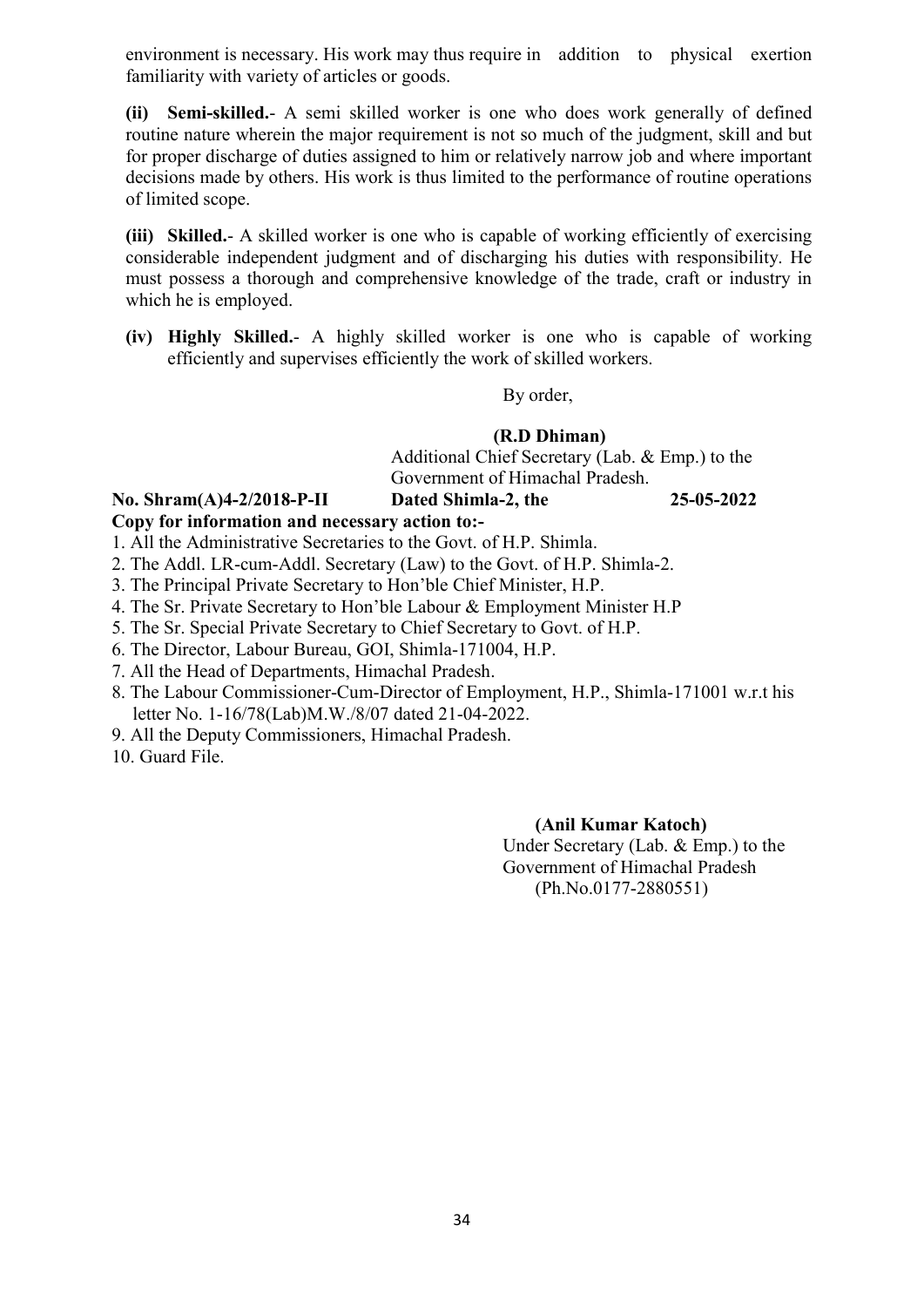### GOVERNMENT OF HIMACHAL PRADESH DEPARTMENT OF LABOUR & EMPLOYMENT

|                           | <b>NOTIFICATION</b> |             |
|---------------------------|---------------------|-------------|
| No. Shram(A)4-2/2018-P-II | Dated Shimla-2, the | 25-05-2022. |

### 12. Hydro Power Projects

Whereas, the Governor, Himachal Pradesh is of the opinion that the minimum rates of wages in the scheduled employment of "Hydro Power Projects" may be revised in respect of unskilled and other categories of workers may be fixed with effect from 01-04- 2022;

And whereas, as per provision of clause (a) of sub-section (1) of section 5 of the Minimum Wages Act,1948 (Act No 11 of 1948), a Minimum Wages Advisory Committee was constituted vide Notification No: Shram (A) 4-2/2018- L dated 30-07-2020;

And whereas, a meeting of the said Committee was held on 30-03-2022 wherein increase in minimum wages payable to all the categories of workers in all the 19 scheduled employments were approved and recommednded w.e.f. 01-04-2022;

Now, therefore, in exercise of the powers conferred by sub-section (2) of section 5 the said Act, the Governor of Himachal Pradesh is pleased to revise the minimum wages of the workers working in the above mentioned Scheduled Employment w.e.f 01-04- 2022 as per recommendations of the said Committee as under:-

Minimum Wages

| $\cdots$ $\cdots$ $\cdots$                                      |              |                |
|-----------------------------------------------------------------|--------------|----------------|
|                                                                 | <b>Daily</b> | <b>Monthly</b> |
| <b>UN-SKILLED WORKERS:</b>                                      | Rs.          | Rs.            |
| Peon, Helper to Pump Operator, Helper to Concrete Pump          | 350          | 10500          |
| Operator, Pump Attendant, Helper to JWR Crane Operator,         |              |                |
| Helper to Plant Operator, Helper to Excavator Operator, Helper  |              |                |
| to Concreting Plant Operator, Helper to Loader Operator, Helper |              |                |
| to TAMROCK Operator, Helper to Mechanic, Helper to Turner,      |              |                |
| Helper to Electrician, Helper to Auto Electrician, Helper to    |              |                |
| Welder, Helper to Fitter, Helper to Carpenter, Helper to Heavy  |              |                |
| Motor Vehicle Driver, Helper to Khalasi, Compressor Attendant,  |              |                |
| Generator Attendant, TM Attendant, Helper to Concrete Mixture   |              |                |
| Plant Operator, Helper to Fireman, Helper to Stone Dresser,     |              |                |
| Helper to Head Watchman, Helper to Laboratory Assistant,        |              |                |
| Helper to Gauge Reader, Helper to Time Keeper, Helper to Diesel |              |                |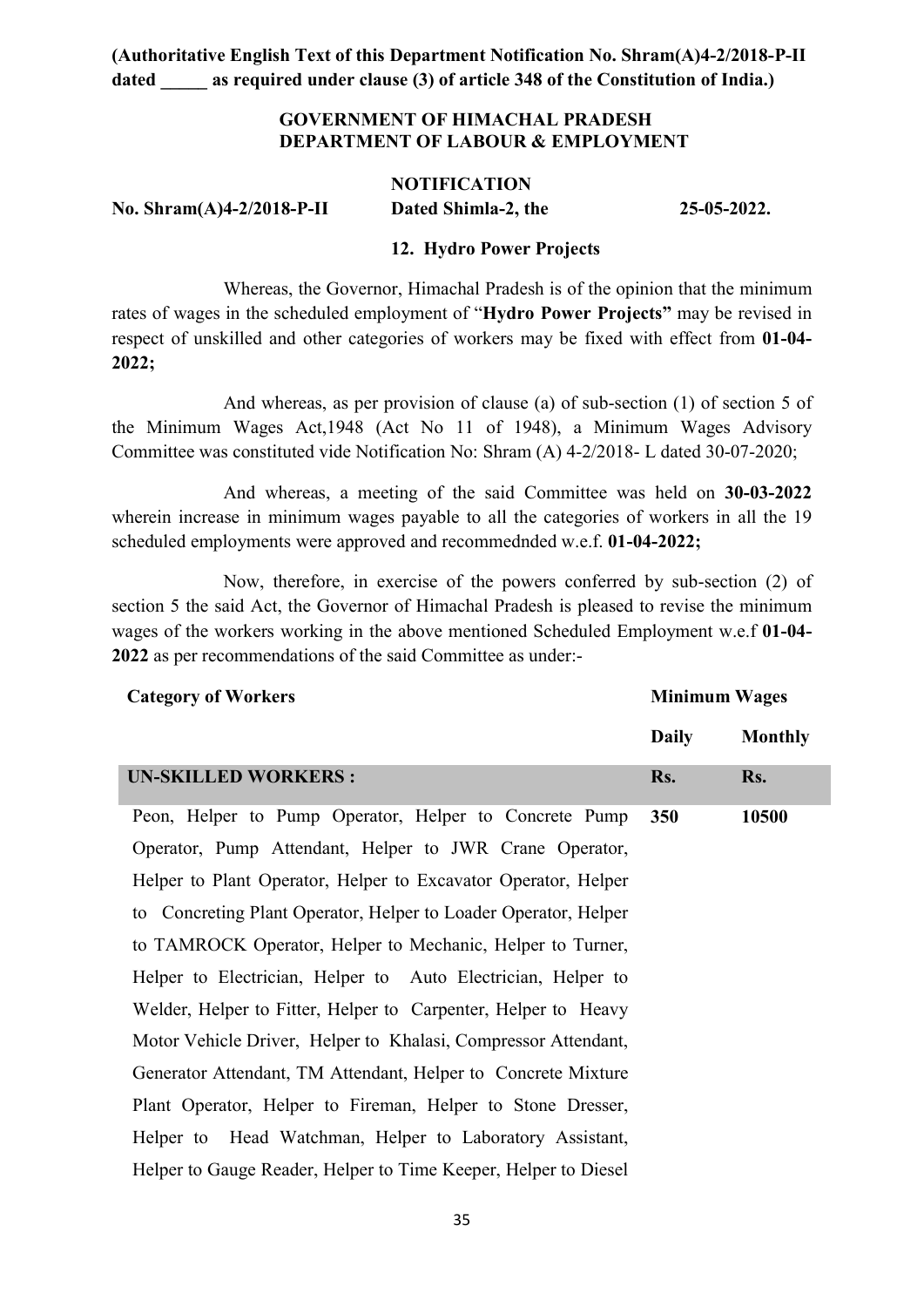Generator Set Operator, Helper to Generator Operator, Helper to Wireless Operator, Helper to Engine Fitter, Helper to Diesel Engine Fitter, Helper to Pipe Fitter, Helper to Pujari, Cleanercum-Beldar, Washerman, Washermaid, Office Boy, Clay Cleaner, Helper Boomer, Helper to Automobile Fitter, Masalchi, Air Conditioning Plant Helper, Helper to Supervisor, Mess Helper, Sweeper.

#### SEMI-SKILLED WORKER:

Junior Pump Operator, Junior Concrete Pump Operator, Junior 371.77 11153 JWR Crane Operator, Junior Plant Operator, Junior Nozzleman, Junior Excavator Operator, Junior Concreting Plant Operator, Junior Loader Operator, Junior TAMROCK Operator, Junior Mechanic, Junior Auto Electrician, Junior Welder, Junior Fitter, Junior Tyre Fitter, Junior Painter, Junior Plumber, Junior Denter, Junior Carpenter, Security Guard, Khalasi(3 Years Experience), Junior Compressor Attendant, Generator Attendant, Locomotive Attendant, Concrete Mixture Attendant, Assistant Fireman, Stone Dresser, Laboratory Assistant, Gauge Reader, Time Keeper, Diesel Generator Set Operator, Generator Operator , Wireless Operator, Junior Diesel Engine Fitter, Junior Pipe Fitter, Telephone Attendant, Assistant Surveyor, Office Attendant, Junior Oiler, Junior Driller, Junior JCB Operator, Junior Scrapper, Pujari, Assistant Storekeeper, Assistant Store Munshi, Complaint Attendant, Junior Elctrician, Mali

#### SKILLED WORKERS :

Dozer Operator, Grader Operator, Loader Operator, Batching Plant Operator, Crushing Operator, Excavator Operator, CMT Crane Operator, 26 Tonne Dumper Operator, Plant Operator, Gantry Operator, JCB Operator, Locomotive Operator, Tamrock/Jambo Operator, Mechanic, Turner, Welder, Driller, Nozzleman, Fitter, Steel Fixer, Blacksmith, Blaster, Carpenter, Auto Electrician, Painter, Denter, Mason, Plumber, Bar Binder, Tyre Fitter, CMT Operator, AC Plant Operator, Merlo Operator, 406.36 12191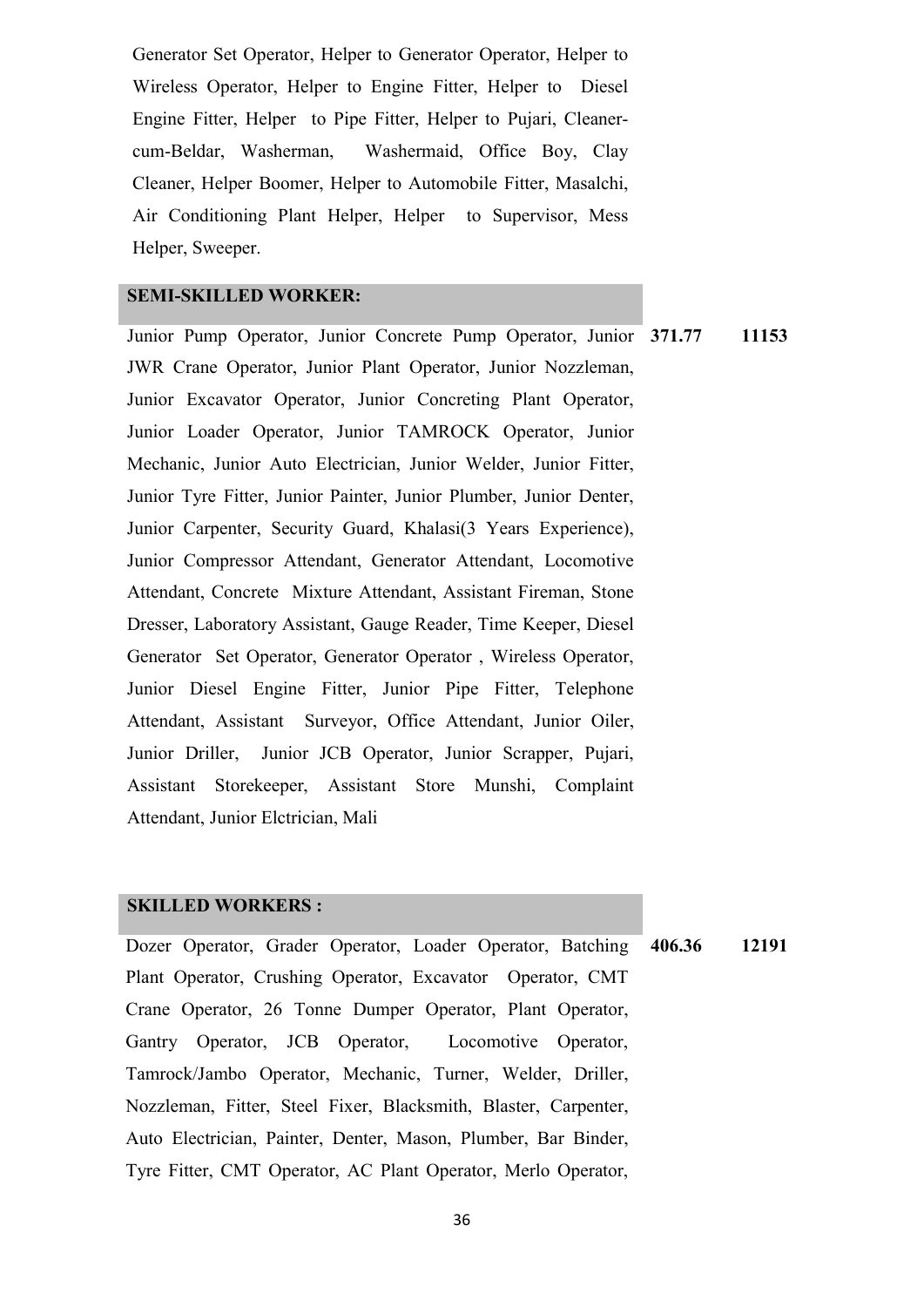Work Inspector, Supervisor, Camp-Incharge, Non Technical Supervisor( Mining Blasting), Driver, Mobile Crane Operator, Bacoh Operator, Hydro Crane Operator, Surveyor, Scrap Operator, Bobcat Operator, Scoop Operator, Garroting Pump Operator,Morter Binder, Data Entry Operator, Cashier, Storekeeper, Accounts Clerk, Clerk, Computer Operator, Cook, Khalasai(more than 5 years Experience) and Dhobi.

#### HIGHLY SKILLED

Senior Crane Operator, Senior Batching Plant Operator, Senior 483.17 14495 Trailer Operator, Senior Dumper Operator, Tunnel Boring Machine Operator, Senior Plant Operator, Senior Heavy Earth Moving Machine Operator, Senior Dozer Operator, Senior Loader Operator, Senior CE Plant Operator, Senior Carpenter, Senior Mechanic, Senior Driller, Senior Black Smith, Senior Electrician, Senior Bar Binder, Senior Auto Electrician, Senior Fitter, Senior Tyre Fitter, Senior Turner, Senior Welder, Senior Denter, Driver (Heavy Transport Vehicle), Tower Crane Operator, Senior Welder X-Ray, Cable Jointer, Senior Blaster, 40 Tonne Dumper Operator, Senior Jumbo Operator, Foreman, Gunman, Senior A.C Plant Operator, Workshop Mechanic, Compounder, Chemical Analyser, Laboratory Assistant, Pharmacist, Nurse, Stenographer, Accountant, Khalasi (Above 8 Years Experience).

### NOTE:-

- 1. There will be no distinction between the minimum wages of male or female and adult or non-adult for the same and similar nature of work.
- 2. Wages of Apprentices are to be regulated under the Apprentices Act, 1961(No. 52 of 1961)
- 3. Where any class of work is performed on piece work basis, the wages shall not be less than the time rate prescribed for that category.
- 4. If any category of workers employed in the scheduled employment is not mentioned specifically, such category of workers shall not be paid less than the minimum rates of wages fixed for the similar category having the same skill.
- 5. 20% increase will be admissible over and above the minimum rates of wages to the workers working inside the tunnels.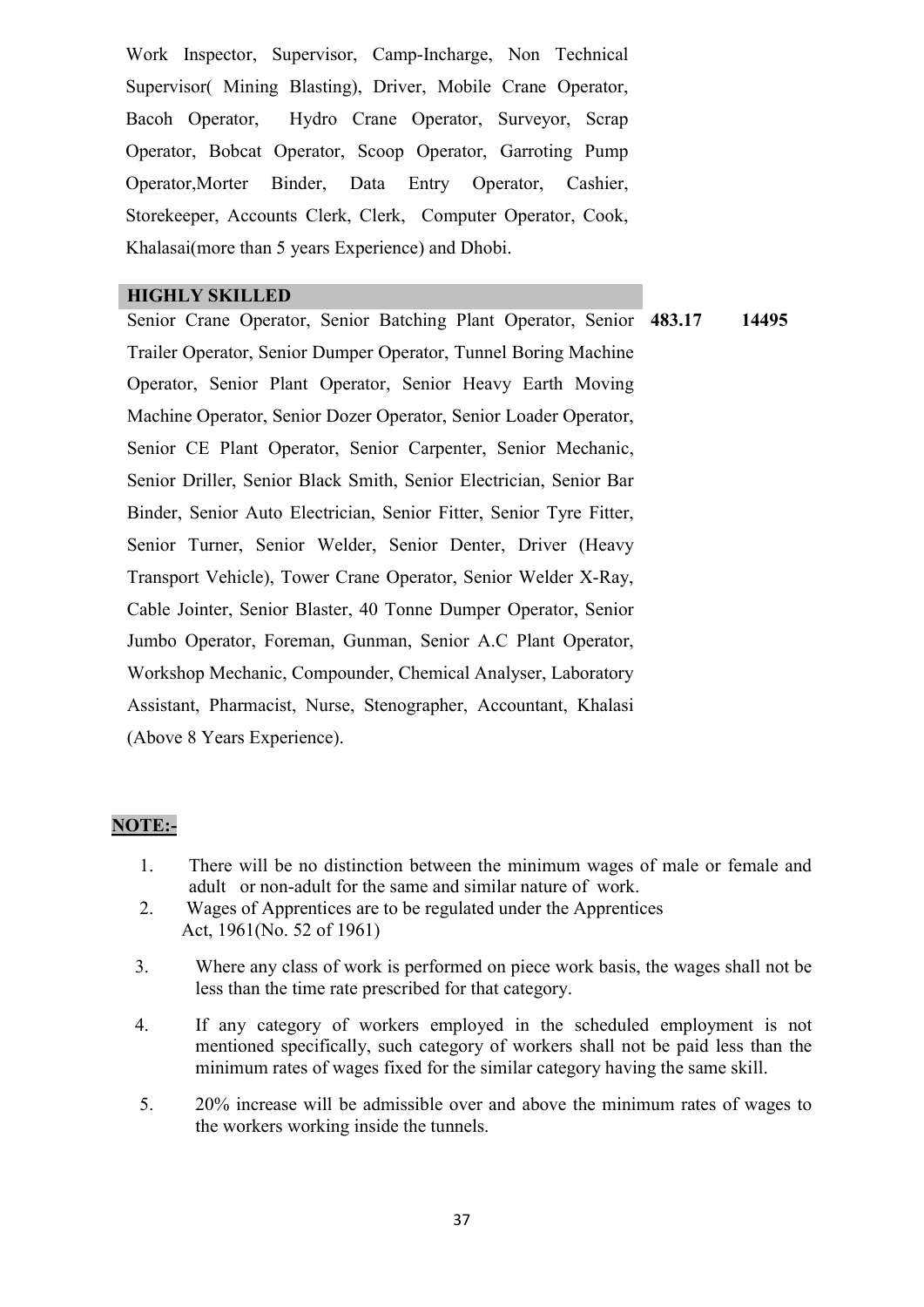- 6. 25 % increase shall be applicable over and above the minimum rates of wages in different categories of workers working in 'Under Construction Hydro- Electric Power Projects' located in Non- Tribal Areas.
- 7. 25% increase shall be applicable over and above the minimum wages in the Scheduled Tribal Areas in Himachal Pradesh. In case of workers working in the Under Construction Hydro- Electric Power Projects' in Tribal Areas an additional 10% increase shall be applicable.

|     | Category of    | Minimum      | Admissibility of          | <b>Total Wages</b> | Admissibility of 20%    | Total       |
|-----|----------------|--------------|---------------------------|--------------------|-------------------------|-------------|
|     | Worker         | Rates of     | 25% increase in           | arrived at as      | <b>Tunnel Allowance</b> | admissibili |
|     |                | <b>Wages</b> | Under-                    | per column         | over and above the      | ty of       |
|     |                |              | <b>Construction Hydro</b> | $no. 3+4$          | Minimum Rates of        | Minimum     |
|     |                |              | <b>Electric Power</b>     |                    | Wages as per the        | Wages       |
|     |                |              | Projects Located in       |                    | column no. 5            |             |
|     |                |              | <b>Non-Tribal Areas</b>   |                    |                         |             |
|     |                |              |                           |                    |                         |             |
|     |                | (per day)    | (per day)                 | (per day)          | (per day)               |             |
|     |                | (Rs.)        | (Rs.)                     | (Rs.)              | (Rs.)                   | (per day)   |
|     |                |              |                           |                    |                         | (Rs.)       |
| 1.  | 2.             | 3.           | 4.                        | 5.                 | 6.                      | 7.          |
| (A) | Unskilled      | 350          | 87.5                      | 437.5              | 87.5                    | 525         |
| (B) | Semi-Skilled   | 371.77       | 92.94                     | 464.71             | 92.94                   | 557.65      |
| (C) | Skilled        | 406.36       | 101.59                    | 507.95             | 101.59                  | 609.54      |
| (D) | Highly-Skilled | 483.17       | 120.79                    | 603.96             | 120.79                  | 724.75      |

### Sample calculation of Minimum Rates of Wages is given as below:

### The definition of unskilled/semiskilled/skilled/highly skilled worker will be as under:-

- (i) Unskilled.- An unskilled worker is one who does operations that involve the performance of simple duties, which require the experience of little or no independent judgment or previous experience although familiarity with the occupational environment is necessary. His work may thus require in addition to physical exertion familiarity with variety of articles or goods.
- (ii) Semi-skilled.- A semiskilled worker is one who does work generally of defined routine nature wherein the major requirement is not so much of the judgment, skill and but for proper discharge of duties assigned to him or relatively narrow job and where important decisions made by others. His work is thus limited to the performance of routine operations of limited scope.
- (iii) Skilled.- A skilled worker is one who is capable of working efficiently of exercising considerable independent judgment and of discharging his duties with responsibility. He must possess a thorough and comprehensive knowledge of the trade, craft or industry in which he is employed.
- (iv) Highly Skilled.- A highly skilled worker is one who is capable of working efficiently and supervises efficiently the work of skilled workers.

By order,

#### R.D Dhiman

 Additional Chief Secretary (Lab. & Emp.) to the Government of Himachal Pradesh.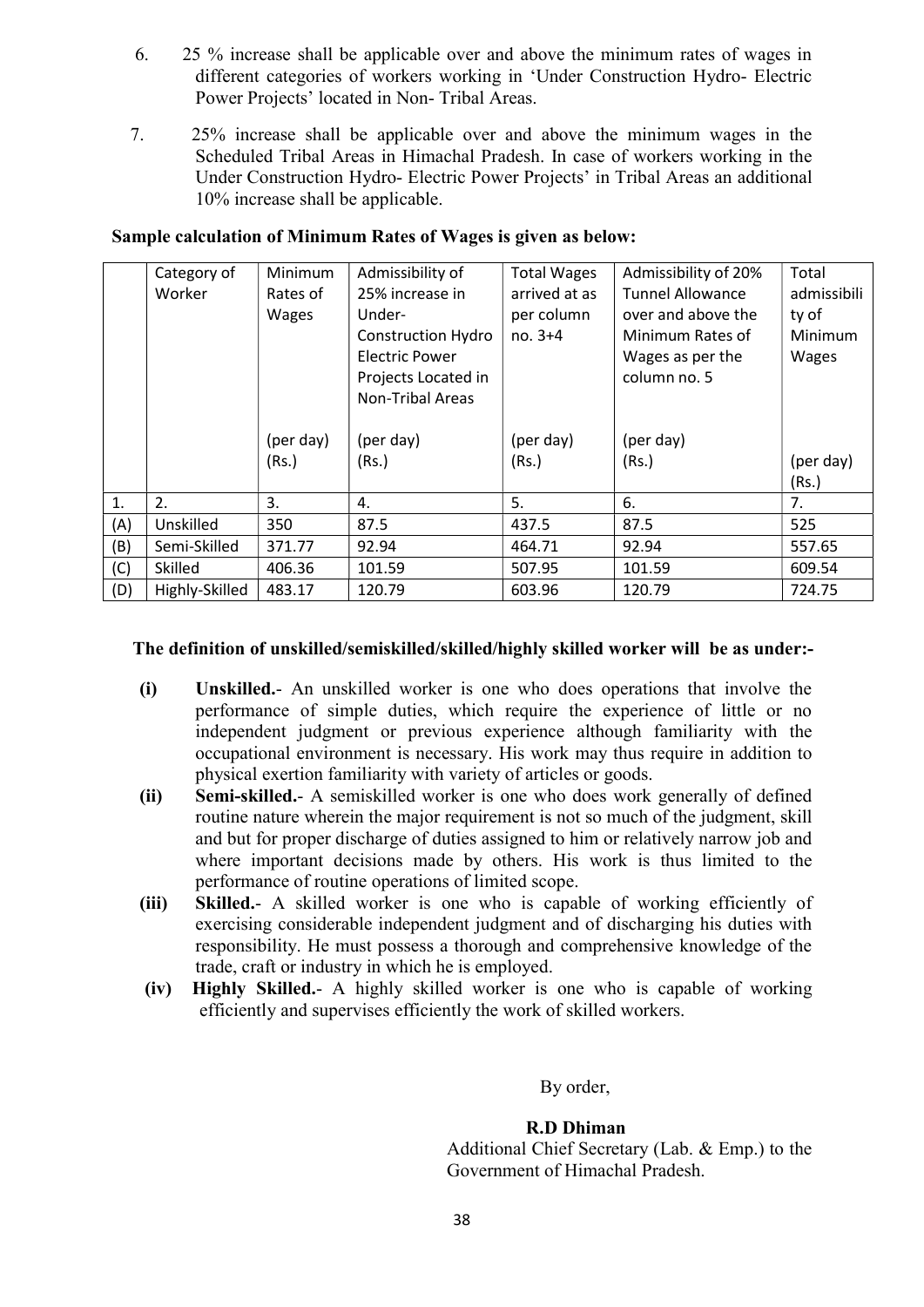# No. Shram(A)4-2/2018-P-II Dated Shimla-2, the 25-05-2022

Copy for information and necessary action to:-

1. All the Administrative Secretaries to the Govt. of H.P. Shimla.

- 2. The Addl. LR-cum-Addl. Secretary (Law) to the Govt. of H.P. Shimla-2.
- 3. The Principal Private Secretary to Hon'ble Chief Minister, H.P.
- 4. The Sr. Private Secretary to Hon'ble Labour & Employment Minister H.P
- 5. The Sr. Special Private Secretary to Chief Secretary to Govt. of H.P.
- 6. The Director, Labour Bureau, GOI, Shimla-171004, H.P.
- 7. All the Head of Departments, Himachal Pradesh.
- 8. The Labour Commissioner-Cum-Director of Employment, H.P., Shimla-171001 w.r.t his letter No. 1-16/78(Lab)M.W./8/07 dated 21-04-2022.
- 9. All the Deputy Commissioners, Himachal Pradesh.

10. Guard File.

.

### (Anil Kumar Katoch)

Under Secretary (Lab.&Emp.) to the Government of Himachal Pradesh (Ph.No.0177-2880551)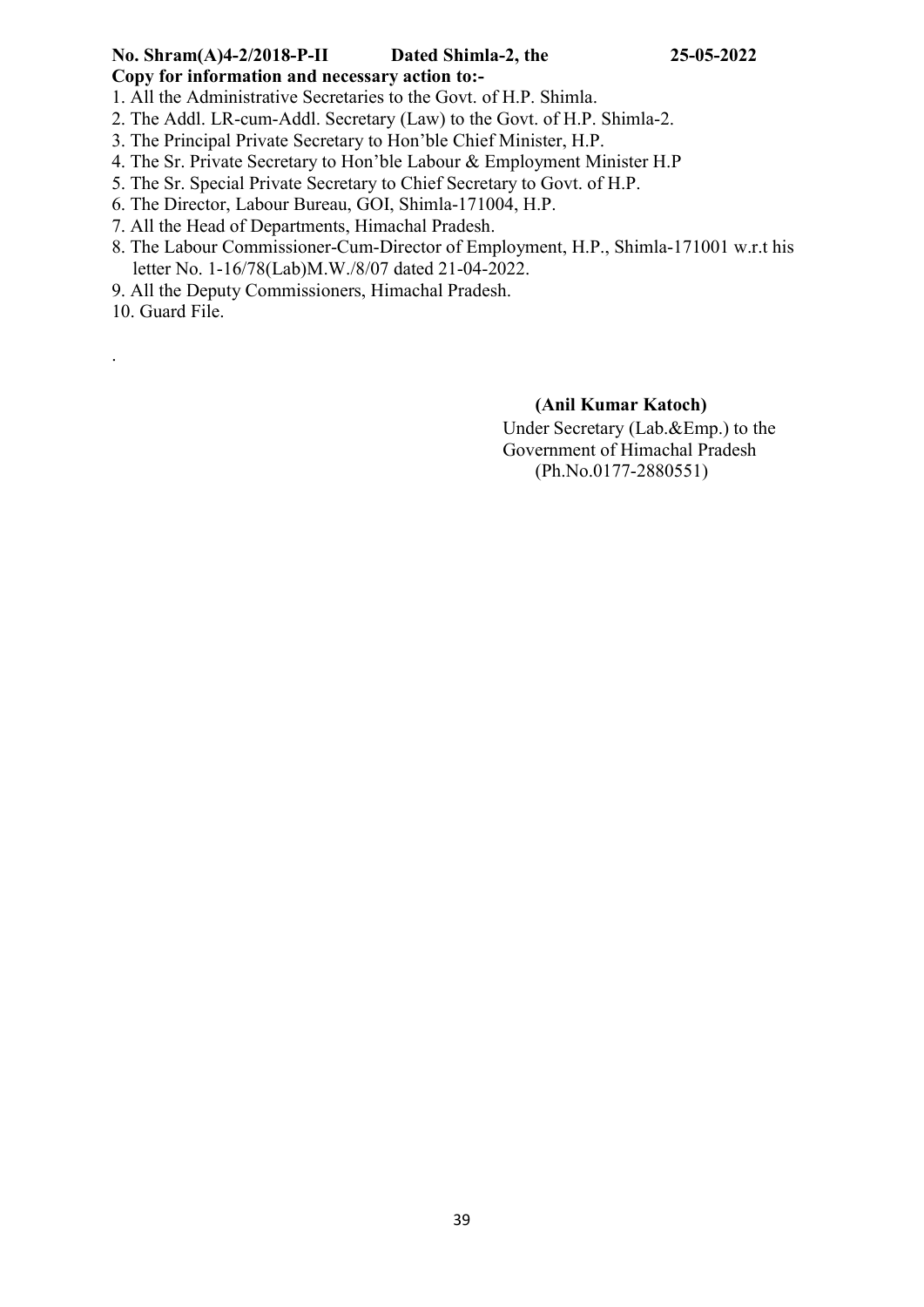### GOVERNMENT OF HIMACHAL PRADESH DEPARTMENT OF LABOUR & EMPLOYMENT

#### NOTIFICATION

No. Shram(A)4-2/2018-P-II Dated Shimla-2, the 25-05-2022

#### 13. PHARMACEUTICALS' INDUSTRIES

Whereas, the Governor, Himachal Pradesh is of the opinion that the minimum rates of wages in the scheduled employment of "Pharmaceuticals' Industries" may be revised in respect of unskilled and other categories of workers may be fixed with effect from 01-04-2022;

And whereas, as per provision of clause (a) of sub-section (1) of section 5 of the Minimum Wages Act,1948 (Act No 11 of 1948), a Minimum Wages Advisory Committee was constituted vide Notification No: Shram (A) 4-2/2018- L dated 30-07-2020;

And whereas, a meeting of the said Committee was held on 30-03-2022 wherein increase in minimum wages payable to all the categories of workers in all the 19 scheduled employments were approved and recommednded w.e.f. 01-04-2022;

Now, therefore, in exercise of the powers conferred by sub-section (2) of section 5 the said Act, the Governor of Himachal Pradesh is pleased to revise the minimum wages of the workers working in the above mentioned scheduled employment w.e.f 01-04- 2022 as per recommendations of the said Committee as under:-

| <b>Category of Workers</b>                                                  | <b>Minimum</b> | <b>Wages</b>     |
|-----------------------------------------------------------------------------|----------------|------------------|
|                                                                             | Daily          | <b>Monthly</b>   |
| <b>Unskilled Packing Helper, Machine Helper, Laboratory Helper, Rs. 350</b> |                | <b>Rs. 10500</b> |
| Store Helper, House Keeping Helper, Peon.                                   |                |                  |
| <b>Semi Skilled</b>                                                         |                |                  |
| Technician (D.Pharma), Fitter (ITI), Maintenance (ITI), PW- Rs. 360.92      |                | <b>Rs. 10828</b> |
| Operator, Mali, Security Guard, Assistant Storekeeper,                      |                |                  |
|                                                                             |                |                  |

Assistant Store Munshi, Complaint Attendant.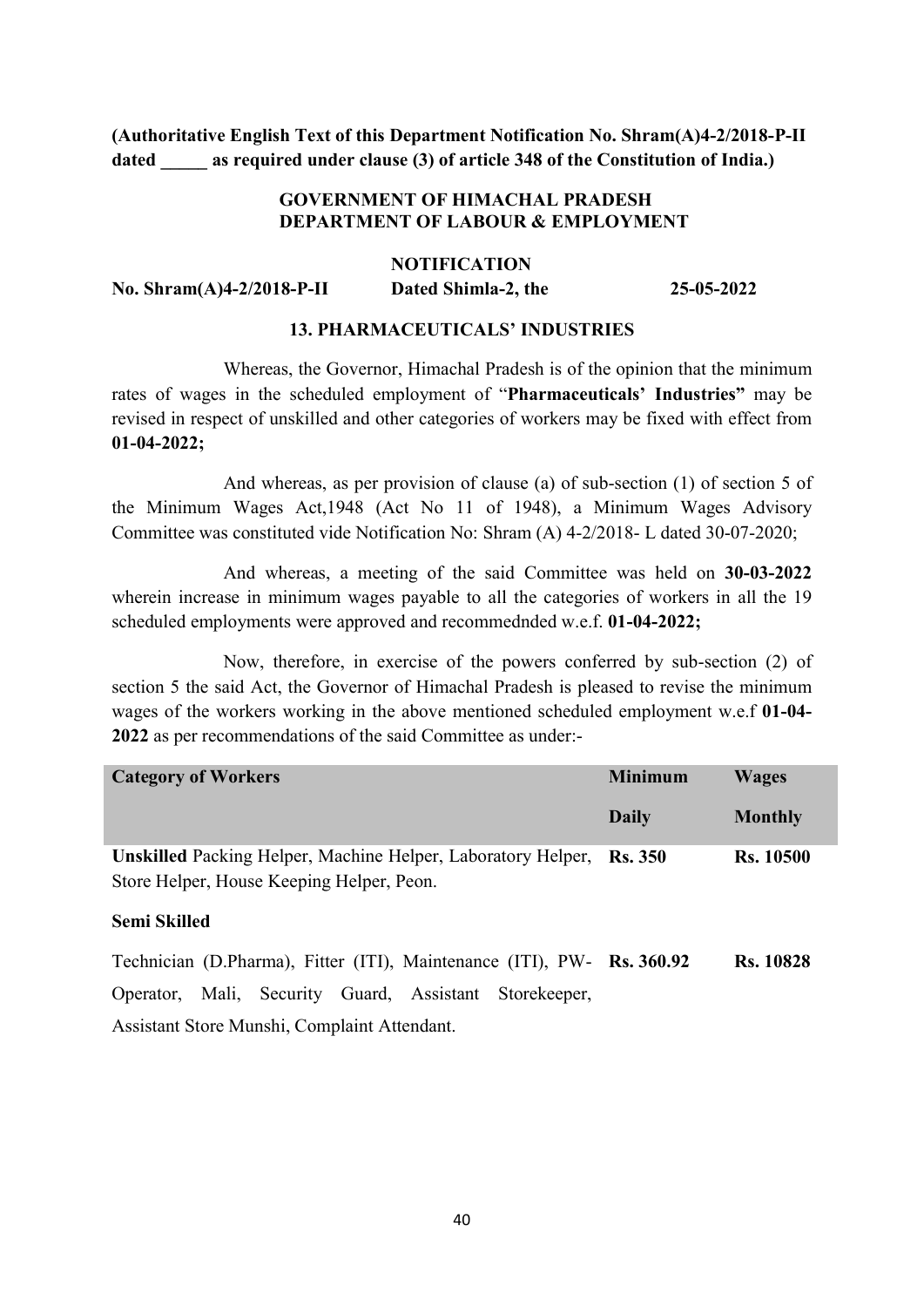### Skilled

Officer (B.Pharma), Technical Supervisor (ITI Diploma, D Rs. 406.36 Rs. 12191 Pharma), Operator, Security Supervisor, Electrician, Storekeeper, Accounts Clerk, Clerk, Computer Operator, Data Entry Operator and Cashier.

Highly Skilled:- Sales Officer, Sales Executive, Sales Promotion Rs. 483.17 Rs. 14495 Employee, Medical and Sales Representatives, B.Pharma, Accountant B.Sc. Chemist, M.Sc. Chemist and Stenographer.

### NOTE:-

- 1. There will be no distinction between the minimum wages of male or female and adult or non-adult for the same and similar nature of work.
- 2. Wages of Apprentices are to be regulated under the Apprentices Act,1961(No. 52 of 1961)
- 3. Where any class of work is performed on piece work basis, the wages shall not be less than the time rate prescribed for that category.
- 4. If any category of workers employed in the scheduled employment is not mentioned specifically, such category of workers shall not be paid less than the minimum rates of wages fixed for the similar category having the same skill.
- 5. 25 % increase shall be applicable over and above the minimum of wages in Tribal Areas in Himachal Pradesh.

### The definition of unskilled/semiskilled/skilled/highly skilled worker will be as under:-

(i) Unskilled.- An unskilled worker is one who does operations that involve the performance of simple duties, which require the experience of little or no independent judgment or previous experience although familiarity with the occupational environment is necessary. His work may thus require in addition to physical exertion familiarity with variety of articles or goods.

(ii) Semi-skilled.- A semiskilled worker is one who does work generally of defined routine nature wherein the major requirement is not so much of the judgment, skill and but for proper discharge of duties assigned to him or relatively narrow job and where important decisions made by others. His work is thus limited to the performance of routine operations of limited scope.

(iii) Skilled.- A skilled worker is one who is capable of working efficiently of exercising considerable independent judgment and of discharging his duties with responsibility. He must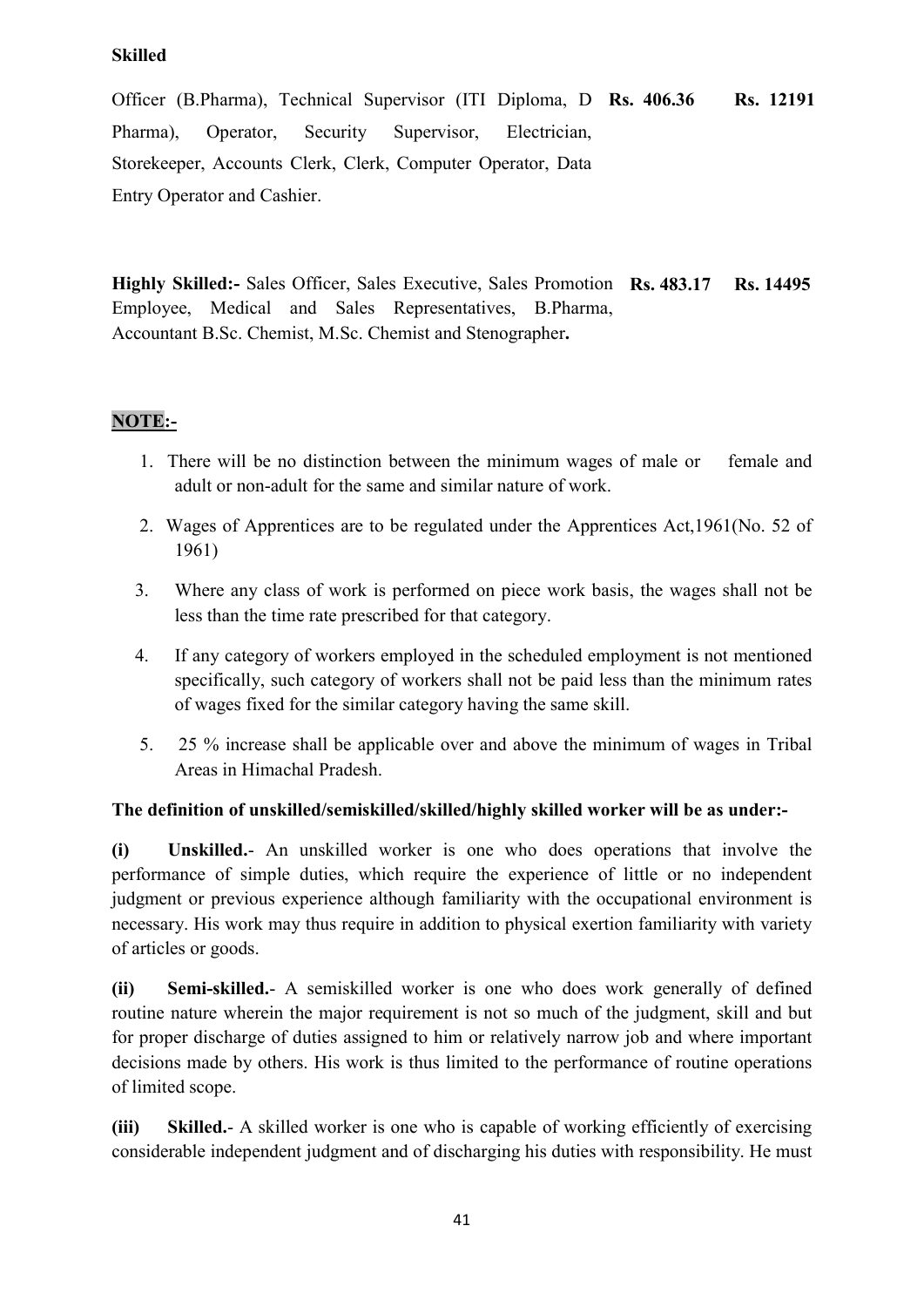possess a thorough and comprehensive knowledge of the trade, craft or industry in which he is employed.

(IV). Highly Skilled.- A highly skilled worker is one who is capable of working efficiently and supervises efficiently the work of skilled workers.

By order,

### R.D Dhiman

 Additional Chief Secretary (Lab. & Emp.) to the Government of Himachal Pradesh.

#### No. Shram(A)4-2/2018-P-II Dated Shimla-2, the 25-05-2022 Copy for information and necessary action to:-

1. All the Administrative Secretaries to the Govt. of H.P. Shimla.

- 2. The Addl. LR-cum-Addl. Secretary (Law) to the Govt. of H.P. Shimla-2.
- 3. The Principal Private Secretary to Hon'ble Chief Minister, H.P.
- 4. The Sr. Private Secretary to Hon'ble Labour & Employment Minister H.P
- 5. The Sr. Special Private Secretary to Chief Secretary to Govt. of H.P.
- 6. The Director, Labour Bureau, GOI, Shimla-171004, H.P.
- 7. All the Head of Departments, Himachal Pradesh.
- 8. The Labour Commissioner-Cum-Director of Employment, H.P., Shimla-171001 w.r.t his letter No. 1-16/78(Lab)M.W./8/07 dated 21-04-2022
- 9. All the Deputy Commissioners, Himachal Pradesh.

10. Guard File.

.

#### (Anil Kumar Katoch)

Under Secretary (Lab.&Emp.) to the Government of Himachal Pradesh (Ph.No.0177-2880551)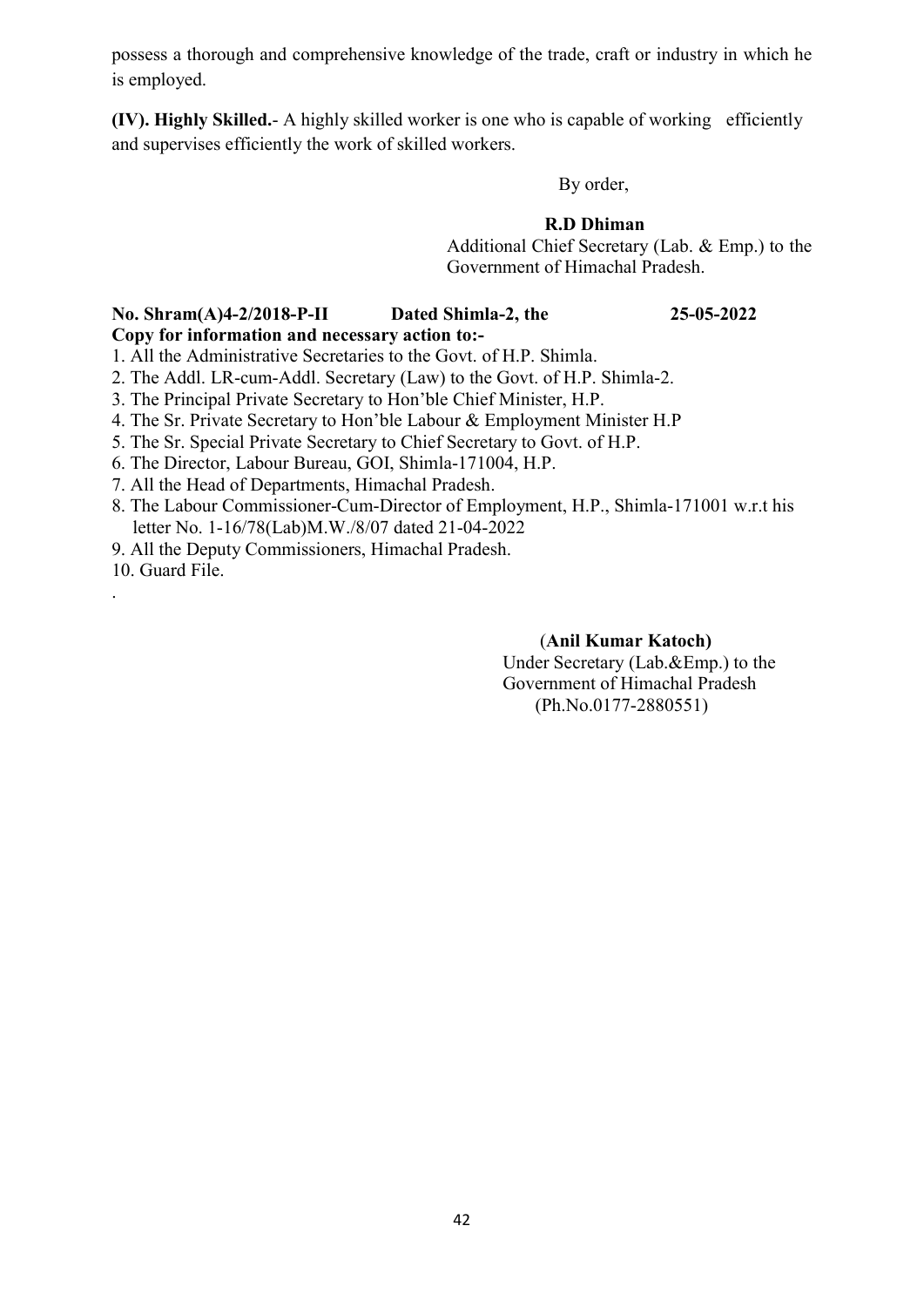### GOVERNMENT OF HIMACHAL PRADESH DEPARTMENT OF LABOUR & EMPLOYMENT

## **NOTIFICATION** No. Shram(A)4-2/2018-P-II Dated Shimla-2, the 25-05-2022

#### 14. Hospitals/Nursing Homes & Clinics

Whereas, the Governor, Himachal Pradesh is of the opinion that the minimum rates of wages in the scheduled employment of "Hospitals/Nursing Homes & Clinics" may be revised in respect of unskilled and other categories of workers may be fixed with effect from 01-04-2022

And whereas, as per provision of clause (a) of sub-section (1) of section 5 of the Minimum Wages Act,1948 (Act No 11 of 1948), a Minimum Wages Advisory Committee was constituted vide Notification No: Shram (A) 4-2/2018- L dated 30-07-2020;

And whereas, a meeting of the said Committee was held on 30-03-2022 wherein increase in Minimum wages payable to all the categories of workers in all the 19 scheduled employments were approved and recommednded w.e.f. 01-04-2022;

Now, therefore, in exercise of the powers conferred by sub-section (2) of section 5 the said Act, the Governor of Himachal Pradesh is pleased to revise the minimum wages of the workers working in the above mentioned scheduled employment w.e.f 01-04- 2022 as per recommendations of the said Committee as under:-

| <b>Category of employees</b>                                                                               | Where no<br>benefit is<br>provided | Where food, tea &<br>combined<br>accommodation<br>provided |
|------------------------------------------------------------------------------------------------------------|------------------------------------|------------------------------------------------------------|
| <b>Un skilled</b>                                                                                          | Rs.                                | Rs.                                                        |
| Helper, Cleaner, Chowkidar, Watchman, Peon, Room Boy,                                                      |                                    |                                                            |
| Office Boy and Masalchi.                                                                                   | 350 Daily                          | <b>324.47 Daily</b>                                        |
|                                                                                                            | 10500<br>Monthly.                  | 9734 Monthly                                               |
| <b>Semi-Skilled</b>                                                                                        | Rs.                                | Rs.                                                        |
| Clinic Attendant, Assistant Laboratory Technician, Securit 369.93<br>Sweeper, Operation Theatre Assistant, | Daily.                             | 339.12 Daily.                                              |
| Assistant Storekeeper, Assistant Store Munshi,                                                             | 11098                              |                                                            |
| Complaint Attendant, Ward Boy and                                                                          | <b>Monthly</b>                     | 10174 Monthly.                                             |
| Ward Attendant (0-3 Years Experience)                                                                      |                                    |                                                            |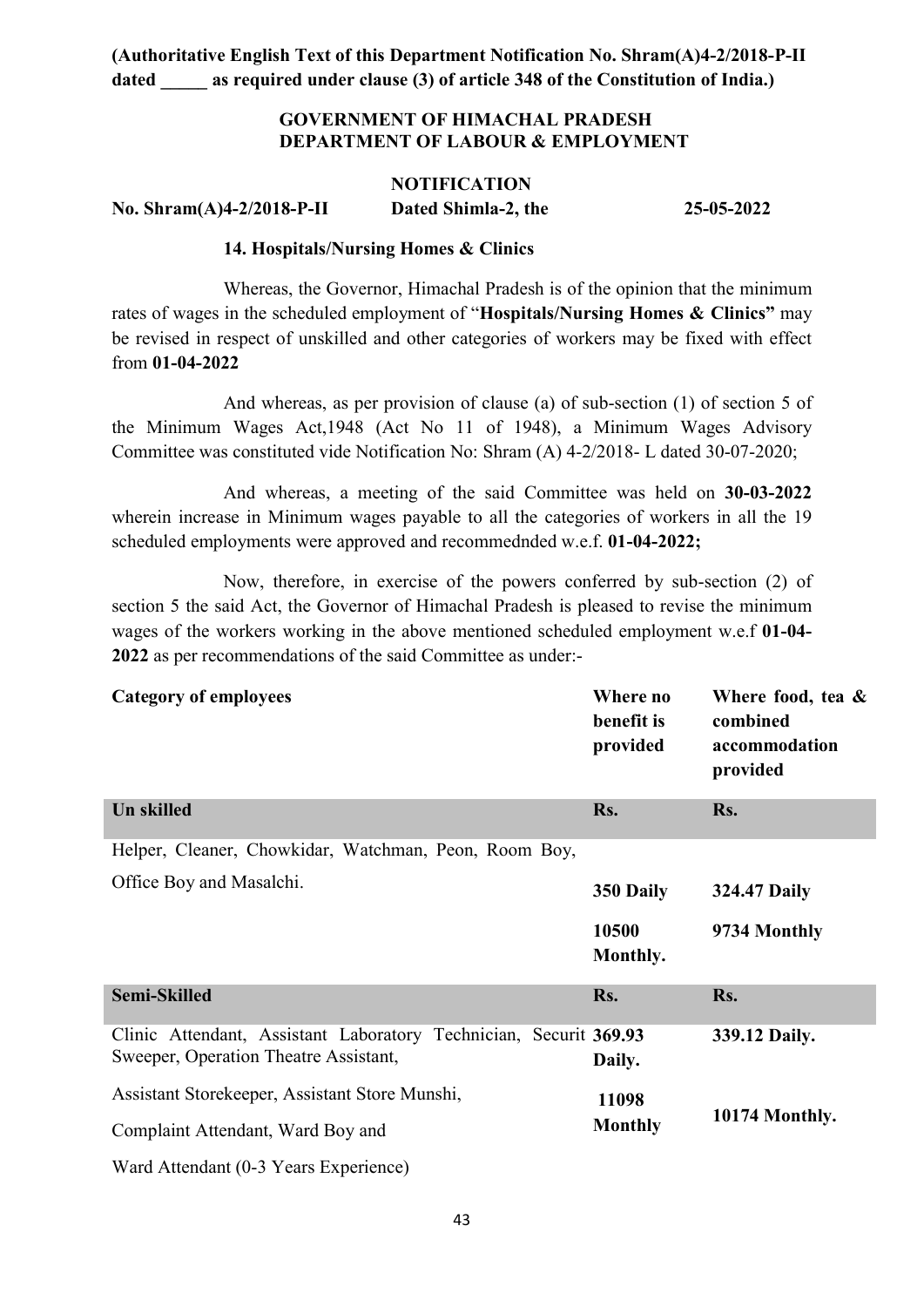| <b>Skilled:</b>                                                     | Rs.    | Rs.            |
|---------------------------------------------------------------------|--------|----------------|
| Receptionist, Pharmacist, Compounder, Laboratory                    | 406.36 | 373.51         |
| Technician, X-Ray Technician, ANM, Trained Dai, Daily.              |        | <b>Daily</b>   |
| Electrician, Radio Grapher, ECG Operator, X-Ray Dark                |        |                |
| Room Assistant, Oven Operator, Oxygen Plant Operator, 12191         |        | 11205 Monthly. |
| Heating Plant Controller Assistant, Driver, CSSD Assistant, Monthly |        |                |
| Operation Theatre Technician, Eye Refractionist,                    |        |                |
| Storekeeper, Accounts Clerk, Clerk, Computer Operator, Data         |        |                |
| Entry Operator, Cashier, Fitter, Plumber, Supervisor, Cook,         |        |                |
| Dhobi, Ward Boy and Ward Attendant (above 3 years                   |        |                |
| experience)                                                         |        |                |

| <b>Highly Skilled</b>                                                                                             | Rs.                     | Rs.                    |
|-------------------------------------------------------------------------------------------------------------------|-------------------------|------------------------|
| Staff Nurse, Security Supervisor, Senior Electrician, 422.85<br>Senior Technician, Senior Radiographer,<br>Senior | Daily.                  | 391.38<br><b>Daily</b> |
| Compounder. Accountant and Stenographer                                                                           | 12686<br><b>Monthly</b> | 11741<br>Monthly.      |

### NOTE:-

- 1. There will be no distinction between the minimum wages of male or female and adult or non-adult for the same and similar nature of work.
- 2. Wages of Apprentices are to be regulated under the Apprentices Act,1961(No. 52 of 1961)
- 3. Where any class of work is performed on piece work basis, the wages shall not be less than the time rate prescribed for that category.
- 4. If any category of workers employed in the scheduled employment is not mentioned specifically, such category of workers shall not be paid less than the minimum rates of wages fixed for the similar category having the same skill.
- 5. 25 % increase shall be applicable over and above the minimum of wages in Tribal Areas in Himachal Pradesh.

### The definition of unskilled/semiskilled/skilled/highly skilled worker will be as under:-

(i) Unskilled.- An unskilled worker is one who does operations that involve the performance of simple duties, which require the experience of little or no independent judgment or previous experience although familiarity with the occupational environment is necessary. His work may thus require in addition to physical exertion familiarity with variety of articles or goods.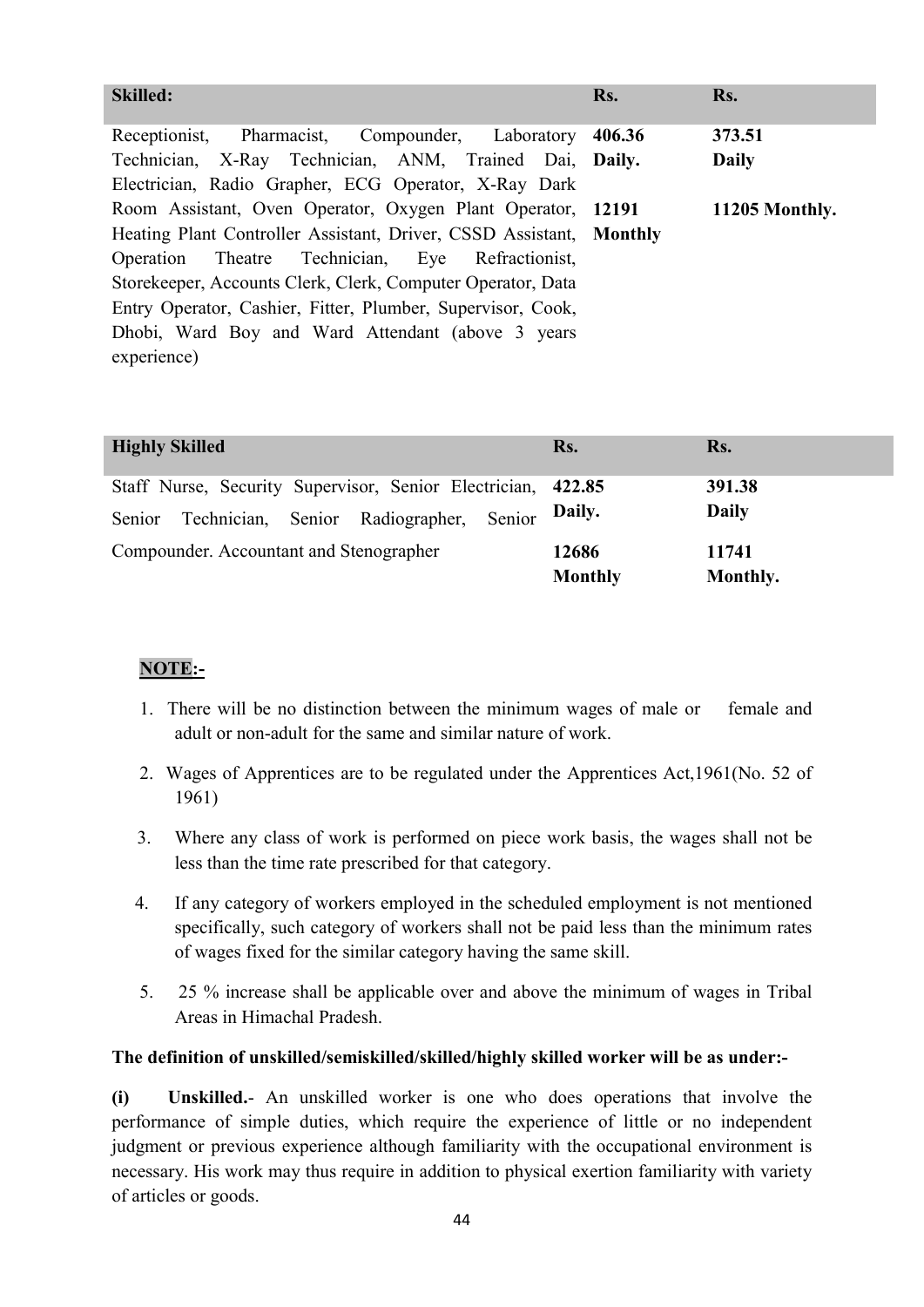(ii) Semi-skilled.- A semiskilled worker is one who does work generally of defined routine nature wherein the major requirement is not so much of the judgment, skill and but for proper discharge of duties assigned to him or relatively narrow job and where important decisions made by others. His work is thus limited to the performance of routine operations of limited scope.

(iii) Skilled.- A skilled worker is one who is capable of working efficiently of exercising considerable independent judgment and of discharging his duties with responsibility. He must possess a thorough and comprehensive knowledge of the trade, craft or industry in which he is employed.

(iv) Highly Skilled: -- A highly skilled worker is one who is capable of working efficiently and supervises efficiently the work of skilled workers.

By order,

R.D Dhiman

 Additional Chief Secretary (Lab. & Emp.) to the Government of Himachal Pradesh.

#### No. Shram(A)4-2/2018-P-II Dated Shimla-2, the 25-05-2022 Copy for information and necessary action to:-

1. All the Administrative Secretaries to the Govt. of H.P. Shimla.

2. The Addl. LR-cum-Addl. Secretary (Law) to the Govt. of H.P. Shimla-2.

3. The Principal Private Secretary to Hon'ble Chief Minister, H.P.

4. The Sr. Private Secretary to Hon'ble Labour & Employment Minister H.P

5. The Sr. Special Private Secretary to Chief Secretary to Govt. of H.P.

6. The Director, Labour Bureau, GOI, Shimla-171004, H.P.

7. All the Head of Departments, Himachal Pradesh.

8. The Labour Commissioner-Cum-Director of Employment, H.P., Shimla-171001 w.r.t his letter No. 1-16/78(Lab)M.W./8/07 dated 21-04-2022

9. All the Deputy Commissioners, Himachal Pradesh.

10. Guard File.

### (Anil Kumar Katoch)

Under Secretary (Lab.&Emp.) to the Government of Himachal Pradesh (Ph.No.0177-2880551)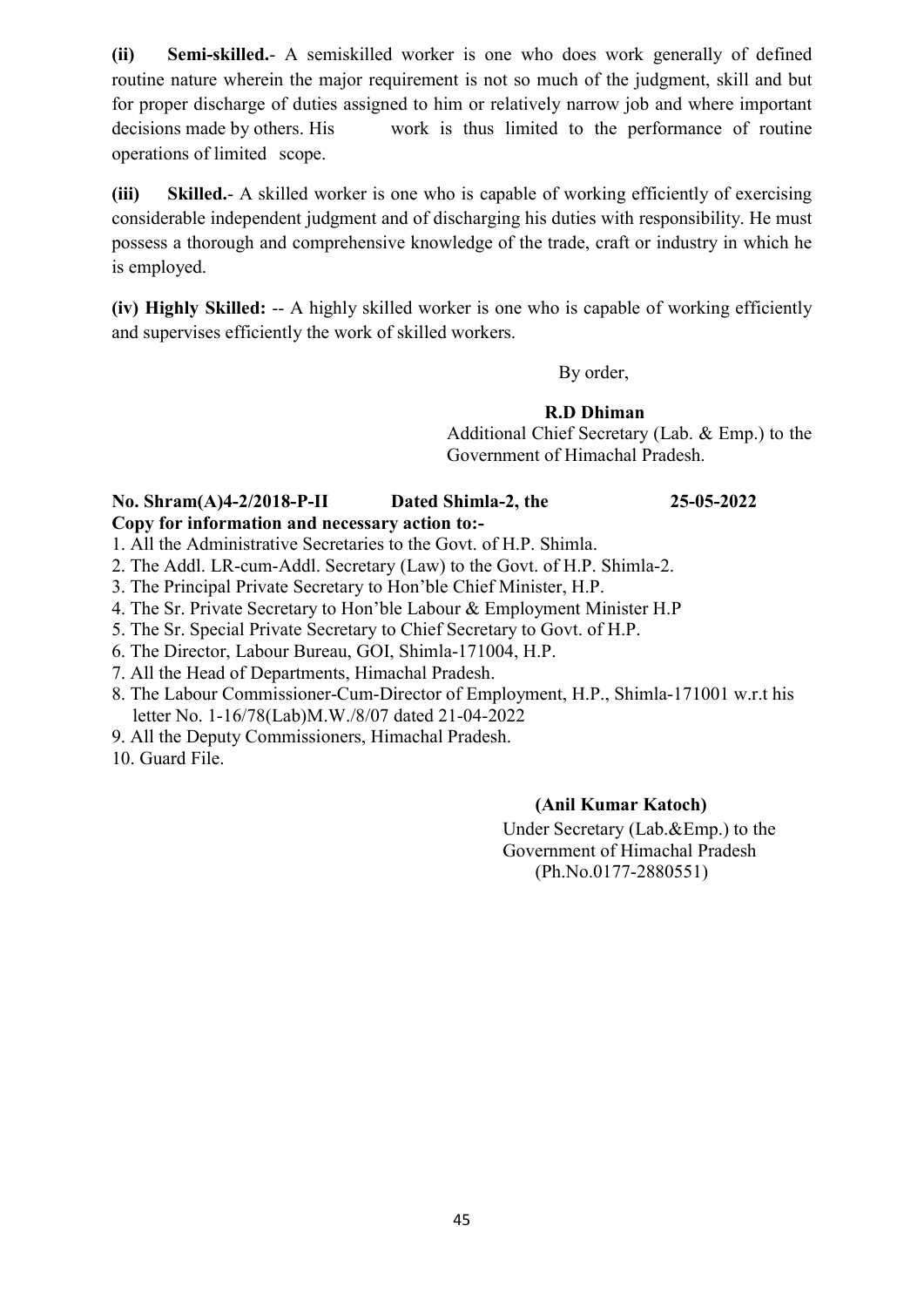### (Authoritative English Text of this Department Notification No. Shram(A)4-2/2018-P-II dated as required under clause (3) of article 348 of the Constitution of India.) GOVERNMENT OF HIMACHAL PRADESH DEPARTMENT OF LABOUR & EMPLOYMENT

#### NOTIFICATION

No. Shram(A)4-2/2018-P-II Dated Shimla-2, the 25-05-2022

#### 15. Domestic Workers

Whereas, the Governor, Himachal Pradesh is of the opinion that the minimum rates of wages in the scheduled employment of "Domestic Workers" may be revised in respect of unskilled and other categories of workers may be fixed with effect from 01-04- 2022;

And whereas, as per provision of clause (a) of sub-section (1) of section 5 of the Minimum Wages Act, 1948(Act No 11 of 1948), a Minimum Wages Advisory Committee was constituted vide Notification No: Shram (A) 4-2/2018- L dated 30-07-2020;

And whereas, a meeting of the said Committee was held on 30-03-2022 wherein increase in Minimum wages payable to all the categories of workers in all the 19 scheduled employments were approved and recommednded w.e.f. 01-04-2022;

Now, therefore, in exercise of the powers conferred by sub-section (2) of section 5 the said Act, the Governor of Himachal Pradesh is pleased to revise the minimum wages of the workers working in the above mentioned scheduled employment w.e.f 01-04-- 2022 as per recommendations of the said Committee as under:-

| <b>Category of employees</b>                 | Where no benefit is<br>provided | Where food, tea &<br>combined<br>accommodation<br>provided |
|----------------------------------------------|---------------------------------|------------------------------------------------------------|
| <b>Un skilled</b>                            | Rs.                             | Rs.                                                        |
| Helper, Aya, Cleaner, Masalchi, Watchman and | 350 Daily                       | 296 Daily.                                                 |
| Washer man                                   | 10500 Monthly.                  | 8880 Monthly.                                              |
| <b>Semi-Skilled</b>                          | <b>Rs</b>                       | <b>Rs</b>                                                  |
| Security Guard and Mali                      | 369.93 Daily.                   | 306.88 Daily,                                              |
|                                              | 11098 Monthly                   | 9206 Monthly.                                              |
| <b>Skilled:</b>                              | Rs.                             | Rs.                                                        |
| Cook and Driver                              | 406.36 Daily.                   | <b>326.92 Daily</b>                                        |
|                                              | 12191 Monthly                   | 9808 Monthly.                                              |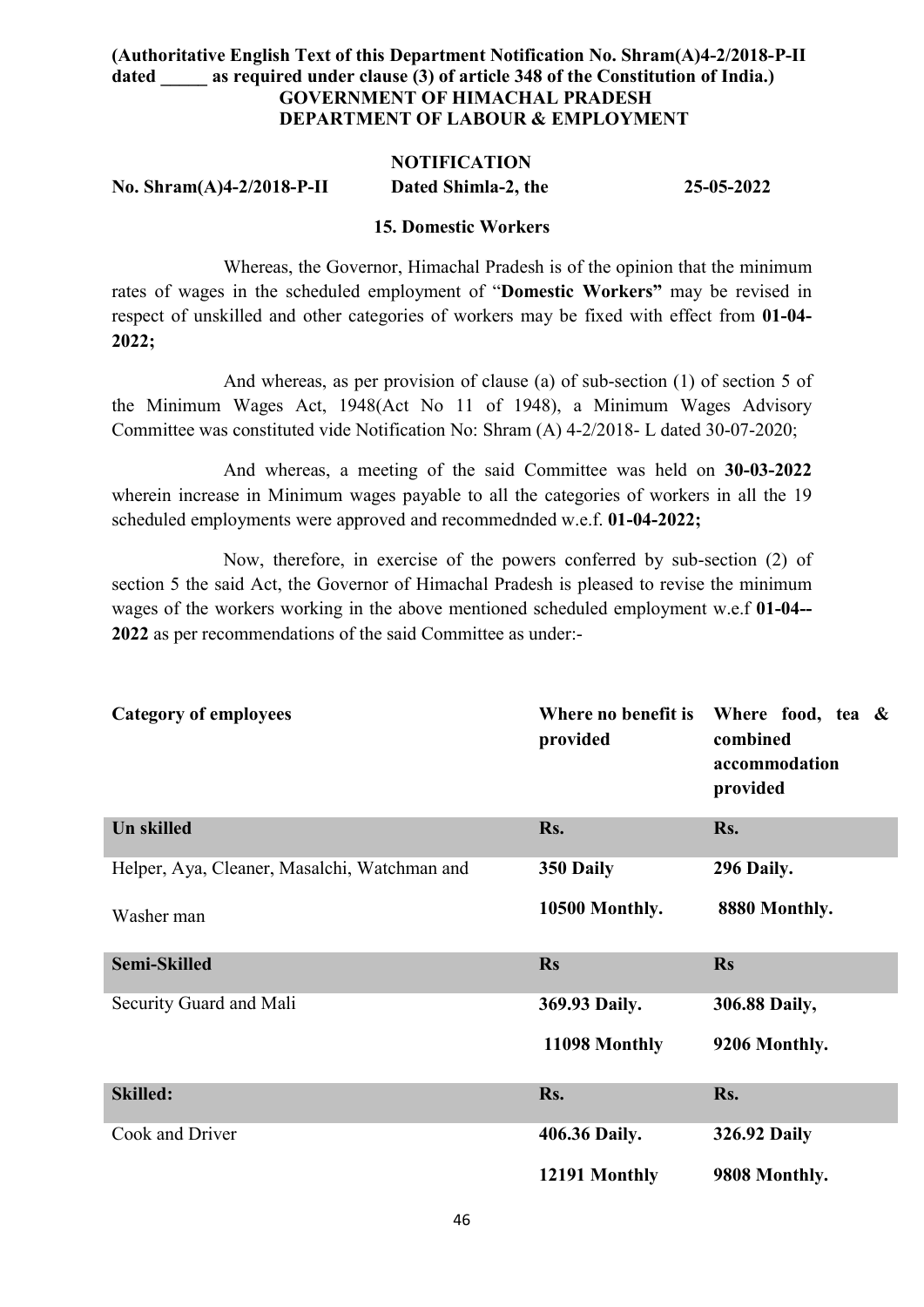### NOTE:-

- 1. There will be no distinction between the minimum wages of male or female and adult or non-adult for the same and similar nature of work.
- 2. Wages of Apprentices are to be regulated under the Apprentices Act,1961(No. 52 of 1961)
- 3. Where any class of work is performed on piece work basis, the wages shall not be less than the time rate prescribed for that category.
- 4. If any category of workers employed in the scheduled employment is not mentioned specifically, such category of workers shall not be paid less than the minimum rates of wages fixed for the similar category having the same skill.
- 5. 25 % increase shall be applicable over and above the minimum of wages in Tribal Areas in Himachal Pradesh.

### The definition of unskilled/semiskilled/skilled/highly skilled worker will be as under:-

(i) Unskilled.- An unskilled worker is one who does operations that involve the performance of simple duties, which require the experience of little or no independent judgment or previous experience although familiarity with the occupational environment is necessary. His work may thus require in addition to physical exertion familiarity with variety of articles or goods.

(ii) Semi-skilled.- A semiskilled worker is one who does work generally of defined routine nature wherein the major requirement is not so much of the judgment and skill but for proper discharge of duties assigned to him or relatively narrow job and where important decisions are made by others. His work is thus limited to the performance of routine operations of limited scope.

(iii) Skilled.- A skilled worker is one who is capable of working efficiently of exercising considerable independent judgment and of discharging his duties with responsibility. He must possess a thorough and comprehensive knowledge of the trade, craft or industry in which he is employed.

(iv) Highly Skilled.- A highly skilled worker is one who is capable of working efficiently and supervises efficiently the work of skilled workers.

By order,

#### R.D Dhiman Additional Chief Secretary (Lab. & Emp.) to the Government of Himachal Pradesh.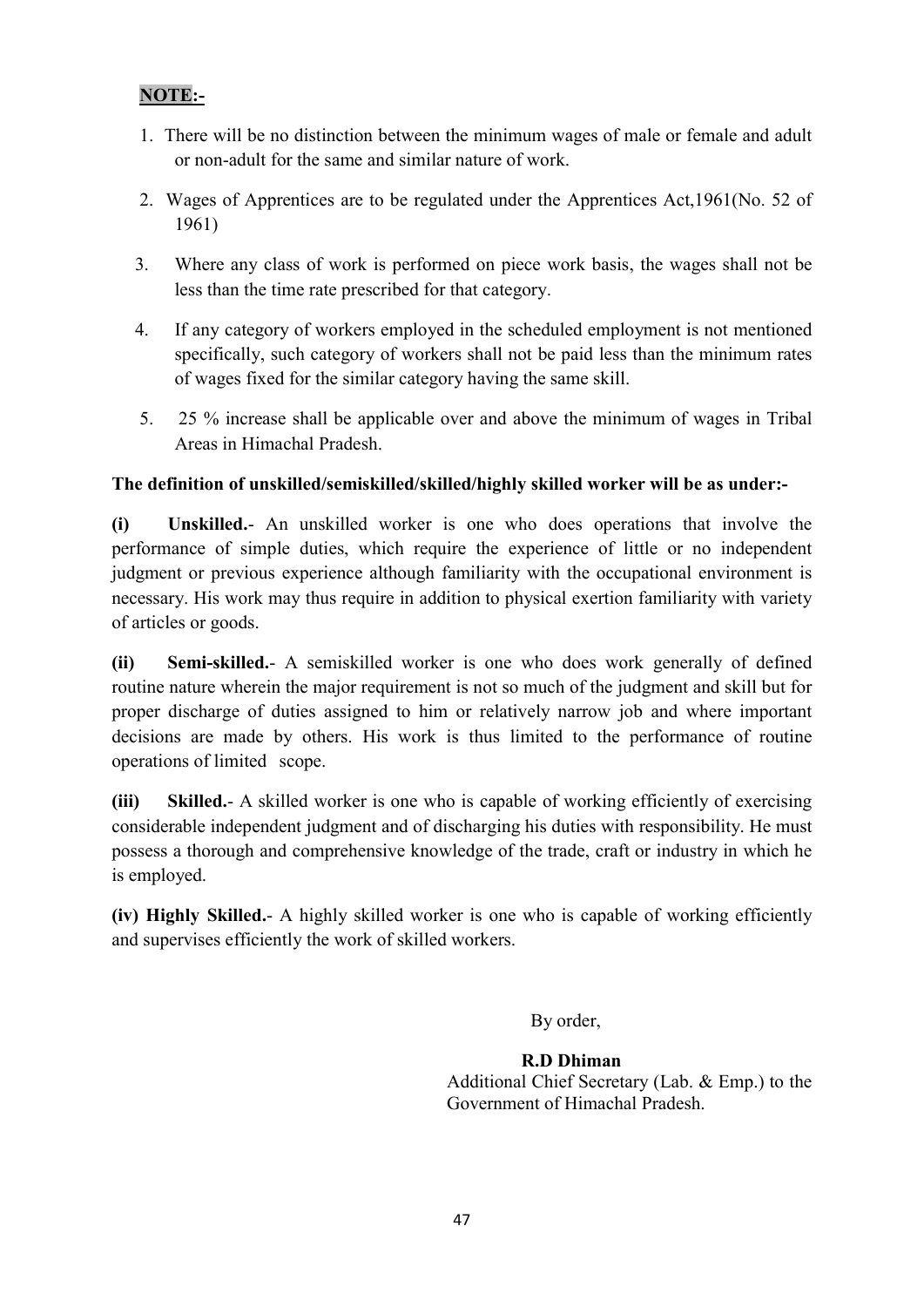# No. Shram(A)4-2/2018-P-II Dated Shimla-2, the 25-05-2022

Copy for information and necessary action to:-

1. All the Administrative Secretaries to the Govt. of H.P. Shimla.

- 2. The Addl. LR-cum-Addl. Secretary (Law) to the Govt. of H.P. Shimla-2.
- 3. The Principal Private Secretary to Hon'ble Chief Minister, H.P.
- 4. The Sr. Private Secretary to Hon'ble Labour & Employment Minister H.P
- 5. The Sr. Special Private Secretary to Chief Secretary to Govt. of H.P.
- 6. The Director, Labour Bureau, GOI, Shimla-171004, H.P.
- 7. All the Head of Departments, Himachal Pradesh.
- 8. The Labour Commissioner-Cum-Director of Employment, H.P., Shimla-171001 w.r.t his letter No.1-16/78(Lab)M.W./8/07 dated 21-04-2022
- 9. All the Deputy Commissioners, Himachal Pradesh.

10. Guard File.

### (Anil Kumar Katoch)

Under Secretary (Lab.&Emp.) to the Government of Himachal Pradesh (Ph.No.0177-2880551)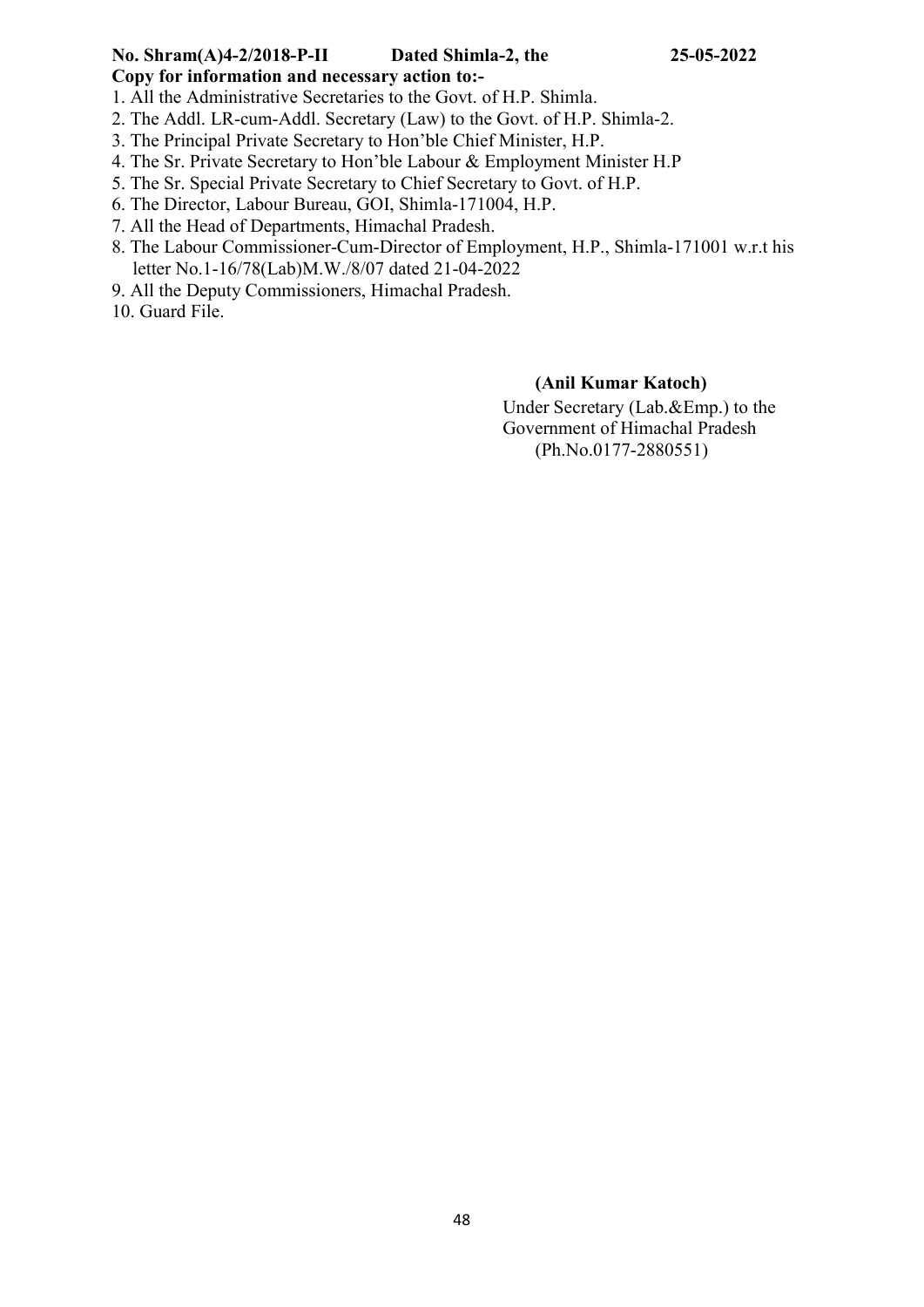### GOVERNMENT OF HIMACHAL PRADESH DEPARTMENT OF LABOUR & EMPLOYMENT

#### NOTIFICATION

No. Shram(A)4-2/2018-P-II Dated Shimla-2, the 25-05-2022 16. Safai Karamchari Employment

Whereas, the Governor, Himachal Pradesh is of the opinion that the minimum rates of wages in the scheduled employment of "Safai Karamchari Employment" may be revised in respect of unskilled and other categories of workers may be fixed with effect from 01-04-2022;

And whereas, as per provision of clause (a) of sub-section (1) of section 5 of the Minimum Wages Act, 1948 (Act No 11 of 1948), a Minimum Wages Advisory Committee was constituted vide Notification No: Shram (A) 4-2/2018- L dated 30-07-2020;

And whereas, a meeting of the said Committee was held on 30-03-2022 wherein increase in Minimum wages payable to all the categories of workers in all the 19 scheduled employments were approved and recommednded w.e.f. 01-04-2022;

Now, therefore, in exercise of the powers conferred by sub-section (2) of section 5 the said Act, the Governor of Himachal Pradesh is pleased to revise the minimum wages of the workers working in the above mentioned scheduled employment w.e.f 01-04- 2022 as per recommendations of the said Committee as under:-

| <b>Category of Workers</b>                                 | <b>Minimum Wages</b> |                  |  |  |  |
|------------------------------------------------------------|----------------------|------------------|--|--|--|
|                                                            | <b>Daily</b>         | <b>Monthly</b>   |  |  |  |
| Unskilled:- Sweeper/Safai Karamchari, Beldar and Rs. 350   |                      | <b>Rs. 10500</b> |  |  |  |
| Cartman,                                                   |                      |                  |  |  |  |
| Semi Skilled                                               |                      |                  |  |  |  |
| Supervisor, Sanitary Jamadar, Assistant Rs. 360.92<br>Work |                      | <b>Rs. 10828</b> |  |  |  |
| Storekeeper, Assistant Store Munshi and Complaint          |                      |                  |  |  |  |
| Attendant.                                                 |                      |                  |  |  |  |
| <b>Skilled</b>                                             |                      |                  |  |  |  |
| Driver, Mason, Plumber, Storekeeper, Accounts Clerk,       | <b>Rs</b> 406.36     | <b>Rs. 12191</b> |  |  |  |
| Computer Operator, Data Entry Operator and Cashier.        |                      |                  |  |  |  |

#### Highly Skilled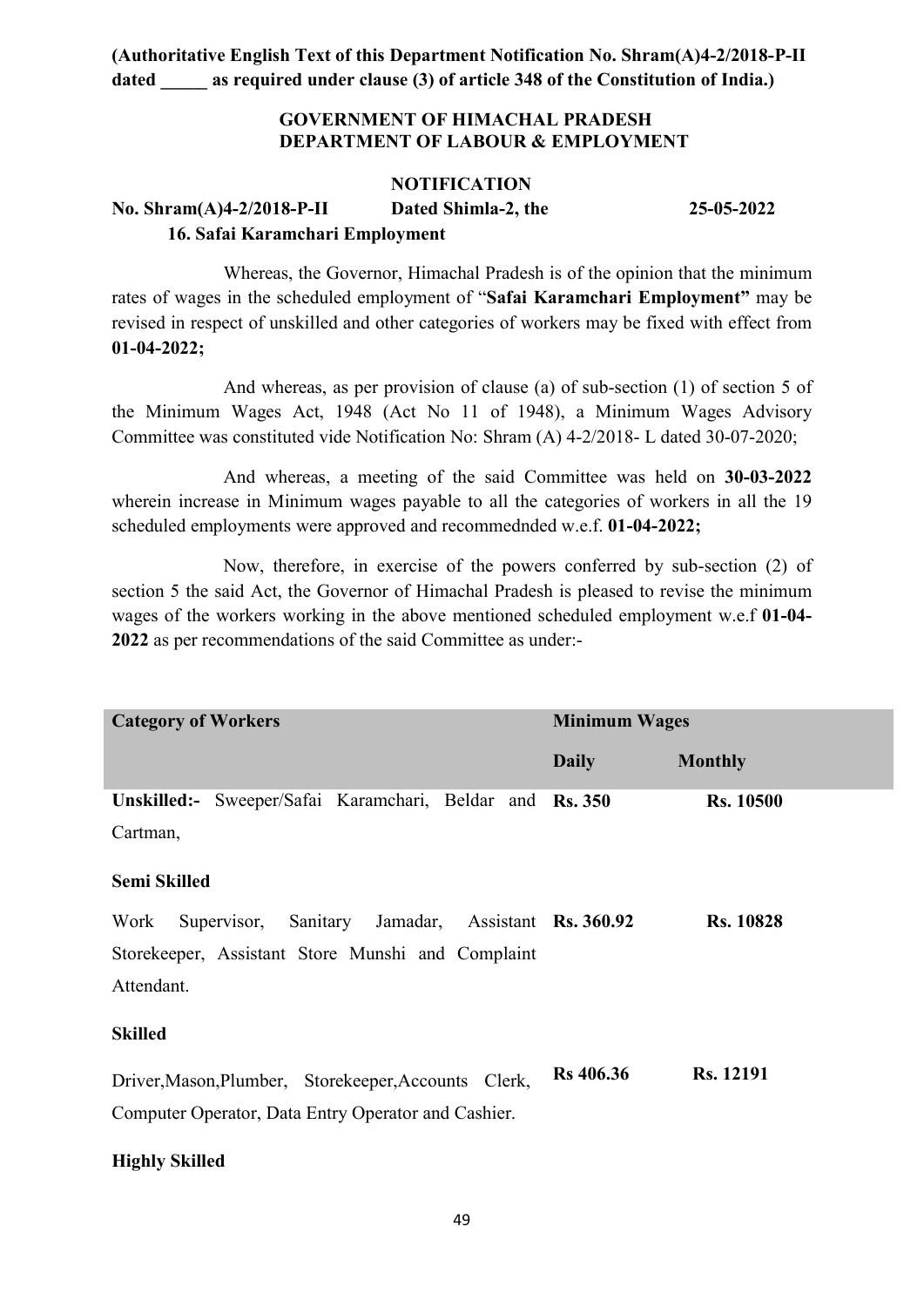### NOTE:-

- 1. There will be no distinction between the minimum wages of male or female and adult or non-adult for the same and similar nature of work.
- 2. Wages of Apprentices are to be regulated under the Apprentices Act,1961(No. 52 of 1961)
- 3. Where any class of work is performed on piece work basis, the wages shall not be less than the time rate prescribed for that category.
- 4. If any category of workers employed in the scheduled employment is not mentioned specifically, such category of workers shall not be paid less than the minimum rates of wages fixed for the similar category having the same skill.
- 5. 25 % increase shall be applicable over and above the minimum of wages in Tribal Areas in Himachal Pradesh.

### The definition of unskilled/semiskilled/skilled/highly skilled worker will be as under:-

(i) Unskilled.- An unskilled worker is one who does operations that involve the performance of simple duties, which require the experience of little or no independent judgment or previous experience although familiarity with the occupational environment is necessary. His work may thus require in addition to physical exertion familiarity with variety of articles or goods.

(ii) Semi-skilled.- A semiskilled worker is one who does work generally of defined routine nature wherein the major requirement is not so much of the judgment, skill and but for proper discharge of duties assigned to him or relatively narrow job and where important decisions made by others. His work is thus limited to the performance of routine operations of limited scope.

(iii) Skilled.- A skilled worker is one who is capable of working efficiently of exercising considerable independent judgment and of discharging his duties with responsibility. He must possess a thorough and comprehensive knowledge of the trade, craft or industry in which he is employed.

(IV). Highly Skilled.- A highly skilled worker is one who is capable of working efficiently and supervises efficiently the work of skilled workers.

By order,

 R.D Dhiman Additional Chief Secretary (Lab. & Emp.) to the Government of Himachal Pradesh.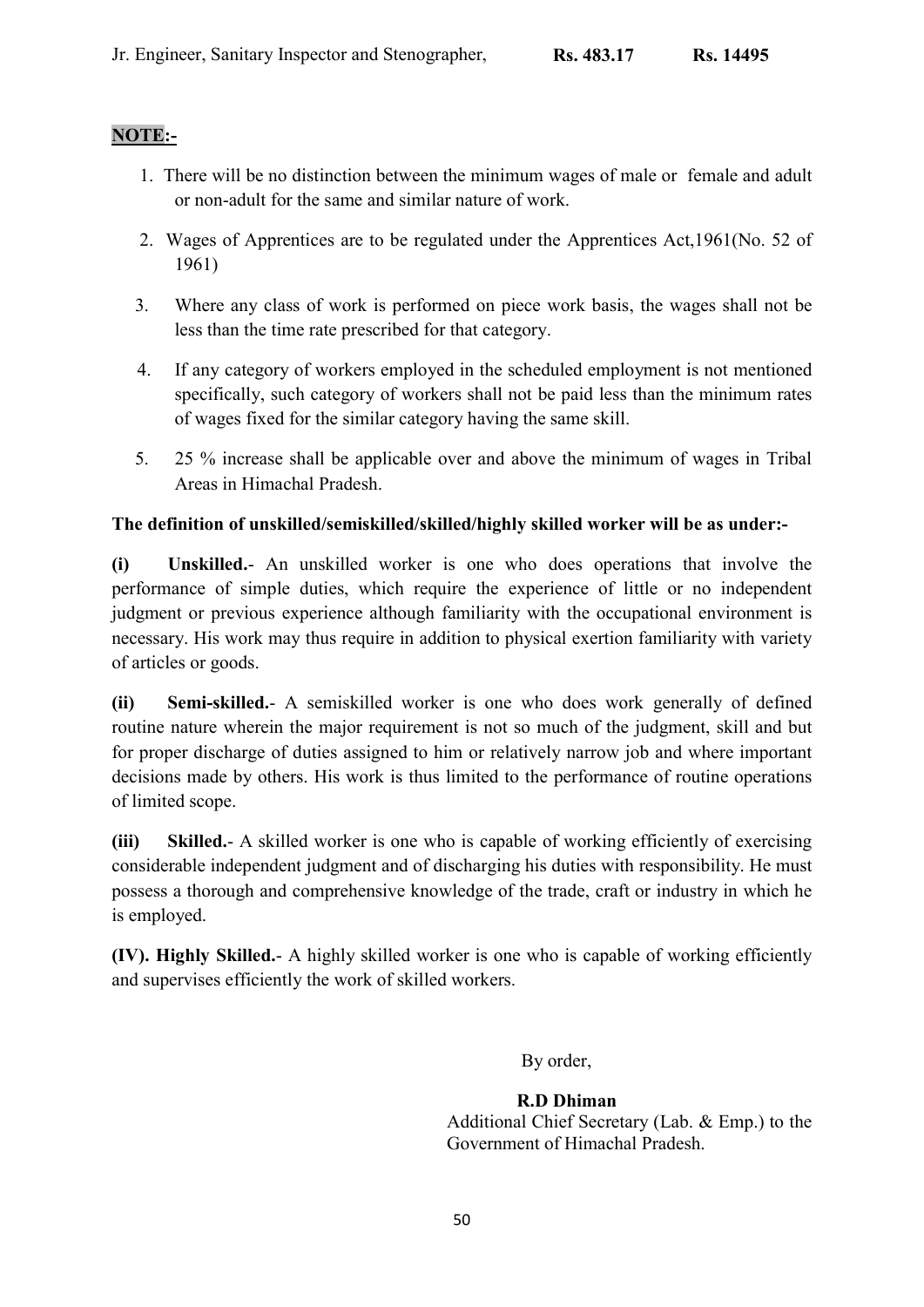# No. Shram(A)4-2/2018-P-II Dated Shimla-2, the 25-05-2022

Copy for information and necessary action to:-

1. All the Administrative Secretaries to the Govt. of H.P. Shimla.

- 2. The Addl. LR-cum-Addl. Secretary (Law) to the Govt. of H.P. Shimla-2.
- 3. The Principal Private Secretary to Hon'ble Chief Minister, H.P.
- 4. The Sr. Private Secretary to Hon'ble Labour & Employment Minister H.P
- 5. The Sr. Special Private Secretary to Chief Secretary to Govt. of H.P.
- 6. The Director, Labour Bureau, GOI, Shimla-171004, H.P.
- 7. All the Head of Departments, Himachal Pradesh.
- 8. The Labour Commissioner-Cum-Director of Employment, H.P., Shimla-171001 w.r.t his letter No. 1-16/78(Lab)M.W./8/07 dated 21-04-2022
- 9. All the Deputy Commissioners, Himachal Pradesh.

10. Guard File.

### (Anil Kumar Katoch)

Under Secretary (Lab.&Emp.) to the Government of Himachal Pradesh (Ph.No.0177-2880551)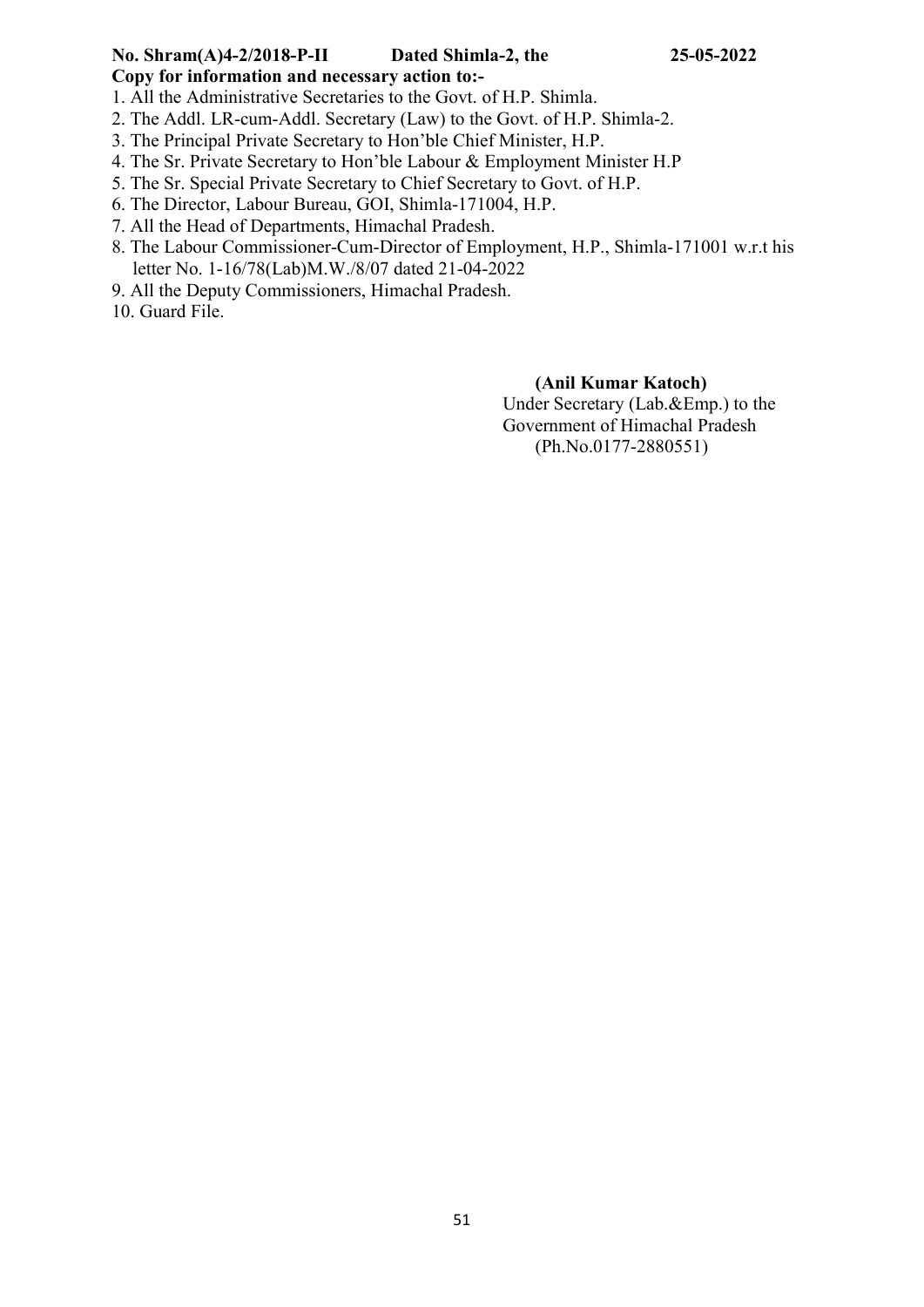### GOVERNMENT OF HIMACHAL PRADESH DEPARTMENT OF LABOUR & EMPLOYMENT

# **NOTIFICATION** No. Shram(A)4-2/2018-P-II Dated Shimla-2, the 25-05-2022.

#### 17. Security Services

Whereas, the Governor, Himachal Pradesh is of the opinion that the minimum rates of wages in the scheduled employment of "Security Services" may be revised in respect of unskilled and other categories of workers may be fixed with effect from 01-04- 2022;

And whereas, as per provision of clause (a) of sub-section (1) of section 5 of the Minimum Wages Act, 1948 (Act No 11 of 1948), a Minimum Wages Advisory Committee was constituted vide Notification No: Shram (A) 4-2/2018- L dated 30-07-2020;

And whereas, a meeting of the said Committee was held on 30.03.2022 wherein increase in Minimum wages payable to all the categories of workers in all the 19 scheduled employments were approved and recommednded w.e.f. 01-04-2022;

Now, therefore, in exercise of the powers conferred by sub-section (2) of section 5 the said Act, the Governor of Himachal Pradesh is pleased to revise the minimum wages of the workers working in the above mentioned scheduled employment w.e.f 01-04- 2022 as per recommendations of the said Committee as under:-

| <b>Un-Skilled</b>                                       | <b>Daily</b>      | <b>Monthly</b>   |
|---------------------------------------------------------|-------------------|------------------|
| Helper and Watchman                                     | <b>Rs.</b> 350    | <b>Rs. 10500</b> |
| Semi skilled                                            |                   |                  |
| Security Guard, Assistant Storekeeper, Assistant Store  | <b>Rs.</b> 360.92 | <b>Rs. 10828</b> |
| Munshi and Complaint Attendant.                         |                   |                  |
| <b>Skilled</b>                                          |                   |                  |
| Supervisor, Head Watchman, Storekeeper,<br>Security     | <b>Rs. 406.36</b> | <b>Rs. 12191</b> |
| Accounts Clerk, Clerk, Computer Operator, Data<br>Entry |                   |                  |
| Operator and Cashier.                                   |                   |                  |
| <b>Highly Skilled</b>                                   |                   |                  |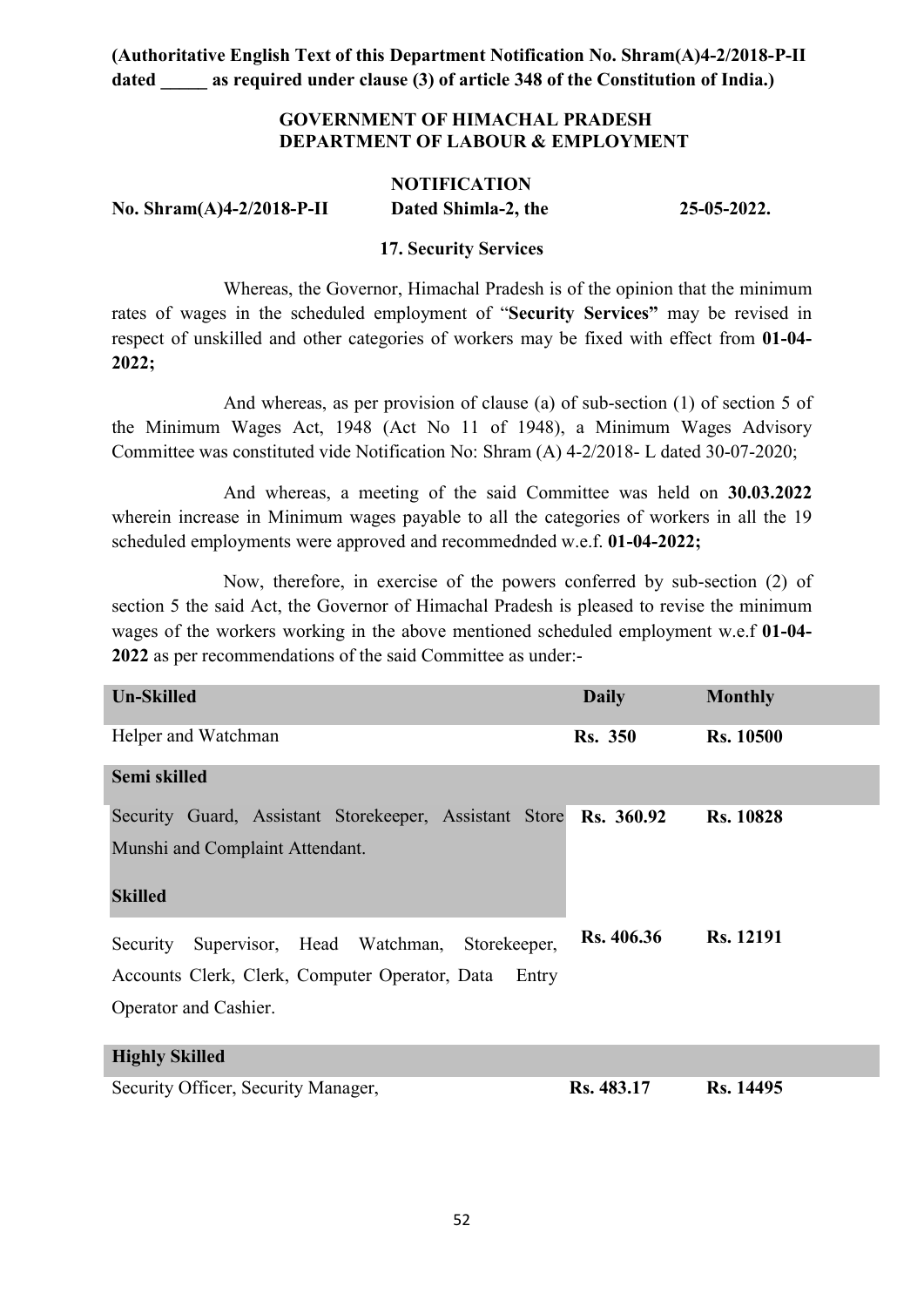Stenographer and Accountant.

### NOTE:-

- 1. There will be no distinction between the minimum wages of male or female and adult or non-adult for the same and similar nature of work.
- 2. Wages of Apprentices are to be regulated under the Apprentices Act,1961(No. 52 of 1961)
- 3. Where any class of work is performed on piece work basis, the wages shall not be less than the time rate prescribed for that category.
- 4. If any category of workers employed in the scheduled employment is not mentioned specifically, such category of workers shall not be paid less than the minimum rates of wages fixed for the similar category having the same skill.
- 5. 20% increase will be admissible over and above the minimum rates of wages to the workers working inside the tunnels.
- 6. 25 % increase shall be applicable over and above the minimum rates of wages in different categories of workers working in 'Under Construction Hydro- Electric Power Projects' located in Non- Tribal Areas.
- 7. 25% increase shall be applicable over and above the minimum wages in the Scheduled Tribal Areas in Himachal Pradesh. In case of workers working in the Under Construction Hydro- Electric Power Projects' in Tribal Areas an additional 10% increase shall be applicable.

### The definition of unskilled/semiskilled/skilled/highly skilled worker will be as under:-

(i)Skilled.- An unskilled worker is one who does operations that involve the performance of simple duties, which require the experience of little or no independent judgment or previous experience although familiarity with the occupational environment is necessary. His work may thus require in addition to physical exertion familiarity with variety of articles or goods.

(ii)Semi –skilled.- A semiskilled worker is one who does work generally of defined routine nature wherein the major requirement is not so much of the judgment, skill and but for proper discharge of duties assigned to him or relatively narrow job and where important decisions made by others. His work is thus limited to the performance of routine operations of limited scope.

(iii)Skilled.- A skilled worker is one who is capable of working efficiently of exercising considerable independent judgment and of discharging his duties with responsibility. He must possess a thorough and comprehensive knowledge of the trade, craft or industry in which he is employed.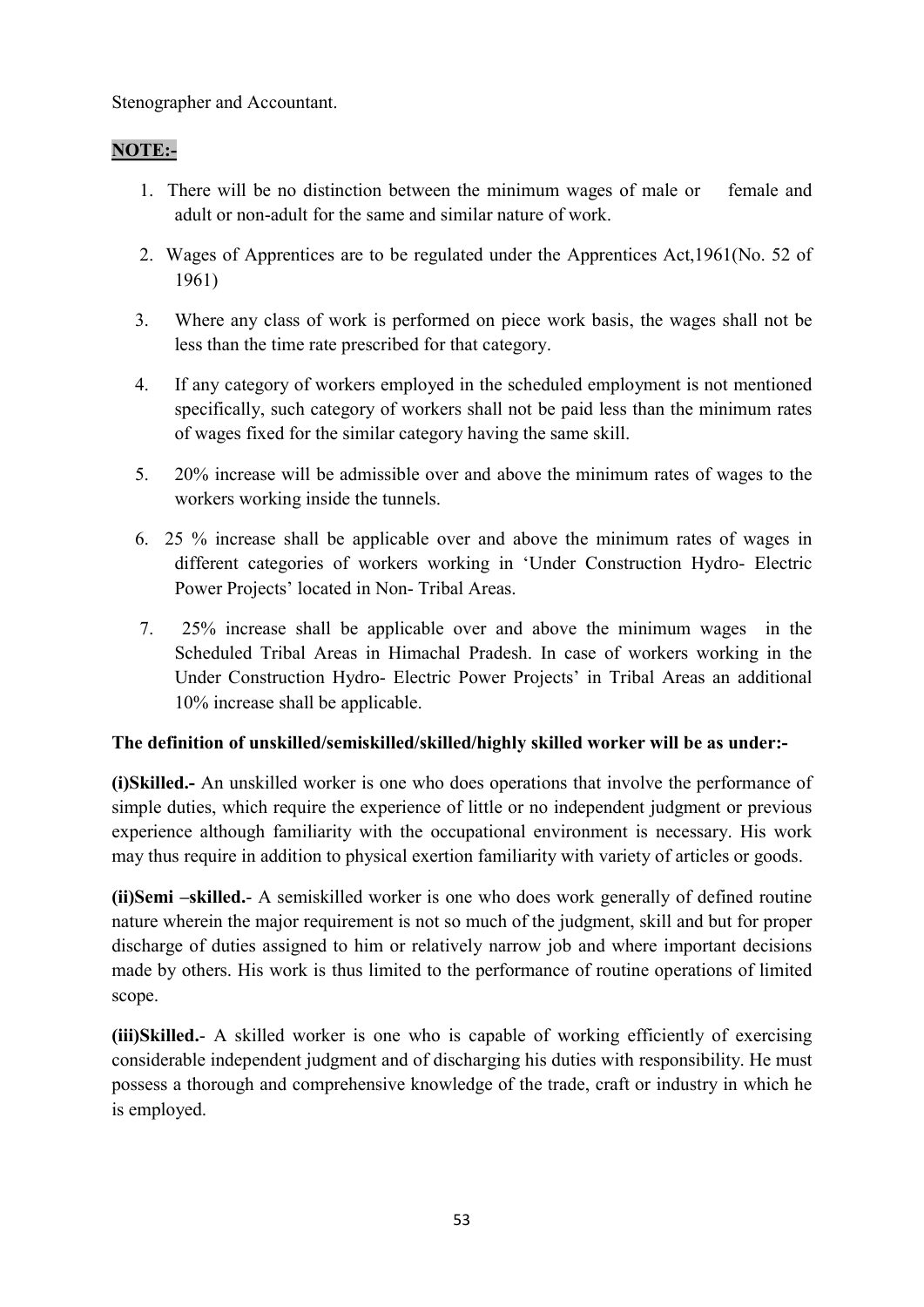(iv). Highly Skilled: -- A highly skilled worker is one who is capable of working efficiently and supervises efficiently the work of skilled workers.

By order,

### R.D Dhiman

 Additional Chief Secretary (Lab. & Emp.) to the Government of Himachal Pradesh.

### No. Shram(A)4-2/2018-P-II Dated Shimla-2, the 25-05-2022

Copy for information and necessary action to:-

1. All the Administrative Secretaries to the Govt. of H.P. Shimla.

- 2. The Addl. LR-cum-Addl. Secretary (Law) to the Govt. of H.P. Shimla-2.
- 3. The Principal Private Secretary to Hon'ble Chief Minister, H.P.
- 4. The Sr. Private Secretary to Hon'ble Labour & Employment Minister H.P
- 5. The Sr. Special Private Secretary to Chief Secretary to Govt. of H.P.
- 6. The Director, Labour Bureau, GOI, Shimla-171004, H.P.
- 7. All the Head of Departments, Himachal Pradesh.
- 8. The Labour Commissioner-Cum-Director of Employment, H.P., Shimla-171001 w.r.t his letter No. 1-16/78(Lab)M.W./8/07 dated 21-04-2022
- 9. All the Deputy Commissioners, Himachal Pradesh.

10. Guard File.

### (Anil Kumar Katoch)

Under Secretary (Lab.&Emp.) to the Government of Himachal Pradesh (Ph.No.0177-2880551)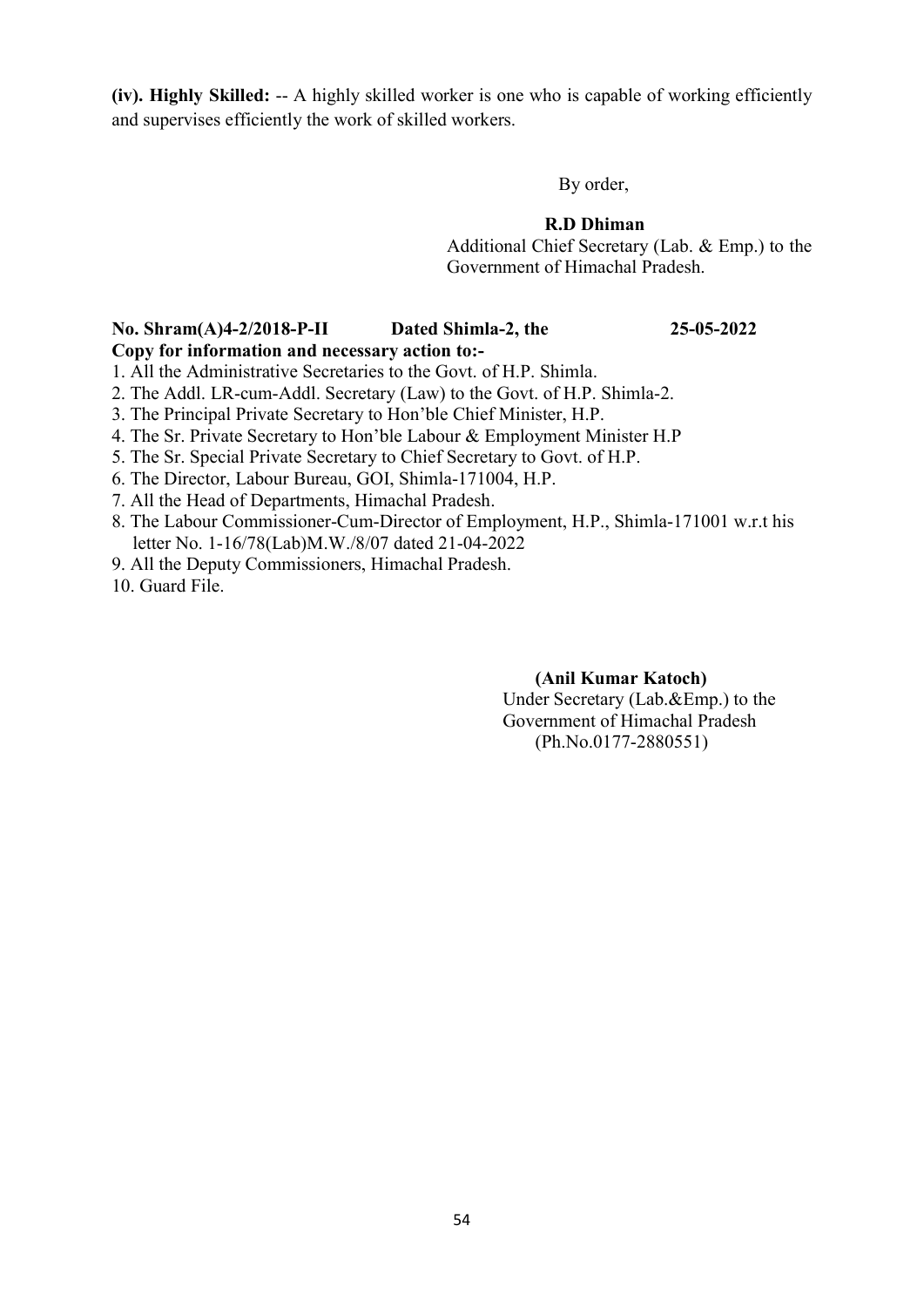### GOVERNMENT OF HIMACHAL PRADESH DEPARTMENT OF LABOUR & EMPLOYMENT

#### **NOTIFICATION**

No. Shram(A)4-2/2018-P-II Dated Shimla-2, the 25-05-2022.

#### 18. Temples and Religious Places/Dharamshalas

Whereas, the Governor, Himachal Pradesh is of the opinion that the minimum rates of wages in the scheduled employment of "Temples and Religious Places/Dharamshalas" may be revised in respect of unskilled and other categories of workers may be fixed with effect from 01-04-2022;

And whereas, as per provision of clause (a) of sub-section (1) of section 5 read with section 9 of the Minimum Wages Act,1948 (Act No 11 of 1948), a Minimum Wages Advisory Committee was constituted vide Notification No: Shram (A) 4-2/2018-L dated 30- 07-2020;

And whereas, a meeting of the said Committee was held on 30-03-2022 wherein increase in Minimum wages payable to all the categories of workers in all the 19 scheduled employments were approved and recommednded w.e.f. 01-04-2022;

Now, therefore, in exercise of the powers conferred by sub-section (2) of section 5 the said Act, the Governor of Himachal Pradesh is pleased to revise the minimum wages of the workers working in the above mentioned scheduled employment w.e.f 01-04- 2022 as per recommendations of the said Committee as under:-

| <b>Category of workers</b>                                                                          | provided      | Where no benefit is Where food, tea $\&$<br>combined<br>accommodation<br>provided |
|-----------------------------------------------------------------------------------------------------|---------------|-----------------------------------------------------------------------------------|
| <b>Un skilled</b>                                                                                   | <b>Rs</b>     | <b>Rs</b>                                                                         |
| Peon, Masalchi, Office Boy and Beldar.                                                              | 350 Daily     | <b>324.47 Daily</b>                                                               |
|                                                                                                     | 10500 Monthly | 9734 Monthly.                                                                     |
| <b>Semi-Skilled</b>                                                                                 | <b>Rs</b>     | <b>Rs</b>                                                                         |
| Chapatiman, Sweeper, Room boy, Junior Guest                                                         | 369.93 Daily  | 339.12 Daily                                                                      |
| Attendant, Temple Attendant, Bhog Room Attendant,<br>Hall Attendant, Sewadar, Security Guard, Mali, | 11098 Monthly | 10174 Monthly                                                                     |
| Assistant Storekeeper, Assistant Store Munshi and                                                   |               |                                                                                   |
| Complaint Attendant.                                                                                |               |                                                                                   |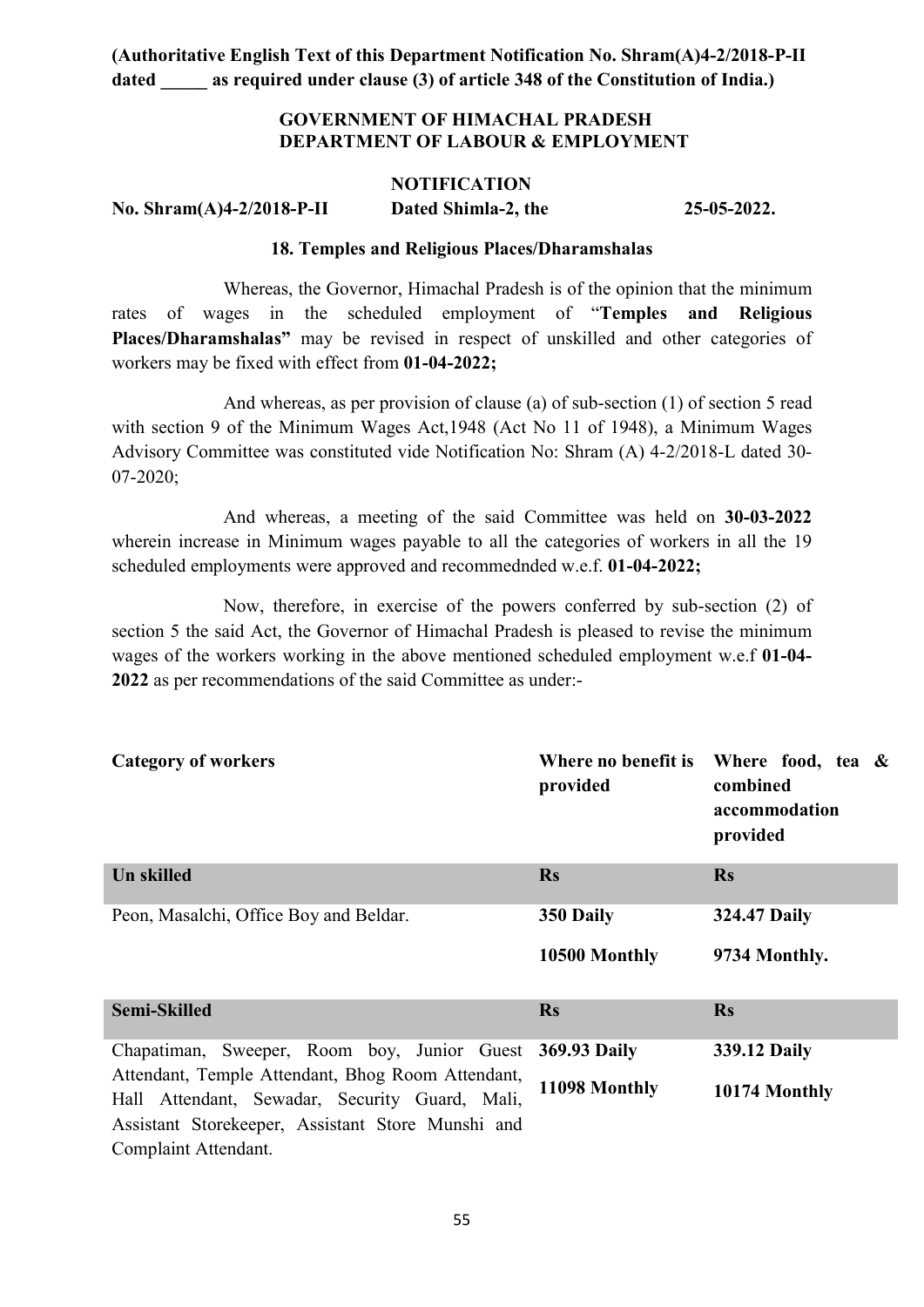| <b>Skilled:</b>                                       | Rs.           | Rs.           |
|-------------------------------------------------------|---------------|---------------|
| Senior Guest Attendant, Receptionist, Pujari, Pandit, | 406.36 Daily  | 373.51 Daily  |
| Cook, Maulvi, Granthi, Padri, Storekeeper, Accounts   | 12191 Monthly | 11205 Monthly |
| Clerk, Clerk, Computer Operator, Data Entry Operator  |               |               |
| and Cashier.                                          |               |               |

| <b>Highly Skilled</b>                                            | Rs.           | Rs.            |
|------------------------------------------------------------------|---------------|----------------|
| Supervisor, Superintendent, Ragi, Bajantri, Bhajan 422.85 Daily. |               | 391.38 daily   |
| Singer, Stenographer, and Accountant.                            | 12686 Monthly | 11741 Monthly. |

### NOTE:-

- 1. There will be no distinction between the minimum wages of male or female and adult or non-adult for the same and similar nature of work.
- 2. Wages of Apprentices are to be regulated under the Apprenticeship Act, 1961(No. 52 of 1961)
- 3. Where any class of work is performed on piece work basis, the wages shall not be less than the time rate prescribed for that category.
- 4. If any category of workers employed in the scheduled employment is not mentioned specifically, such category of workers shall not be paid less than the minimum rates of wages fixed for the similar category having the same skill.
- 5. 25 % increase shall be applicable over and above the minimum of wages in Tribal Areas in Himachal Pradesh.

### The definition of unskilled/semiskilled/skilled/highly skilled worker will be as:-

(i) Unskilled.- An unskilled worker is one who does operations that involve the performance of simple duties, which require the experience of little or no independent judgment or previous experience although familiarity with the occupational environment is necessary. His work may thus require in addition to physical exertion familiarity with variety of articles or goods.

(ii) Semi-skilled.- A semiskilled worker is one who does work generally of defined routine nature wherein the major requirement is not so much of the judgment, skill and but for proper discharge of duties assigned to him or relatively narrow job and where important decisions made by others. His work is thus limited to the performance of routine operations of limited scope.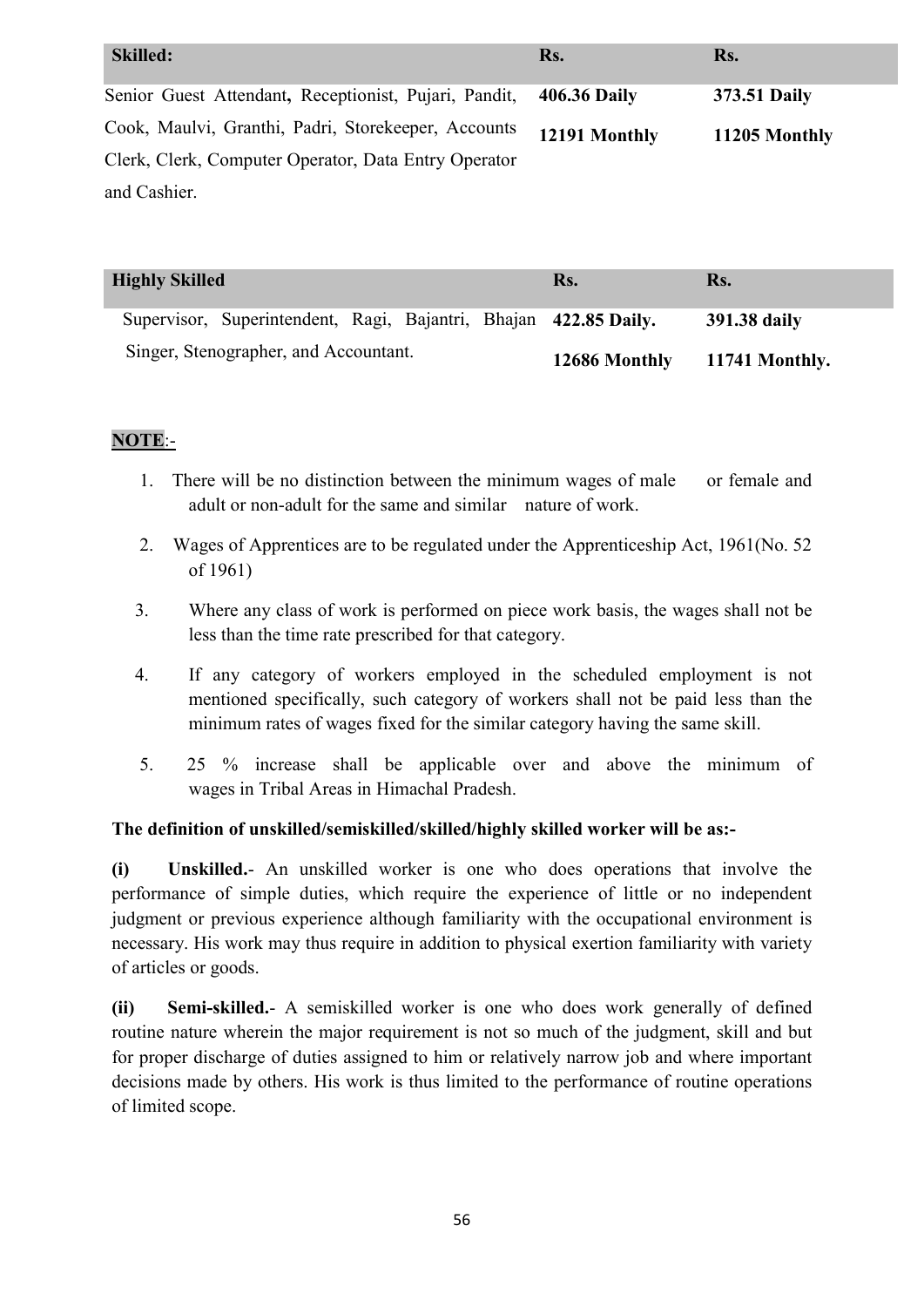(iii) Skilled.- A skilled worker is one who is capable of working efficiently of exercising considerable independent judgment and of discharging his duties with responsibility. He must possess a thorough and comprehensive knowledge of the trade, craft or industry in which he is employed.

(iv) Highly Skilled.- A highly skilled worker is one who is capable of working efficiently and supervises efficiently the work of skilled workers.

By order,

### R.D Dhiman

 Additional Chief Secretary (Lab. & Emp.) to the Government of Himachal Pradesh.

### No. Shram(A)4-2/2018-P-II Dated Shimla-2, the 25-05-2022 Copy for information and necessary action to:-

1. All the Administrative Secretaries to the Govt. of H.P. Shimla.

2. The Addl. LR-cum-Addl. Secretary (Law) to the Govt. of H.P. Shimla-2.

3. The Principal Private Secretary to Hon'ble Chief Minister, H.P.

4. The Sr. Private Secretary to Hon'ble Labour & Employment Minister H.P

5. The Sr. Special Private Secretary to Chief Secretary to Govt. of H.P.

6. The Director, Labour Bureau, GOI, Shimla-171004, H.P.

7. All the Head of Departments, Himachal Pradesh.

8. The Labour Commissioner-Cum-Director of Employment, H.P., Shimla-171001 w.r.t his letter No. 1-16/78(Lab)M.W./8/07 dated 21-04-2022

9. All the Deputy Commissioners, Himachal Pradesh.

10. Guard File.

### (Anil Kumar Katoch)

Under Secretary (Lab.&Emp.) to the Government of Himachal Pradesh (Ph.No.0177-2880551)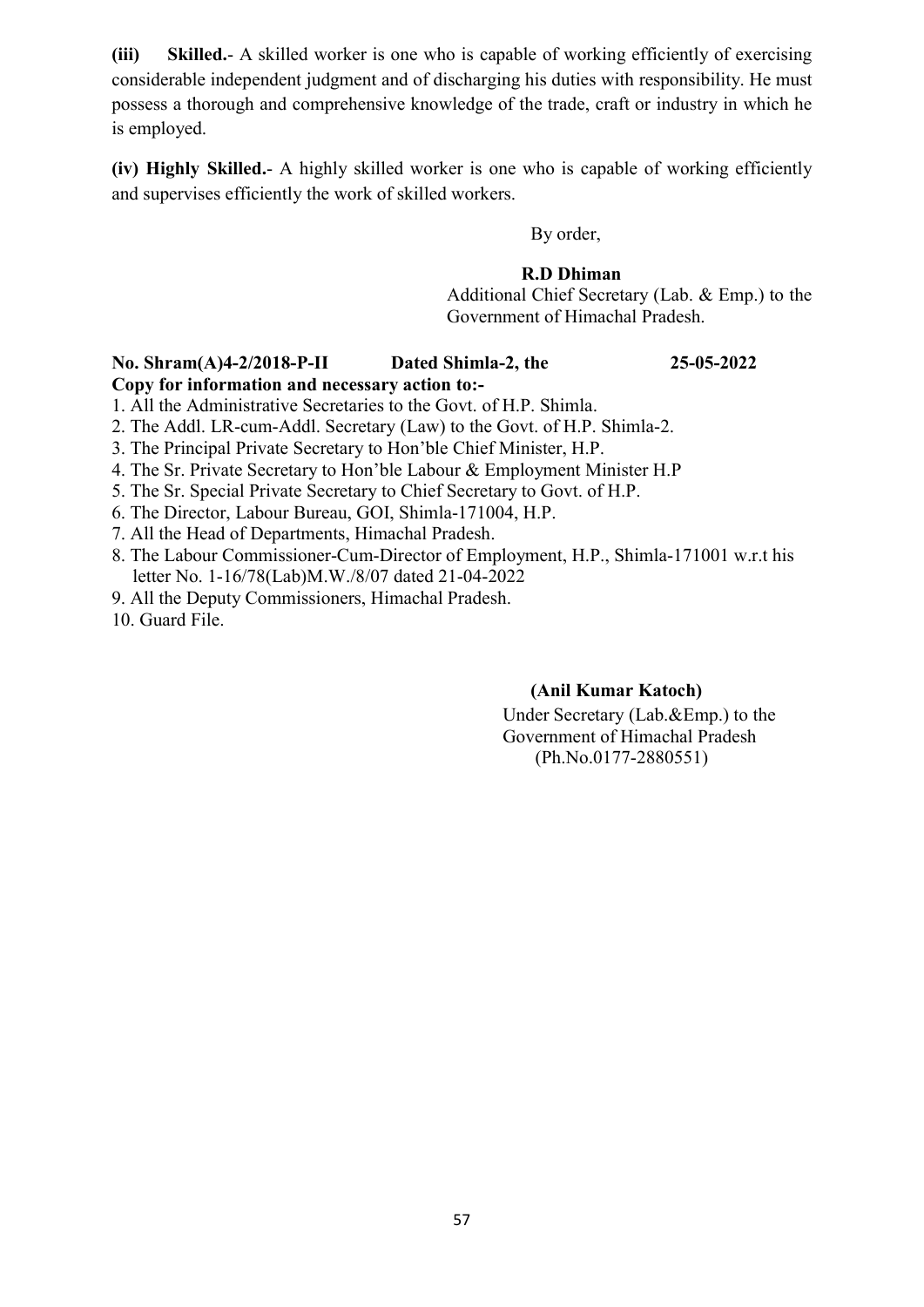### GOVERNMENT OF HIMACHAL PRADESH DEPARTMENT OF LABOUR & EMPLOYMENT

#### **NOTIFICATION**

No. Shram(A)4-2/2018-P-II Dated Shimla-2, the 25-05-2022.

#### 19. Workers Working in Toll Tax Barriers

Whereas, the Governor, Himachal Pradesh is of the opinion that the minimum rates of wages in the scheduled employment of "Workers Working in Toll Tax Barriers" may be revised in respect of unskilled and other categories of workers may be fixed with effect from 01-04-2022;

And whereas, as per provision of clause (a) of sub-section (1) of section 5 of the Minimum Wages Act, 1948(Act No 11 of 1948), a Minimum Wages Advisory Committee was constituted vide Notification No: Shram (A) 4-2/2018- L dated 30-07-2020;

And whereas, a meeting of the said Committee was held on 30-03-2022 wherein increase in Minimum wages payable to all the categories of workers in all the 19 scheduled employments were approved and recommednded w.e.f. 01-04-2022;

Now, therefore, in exercise of the powers conferred by sub-section (2) of section 5 the said Act, the Governor of Himachal Pradesh is pleased to revise the minimum wages of the workers working in the above mentioned scheduled employment w.e.f 01-04- 2022 as per recommendations of the said Committee as under:-

|                                | <b>Minimum</b> | <b>Wages</b>     |  |
|--------------------------------|----------------|------------------|--|
|                                | Daily          | Monthly          |  |
| <b>Un-skilled Workers:-</b>    |                |                  |  |
| Peon, Office Boy and Masalchi. | <b>Rs.</b> 350 | <b>Rs.</b> 10500 |  |

#### Semi-skilled:-

Helper Cook, Cash Collector, Assistant Rs. 360.92 per day or Storekeeper, Assistant Store Munshi, Security Guard and Complaint Attendant. Rs. 10828 per month

#### Skilled:-

Electrician, Storekeeper, Accounts Clerk, Clerk, Computer Operator, Data Entry Operator and Cashier. Rs. 406.36 per day or Rs. 12191 per month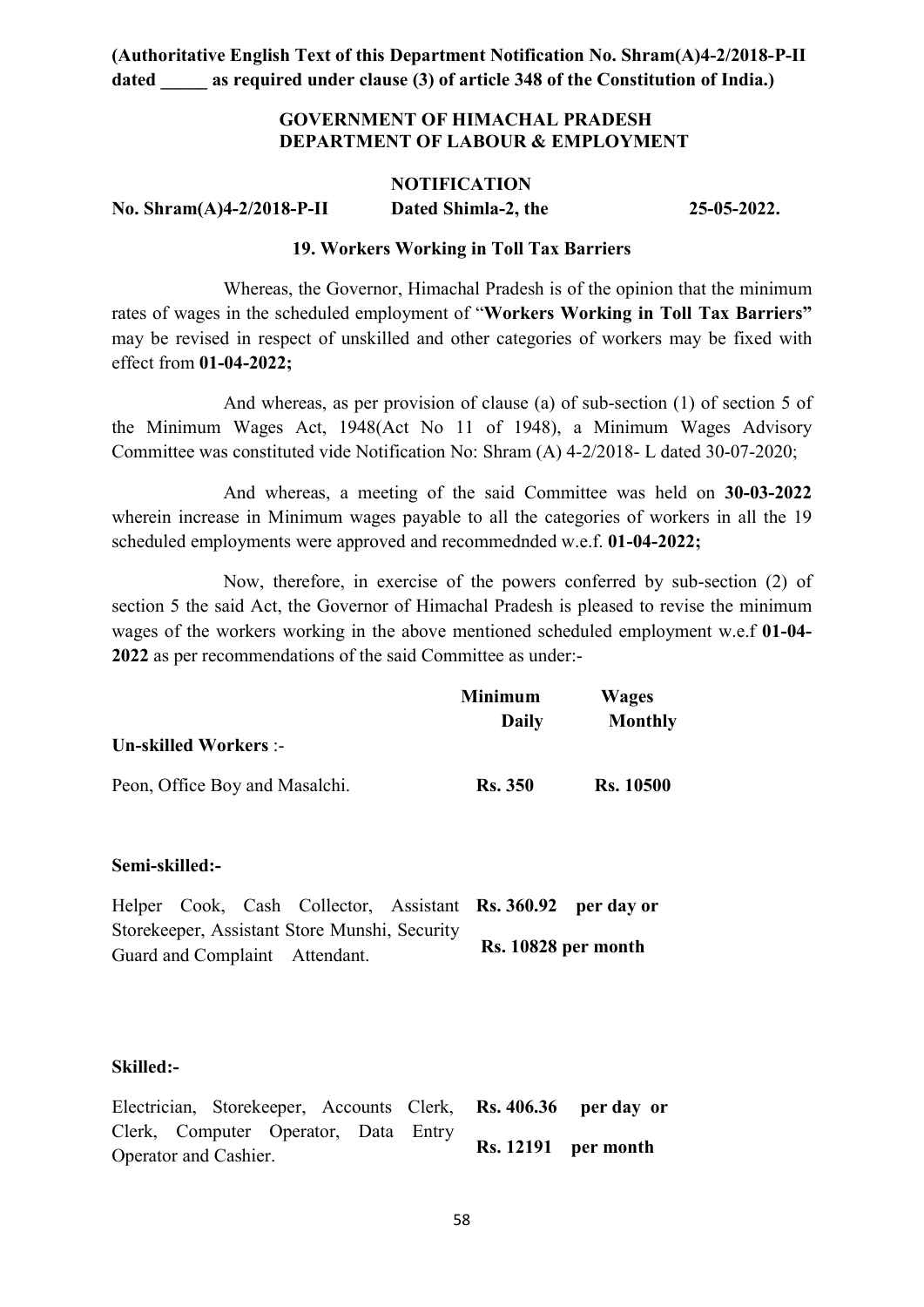### Highly-Skilled:-

Supervisor, Superintendent, Stenographer and Accountant. Rs. 483.17 per day or Rs. 14495 per month

### NOTE:-

- 1. There will be no distinction between the minimum wages of male or female and adult or non adult for the same and similar nature of work.
- 2. Wages of Apprentices are to be regulated under the Apprentices Act, 1961(No. 52 of 1961).
- 3. Where any class of work is performed on piece work basis, the wages shall not be less than the time rate prescribed for that category.
- 4. If any category of workers employed in the scheduled employment is not mentioned specifically, such category of workers shall not be paid less than the minimum rates of wages fixed for the similar category having the same skill.
- 5. 25% increase shall be applicable over and above the minimum wages in the Scheduled Tribal Areas in Himachal Pradesh.

### The definition of unskilled/semiskilled/skilled/highly skilled worker will be as under:-

(i) Unskilled.- An unskilled worker is one who does operations that involve the performance of simple duties, which require the experience of little or no independent judgment or previous experience although familiarity with the occupational environment is necessary. His work may thus require in addition to physical exertion familiarity with variety of articles or goods.

(ii) Semi-skilled.- A semiskilled worker is one who does work generally defined routine nature wherein the major requirement is not so much of the judgment, skill and but for proper discharge of duties assigned to him or relatively narrow job and where important decisions made by others. His work is thus limited to the performance of routine operations of limited scope.